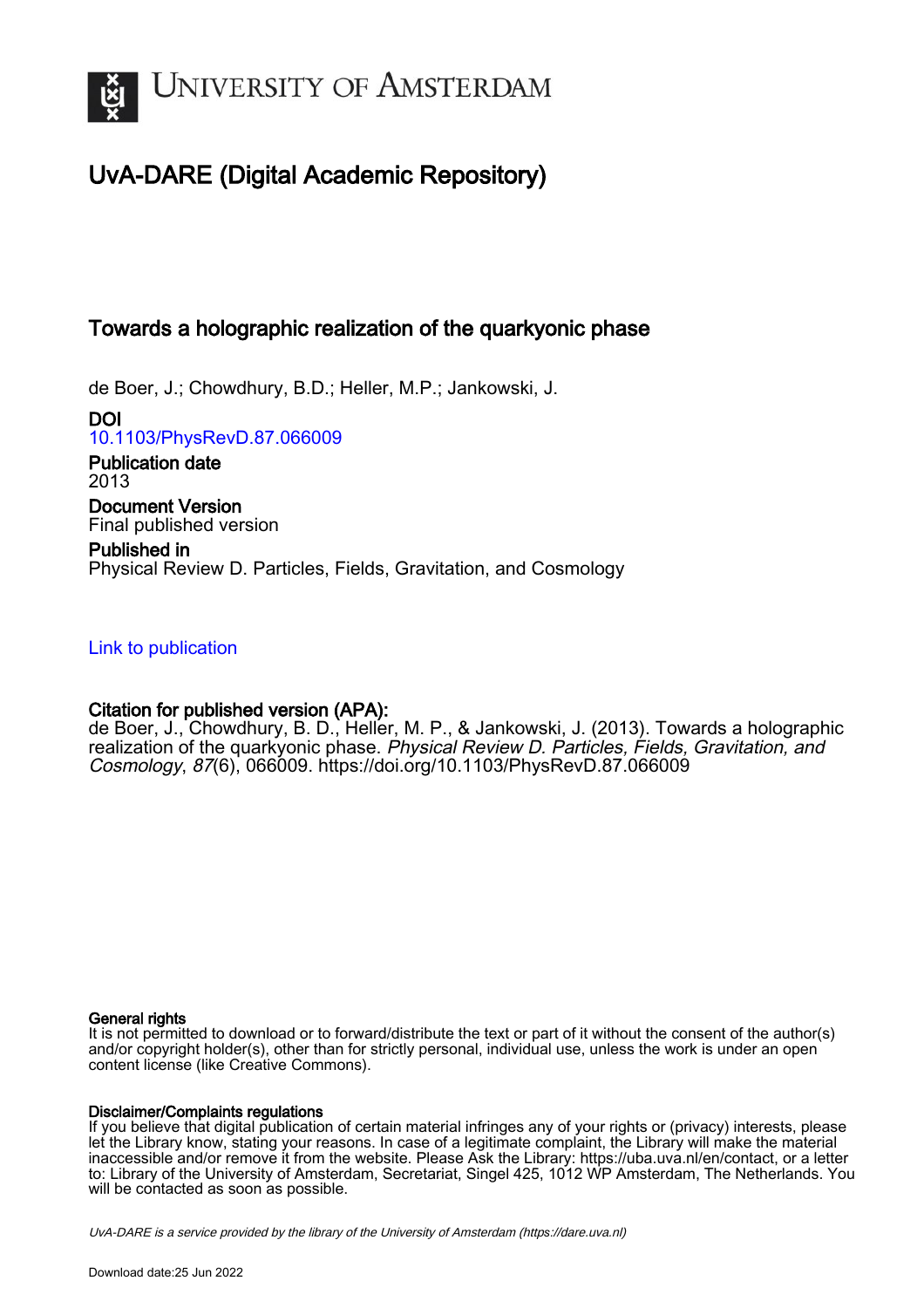## Towards a holographic realization of the quarkyonic phase

Jan de Boer,<sup>1[,\\*](#page-1-0)</sup> Borun D. Chowdhury,<sup>1,[†](#page-1-1)</sup> Michal P. Heller,<sup>1[,‡](#page-1-2)</sup> and Jakub Jankowski<sup>2[,§](#page-1-3)</sup>

<span id="page-1-4"></span><sup>1</sup>Instituut voor Theoretische Fysica, Universiteit van Amsterdam Science Park 904, 1090 GL Amsterdam, The Netherlands<br><sup>2</sup>Instituut <sup>2</sup>Institute for Theoretisel Physics, University of Wroalaw, 50,204 Wroalaw, Poland

<sup>2</sup>Institute for Theoretical Physics, University of Wroclaw, 50-204 Wroclaw, Poland

(Received 10 January 2013; published 26 March 2013)

Large- $N_c$  QCD matter at intermediate baryon density and low temperatures has been conjectured to be in the so-called quarkyonic phase, i.e., to have a quark Fermi surface and on top of it a confined spectrum of excitations. It has been suggested that the presence of the quark Fermi surface leads to a homogeneous phase with restored chiral symmetry, which is unstable towards creating condensates that break both the chiral and translational symmetry. Motivated by these exotic features, we investigate properties of cold baryonic matter in the single-flavor Sakai-Sugimoto model, searching for a holographic realization of the quarkyonic phase. We use a simplified mean-field description and focus on the regime of parametrically large baryon densities, of the order of the square of the 't Hooft coupling, as they turn out to lead to new physical effects similar to the ones occurring in the quarkyonic phase. One effect—the appearance of a particular marginally stable mode breaking translational invariance and linked with the presence of the Chern-Simons term in the flavor-brane Lagrangian—is known to occur in the deconfined phase of the Sakai-Sugimoto model, but turns out to be absent here. The other, completely new phenomenon that we, preliminarily, study using strong simplifying assumptions are density-enhanced interactions of the flavorbrane gauge field with holographically represented baryons. These seem to significantly affect the spectrum of vector and axial mesons and might lead to approximate chiral symmetry restoration in the lowest part of the spectrum, where the mesons start to qualitatively behave like collective excitations of the dense baryonic medium. We discuss the relevance of these effects for holographic searches of the quarkyonic phase and conclude with a discussion of various subtleties involved in constructing a meanfield holographic description of a dense baryonic medium.

DOI: [10.1103/PhysRevD.87.066009](http://dx.doi.org/10.1103/PhysRevD.87.066009) PACS numbers: 11.25.Tq

#### I. INTRODUCTION

One of the outstanding open problems in the theory of strong interactions is the phase structure of QCD at low temperatures and at intermediate baryon densities. This region of the phase diagram is relevant for the physics of neutron stars [\[1](#page-29-0)] and is a subject of significant research efforts in the heavy-ion collision experiments at low and moderate energies [\[2\]](#page-29-1).

In the vacuum and for low temperatures and densities, QCD is realized in the hadronic, confined phase, where the chiral symmetry is broken. Based on lattice QCD simulations [\[3](#page-29-2)[,4](#page-29-3)] and 't Hooft anomaly matching [[5\]](#page-29-4) we have strong theoretical reasons to suspect that as we increase the temperature at vanishing baryon density, there is a single transition of a crossover nature to a deconfined, chirally symmetric phase—the quark-gluon plasma.

However, little is known about the opposite region of zero temperature and intermediate densities, as in this regime of parameters it is hard to apply first-principle methods. More concretely, at moderate temperatures and

baryon densities the perturbative expansion faces convergence issues, lattice simulations suffer from the fermionic sign problem, and conclusions from anomaly matching can no longer be drawn because Lorentz symmetry is broken.

Using qualitative large- $N_c$  arguments, McLerran and Pisarski have recently conjectured that at intermediate baryon density and at low enough temperatures a new, so-called quarkyonic phase appears [\[6\]](#page-29-5). This phase has a Fermi sea of quarks, but the excitation spectrum consists of color singlets, just as it does in the vacuum. Moreover, quarks from the Fermi sea occupy states that are required to form the chiral condensate, and as a consequence, above a certain critical density the condensate is believed to vanish, leading to chiral symmetry restoration. This is reflected in the spectrum of mesons obtained using model studies in Refs. [\[7](#page-29-6)[,8](#page-29-7)], which consists of exact chiral multiplets.

In the presence of interactions, the quark Fermi surface is unstable against the formation of quark-quark hole condensates [[9](#page-29-8)]. This breaks the chiral symmetry again, but now the chiral condensate oscillates in space around its zero value. A preliminary analysis of this phenomenon in the context of quarkyonic matter was done in Refs.  $[10,11]$  $[10,11]$ , showing that it can have a significant impact on the lowenergy behavior of the system.

A natural consequence of the existence of a new phase is the appearance of a triple point in the QCD phase diagram.

<span id="page-1-0"></span>[<sup>\\*</sup>j](#page-1-4).deboer@uva.nl

<span id="page-1-1"></span>[<sup>†</sup>](#page-1-4) b.d.chowdhury@uva.nl

<span id="page-1-2"></span>[<sup>‡</sup>](#page-1-4) On leave from National Centre for Nuclear Research, Hoz˙a 69, 00-681 Warsaw, Poland.

m.p.heller@uva.nl

<span id="page-1-3"></span>[<sup>§</sup>](#page-1-4) jakubj@ift.uni.wroc.pl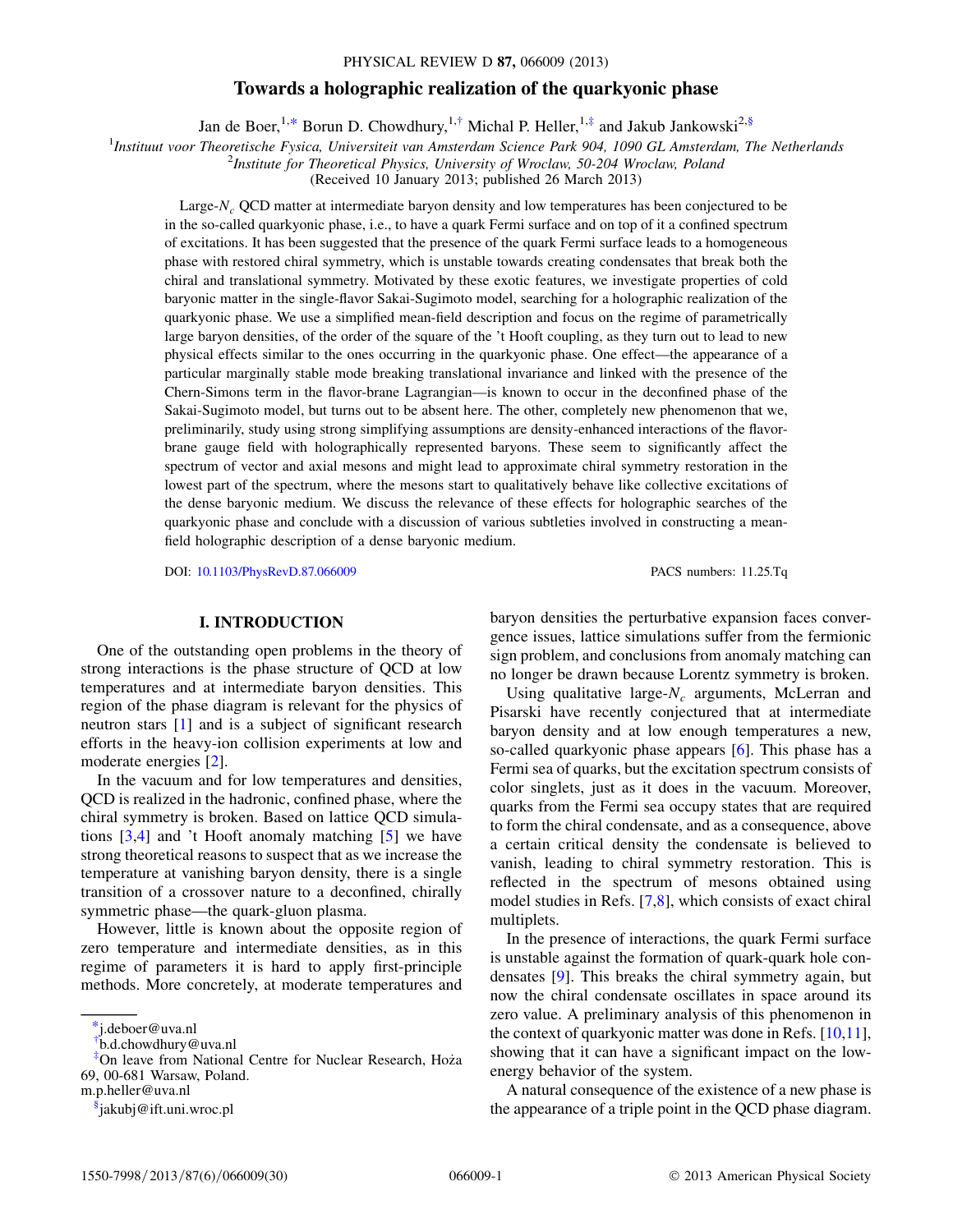This possibility has been explored in order to to predict both qualitatively and semi-quantitatively—the features of hadron production in heavy-ion collisions [\[12\]](#page-29-11).

During the last ten years a rapid development of gaugegravity duality [\[13](#page-29-12)–[15](#page-29-13)] has taken place. It provides a novel first-principle method of solving certain strongly coupled gauge theories in the large- $N_c$  limit. In particular, holographic model of QCD share many features of QCD in the vacuum; for example, there is some similarity in the spectrum of the lowest-lying mesons including the chiral symmetry breaking [\[16](#page-29-14)]. Another well-known feature where there is approximate agreement are the transport properties (like the famous ratio of the shear viscosity to the entropy density [\[17\]](#page-29-15)) in the strongly coupled quark-gluon plasma phase, as observed at the Relativistic Heavy-Ion Collider and LHC. These and other results make the gauge-gravity duality interesting not only from the point of view of QCD phenomenology, but also from the more fundamental perspective of improving our theoretical understanding of nonperturbative phenomena in gauge theories (see Ref. [\[18\]](#page-29-16) for a broad overview of these research trends).

In the gauge-gravity duality there are no fundamental obstacles in studying holographic models at nonzero baryon density, or more generally in the presence of fermionic densities.<sup>1</sup> Hence, the results obtained using the gauge-gravity duality might also shed light on otherwise inaccessible quantities in cold QCD at moderate baryon densities, as they previously did in the case with the transport properties of the strongly coupled quark-gluon plasma.

Our approach is based on noting that McLerran and Pisarski's argument about the existence of the quarkyonic phase follows from large- $N_c$  counting and so might also be applicable to holographic models. We hope that firstprinciple investigations in string theory constructions will bring new results to the existing phenomenology of the quarkyonic phase and also lead to further progress in understanding holographic QCD.

There are three issues that seem to be crucial for claiming a holographic realization of the quarkyonic phase. We address all of these at a preliminary level in our paper: forming a quark Fermi surface in the holographic model of interest when it is put at finite baryon density, having colorless excitations of the quark Fermi surface with the chiral symmetry (approximately) restored in the spectrum, and identifying a possible mechanism leading to instabilities breaking translational invariance at large distances.

As a holographic QCD model we choose the one introduced by Sakai and Sugimoto in Refs. [[16](#page-29-14),[20](#page-29-17)] and study its properties at vanishing temperature but nonzero baryon density. We focus on the case of having a single quark flavor ( $N_f = 1$ ). Our chief motivation for focusing on this particular realization of holographic QCD is its simplicity and the fact that it nevertheless incorporates chiral symmetry breaking. In the large- $N_c$  limit, the  $N_f = 1$  analogue of the chiral symmetry breaking is the axial symmetry breaking, and we will refer to this phenomenon simply as the chiral symmetry breaking.

The model of interest  $[16,20]$  $[16,20]$  $[16,20]$  $[16,20]$  $[16,20]$  is based on a system of  $N_c$  D4-branes compactified on a circle with antiperiodic boundary conditions for fermions. Upon backreaction these generate a spacetime dual to the adjoint sector of the  $(3 + 1)$ -dimensional gauge theory [\[21\]](#page-29-18). N<sub>f</sub> D8-branes and  $N_f$   $\overline{D8}$ -branes localized at two different points of the circle represent  $N_f$  flavors of chiral quarks in the quenched approximation [[22](#page-29-19)].

At vanishing temperature—which is what we are interested in—the spacelike circle shrinks to zero size in the IR part of the geometry. The D8- and  $\overline{D8}$ -branes, which in the UV are localized at different points on the circle, must then connect in the IR and form a U-shaped configuration. This purely geometric mechanism is the dual description of the chiral symmetry breaking. Indeed, normalizable solutions of the gauge field on D8-branes in vacuum—corresponding to some of the spin-0 and spin-1 mesons—have  $N_f^2$  massless modes interpreted as  $N_f^2 - 1$ <br>pions and the  $n'$  mason, which in the large N, limit be pions and the  $\eta'$  meson, which in the large-N<sub>c</sub> limit becomes the Goldstone mode of the spontaneously broken axial symmetry [[23\]](#page-29-20). Another indication of chiral symmetry breaking is that the holographically obtained masses of the axial and vector mesons differ.

In the Sakai-Sugimoto model, a nonzero baryon density at vanishing temperature is realized by an antisymmetric configuration of the electric field in the holographic direction on the U-shaped D8-brane. Such a configuration requires sources (baryons), which in the Abelian case considered here are D4-branes living on the D8-brane and wrapping the  $t \times S^4$  part of the geometry. After a<br>Kaluza-Klein reduction on  $S^4$  the D4-branes correspond Kaluza-Klein reduction on  $S<sup>4</sup>$ , the D4-branes correspond to massive, electrically charged point particles living in the world volume of the flavor D8-brane.

The model studies of the quarkyonic phase suggest that the chiral symmetry gets restored at sufficiently large baryon densities [\[7](#page-29-6)[,8](#page-29-7),[24](#page-29-21)]. On the gravity side there is no obvious way of achieving chiral symmetry restoration in the confining phase, as opposed to the deconfined phase, where there is a natural mechanism to decouple the D8- and  $\overline{D8}$ -branes by extending them all the way to the horizon. Therefore, if there is a dual description of the quarkyonic phase it will necessarily involve some new ingredients.

Although the holographic baryons are point-like (single-flavor case) or almost point-like (two flavors [[25](#page-29-22)]) objects, on the field theory side they correspond to particles of a finite size  $[26]$  $[26]$  $[26]$  when both the number of colors  $N_c$  and the 't Hooft coupling constant  $\lambda$  are very large. This seems to

<sup>&</sup>lt;sup>1</sup>The latter observation lies at the very heart of the AdS/CMT program, which tries to apply holography to condensed matter systems (see Ref. [[19\]](#page-29-24) for a recent review).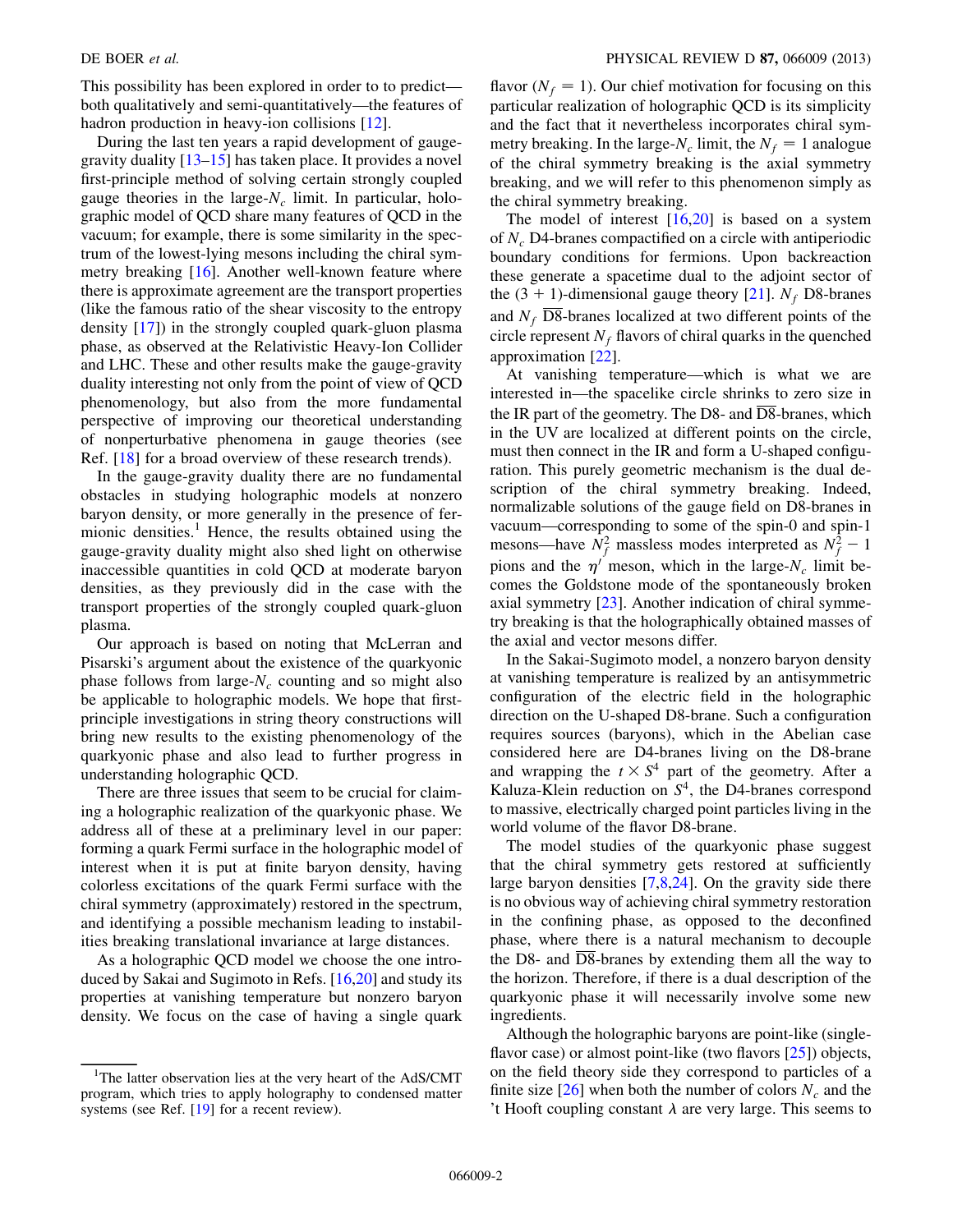suggest that in order to have overlapping baryons on the field theory side, and hence at least naively form a quark Fermi surface, one only needs an  $\mathcal{O}(1)$  (in both  $N_c$  and  $\lambda$ ) three-dimensional density of point-like holographic harvthree-dimensional density of point-like holographic baryons residing at the bottom of the U-shaped D8-brane. Attempts to construct such holographic baryon densities were made in Refs. [\[27,](#page-29-25)[28\]](#page-29-26). We, however, will focus on parametrically higher densities, of order of  $\mathcal{O}(\lambda^2)$ , as *only*<br>in this case is there a possibility of having new physical in this case is there a possibility of having new physical effects bearing similarities to the ones expected to occur in the quarkyonic phase. The first such effect—possible instabilities towards breaking translational invariance triggered by the presence of the Chern-Simons term in the flavor-brane Lagrangian— is already present in the literature on holographic QCD [[29](#page-29-27)[–31\]](#page-29-28) but has never been comprehensively analyzed at vanishing temperature and nonzero baryon density. The second—to the best of our knowledge—completely new effect that we investigate here are density-enhanced interactions of mesons with baryons. As we show later in the article, these may significantly affect the meson spectrum.

It turns out that such parametrically large baryon densities have a peculiar effect on the distribution of the holographic baryons (D4-branes wrapping  $S<sup>4</sup>$ ) on the flavor brane. In the discussion below we will follow Ref. [\[32\]](#page-29-29), where it was noticed that due to the electromagnetic repulsion, at densities of order  $\mathcal{O}(\lambda^2)$  the D4-branes will<br>fill not only the field theory directions but also the fill not only the field theory directions but also the holographic direction. Such a configuration was explicitly constructed in Ref. [\[32\]](#page-29-29) in a mean-field approach for the antipodal embedding of the D8-brane, and it is the starting point for our considerations here. A further justification that the holographic baryon density will fill four spatial directions, including the holographic direction, at a large enough baryon density on the boundary comes from the recent study in Ref. [[33](#page-29-30)]. There the authors—based on large- $N_c$  scaling—argued that the structure of the ground state of this holographic model of QCD is necessarily a crystal on the flavor brane. Such a holographic crystal structure for sufficiently large densities will span not only the field theory but also the holographic directions, as energetic arguments show.

As mentioned earlier, mesons appear as normalizable perturbations of the flavor-brane gauge field. It is natural to expect that such modes persist at nonzero baryon density, albeit with possibly different properties than in the vacuum. We already see at this level that in the holographic model we can have a quark Fermi surface—assuming that having overlapping baryons and strong interactions between their holographic counterparts is sufficient for this—and colorless excitations at the same time. These are the defining features of the quarkyonic phase.

A generic feature of holographic QCD models is the presence of a Chern-Simons term for the gauge field which represents the chiral flavor degrees of freedom in the bulk, and which is responsible for the flavor anomaly on the field theory side [[14](#page-29-31),[34](#page-29-32)]. Recently, it has been shown that the presence of the Chern-Simons term together with a nonzero value of the bulk electric field may generate unstable modes carrying nonzero momentum [\[34](#page-29-32)[,35\]](#page-29-33). The condensation of such modes leads to the appearance of an inhomogeneous phase [\[36\]](#page-29-34). Indeed, such an effect is present in the Sakai-Sugimoto model in the deconfined phase at nonzero baryon density [\[30\]](#page-29-35) and also at vanishing temperature and sufficiently large axial chemical potential [\[31\]](#page-29-28).

Although the instability pattern resembles the one found in the case of the quarkyonic phase, the operators that are condensing are different. Superficially, this seems to be enough to discourage linking Chern-Simons term-induced instabilities with the ones appearing in the quarkyonic phase [\[10,](#page-29-9)[11\]](#page-29-10). However, it is conceivable that the instability due to the Chern-Simons term also triggers a modulation in the operators, which are conjectured to condense in the quarkyonic phase. We will not pursue this exciting idea here besides some brief comments in the concluding remarks, but we will nevertheless search for modulated phases due to the Chern-Simons coupling, as the breaking of translational invariance will affect the properties of the background solution and hence the spectrum of mesons. We will follow Ref. [\[30\]](#page-29-35) to search for an indication of an instability and for marginally stable modes, i.e., timeindependent normalizable solutions of the equations of motion for the bulk gauge field carrying nonzero momentum. It is interesting to note that the Chern-Simons term, which is often crucial in order to obtain instabilities, becomes relevant only for large densities—like the ones that we consider here—and otherwise its influence on the dynamics of the theory is subleading at large  $\lambda$ .

In this paper we take a first step in trying to understand the so-far neglected interactions of mesons with the dense baryonic medium. This seems to be the simplest possible mechanism leading to a partial decoupling between the D8- and  $\overline{D8}$ -brane in the regime of interest. In hindsight, the mean-field treatment of the  $N_f = 1$  configuration originally adopted in Ref. [\[32\]](#page-29-29) turns out to be a brane analogue of an electron star system introduced in the AdS/CMT context in Ref. [[37](#page-29-36)]. The relevant action is that of a charged dust composed of D4-branes wrapping the four-sphere and residing on the D8-brane, coupled to the D8-brane Dirac-Born-Infeld (DBI) action for the electromagnetic field. We argue that such an action captures part of the response of the baryonic medium to meson perturbations. The element that is not taken into account by the dust approximation is a restoring force acting on the holographic baryons once they are perturbed from their equilibrium position in the underlying crystal lattice.

We leave the study of this (possibly very important yet hard to implement in the coarse-grained description) effect for future investigations. We subsequently focus on finding zero-momentum transverse fluctuations of the gauge field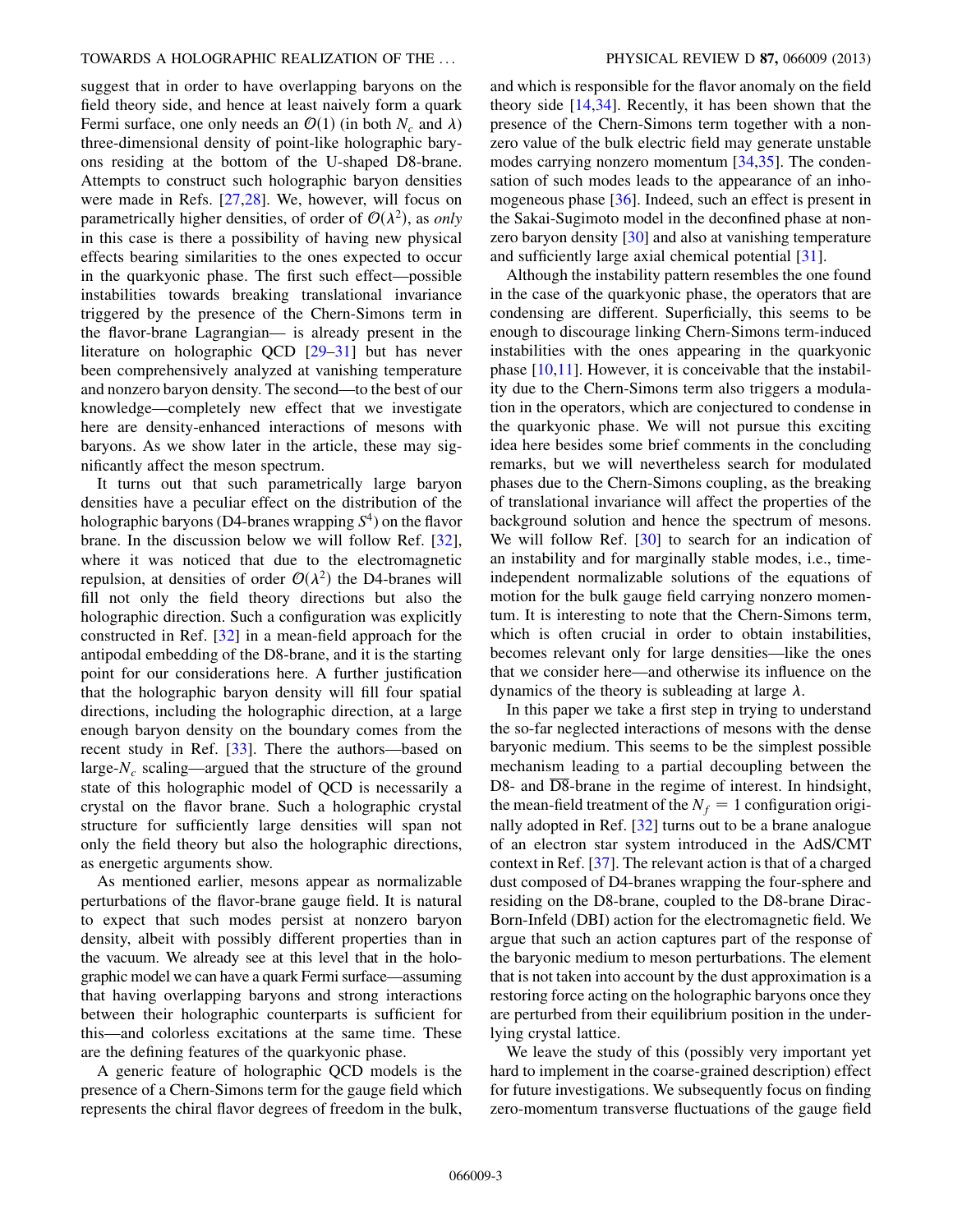(corresponding to spin-one mesons) in the presence of a nonzero baryon density and show that the electromagnetic interactions with the D4-branes on the D8-brane significantly affect the frequencies (meson masses). In particular, the lowest mesons at large densities turn out to be bound states in an effective potential generated by the presence of the baryonic charge on the flavor brane. This leads to the possibility that the spectrum organizes itself in approximate axial (the  $N_f = 1$  analogue of chiral) doublets. In particular, the analysis of this effective potential—which appears in the Schrödinger form of the equation for inmedium meson perturbations—suggests that such a possibility may indeed be realized for a particular form of the embedding, albeit only for the lowest axial and vector meson. We comment on the relevance of the restoring force that we neglected in the Conclusions section.

The plan of the paper is as follows. In Sec. [II](#page-4-0) we review various features of the Sakai-Sugimoto model relevant for our studies and explain how to incorporate baryons in the holographic description. In Sec. [III](#page-8-0) we show how the coupling-constant  $(\lambda)$  dependence of different terms in the bulk Lagrangian leads to possibly interesting physical effects at baryon densities that scale as  $\mathcal{O}(\lambda^2)$ .<br>In Sec. IV we attempt to construct zero-temperature states In Sec. [IV](#page-9-0) we attempt to construct zero-temperature states in the  $N_f = 1$  Sakai-Sugimoto model with large baryon density for antipodal and nonantipodal embeddings, generalizing the results of Ref. [[32\]](#page-29-29). In Secs. [V](#page-14-0)and [VI](#page-17-0) we discuss interesting physical effects associated with large densities. In Sec. [V](#page-14-0) we search for normalizable time-independent perturbations of a gauge field carrying nonzero momentum, whose presence signals an instability towards creating striped structures. Section [VI](#page-17-0) is devoted to recovering part of the spectrum of mesons at nonzero density and explaining a possible mechanism of chiral symmetry restoration. In the last section we summarize our results and discuss open problems.

#### <span id="page-4-0"></span>II. THE HOLOGRAPHIC MODEL

#### A. Vacuum solution

<span id="page-4-2"></span>The starting point of our studies is the geometry generated by  $N_c$  D4-branes compactified on a circle with antiperiodic boundary conditions for the (adjoint) fermions. Such a background, representing the ground state of the adjoint sector in the dual field theory, is a solution of type IIA supergravity with a nontrivial metric  $g_{AB}$ , the dilaton  $\phi$ , and the four-form  $F_4$ . In the following we will denote the noncompact D4 world-volume (''field theory'') directions by  $x^{\mu}$ , the coordinate on the compactification circle of circumference  $\delta \tau$  by  $\tau$ ,

$$
\tau \equiv \tau + \delta \tau, \tag{1}
$$

the radial ("holographic") direction by  $u$ , the line element on the four-sphere by  $d\Omega_4^2$ , the unit four-sphere volume by  $V_4$ ,

$$
V_4 = \frac{8}{3}\pi^2,\tag{2}
$$

and its volume form by  $\epsilon_4$ . The full solution now reads

$$
ds^{2} = g_{AB}dx^{A}dx^{B}
$$
  
=  $(u/R)^{\frac{3}{2}}(\eta_{\mu\nu}dx^{\mu}dx^{\nu} + f(u)d\tau^{2})$   
+  $(u/R)^{-\frac{3}{2}}\left(\frac{du^{2}}{f(u)} + u^{2}d\Omega_{4}^{2}\right),$   
 $e^{\Phi} = g_{s}(u/R)^{\frac{3}{4}}$  and  $F_{4} = \frac{2\pi N_{c}}{V_{4}}\epsilon_{4}$ , (3)

with the curvature scale set by  $R$ , the string length and the string coupling denoted respectively by  $l_s$  and  $g_s$ , and  $f(u)$  being

$$
f(u) = 1 - \left(\frac{u_{KK}}{u}\right)^3. \tag{4}
$$

Regularity at the tip of the cigar formed by the  $u$  and  $\tau$ directions relates  $u_{KK}$  and  $\delta \tau$ ,

$$
\delta \tau = \frac{4\pi}{3} \frac{R^{3/2}}{u_{\text{KK}}^{1/2}}.
$$
 (5)

After introducing the Kaluza-Klein mass

$$
M_{\rm KK} = \frac{2\pi}{\delta \tau} = \frac{3}{2} \frac{u_{\rm KK}^{1/2}}{R^{3/2}},
$$
 (6)

the mapping between the field theory parameters—the number of colors  $N_c$  and the 't Hooft coupling constant  $\lambda = g_{\text{YM}}^2 N_c$ —and  $R, l_s$ , and  $g_s$  becomes

$$
g_s^2 = \frac{1}{8\pi^2} \frac{\lambda^3}{M_{\text{KK}}^3 R^3 N_c^2} \quad \text{and} \quad l_s^2 = 2M_{\text{KK}} R^3 \lambda^{-1}. \tag{7}
$$

Note that everywhere in the text we are using the four-dimensional 't Hooft coupling constant  $\lambda$  and the *four-dimensional* Yang-Mills coupling constant  $g_{YM}$ . It is perhaps worth clarifying here the conditions under which we can trust the supergravity approximation. As explained in detail in Ref. [[38](#page-29-37)], demanding the smallness of  $g_s$  and  $l_s/R$  while keeping  $M_{KK}R$  fixed amounts to

$$
1 \ll g_{\rm YM}^2 N_c \ll 1/g_{\rm YM}^4,\tag{8}
$$

<span id="page-4-1"></span>which in terms of the 't Hooft coupling constant  $\lambda$  and the number of colors  $N_c$  translates to the following set of inequalities: $<sup>2</sup>$ </sup>

$$
1 \ll \lambda^{3/2} \ll N_c. \tag{9}
$$

The key insight brought by Sakai and Sugimoto is the realization that, from the perspective of the dual field

 $2$ In particular, in the remainder of this paper, when we discuss the scaling of various quantities as  $\lambda \to \infty$  we implicitly assume that we keep  $M_{VV}R$  fixed and  $\rho$ , fixed and very small, and at the that we keep  $M_{KK}R$  fixed and  $g_s$  fixed and very small, and at the same time we insist on obeying the inequality  $(9)$  $(9)$ .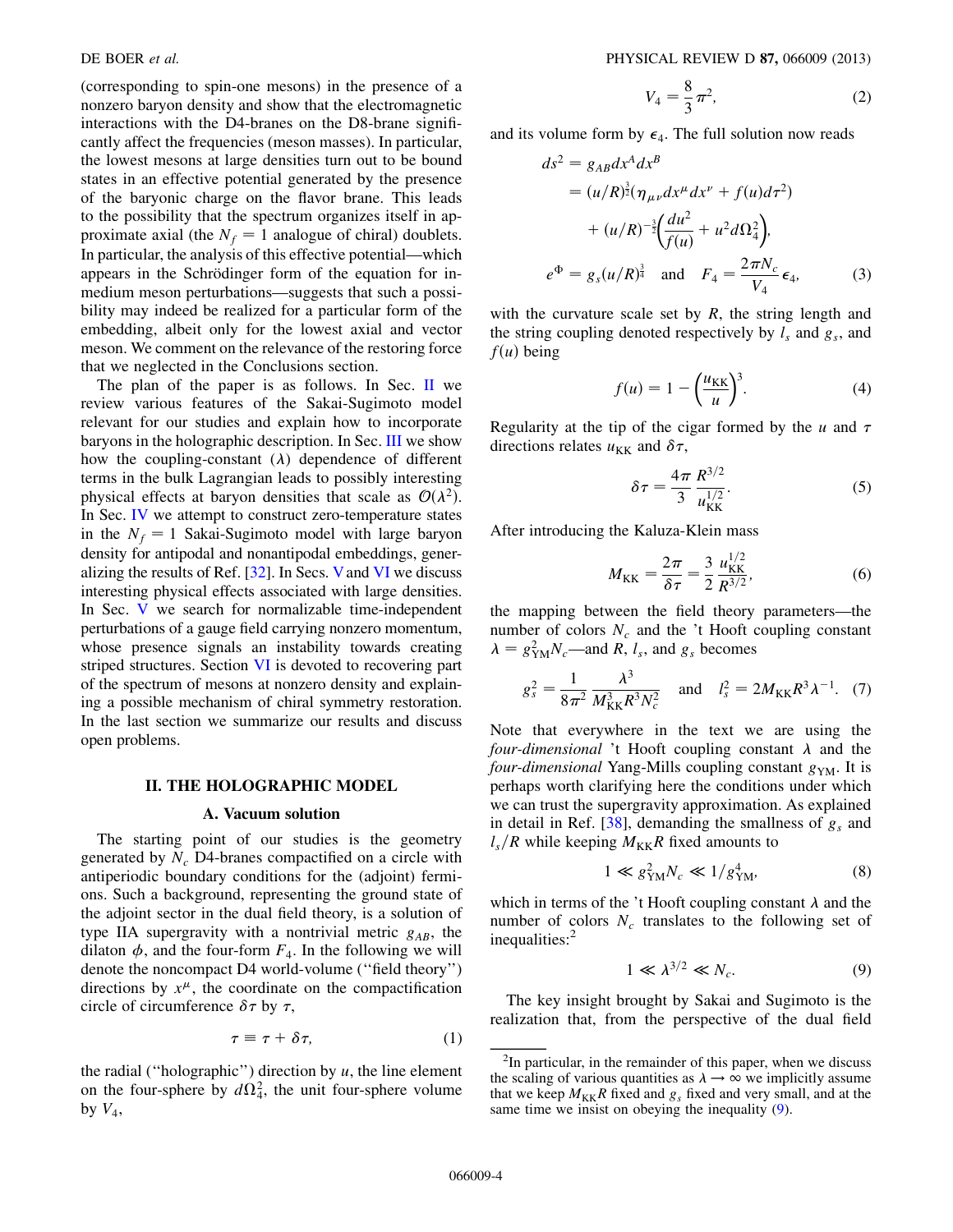#### TOWARDS A HOLOGRAPHIC REALIZATION OF THE ... PHYSICAL REVIEW D 87, 066009 (2013)

theory, adding to this background  $N_f$  coincident probe D8-branes and  $N_f$  coincident probe  $\overline{D8}$ -branes localized at different points of the circular direction  $\tau$  at large u introduces  $N_f$  chiral flavors in the quenched approximation, and also leads to the chiral symmetry breaking in the IR. Indeed, the form of the background geometry necessitates that asymptotically separated D8- and  $\overline{DS}$ -branes must connect at some smaller value of the radial coordinate and form a U-shaped stack. In the following we will focus on the  $N_f = 1$  case and we will consider the asymptotic separation of D8- and  $\overline{D8}$ , denoted as  $L \leq \delta \tau/2$ , as an additional independent parameter specifying the model of holographic QCD.

To summarize, dual field theory has two dimensionless parameters  $[N_c \text{ and } \lambda \text{ (as } N_f = 1)]$  and two scales ( $M_{\text{KK}}$  and L). Although  $M_{\text{KK}}$  plays the role of  $\Lambda_{\text{OCD}}$  and in particular sets the scale for glueball masses, L seems to have no analogue in QCD.

The dynamics of the flavor degrees of freedom is governed by the DBI action for, in our case, a single D8-brane. This object wraps the  $x^{\mu}$  and the *u* directions, as well as the four-sphere. The degrees of freedom appearing in the action are ten embedding functions  $X^A$  of nine worldvolume coordinates  $\sigma^a$  and the U(1) gauge field  $A_a$ , which has the field strength  $F_{ab}$ . With the induced metric given by

$$
g_{ab} = g_{AB} \partial_a X^A \partial_b X^B, \tag{10}
$$

<span id="page-5-0"></span>the DBI action reads

$$
S_{\text{DBI}} = -\mu_8 \int d^9 \sigma e^{-\phi} \sqrt{-\det(g_{ab} + 2\pi l_s^2 F_{ab})},\qquad(11)
$$

where

$$
\mu_8 = \frac{1}{(2\pi)^8 l_s^9}.
$$
 (12)

<span id="page-5-3"></span>The action  $(11)$  needs to be supplemented by the coupling of the U(1) gauge field to the background  $C_3$  form given by

$$
S_{\rm CS} = \frac{1}{6} \mu_8 \int_{D8} C_3 \wedge \text{Tr}(2\pi l_s^2 F)^3. \tag{13}
$$

In the following, we will choose the gauge such that

$$
x^a = X^a(\sigma) = \sigma^a \tag{14}
$$

for all  $X^a$  apart from  $\tau$ , which is the transverse position of the D8-brane. The latter is given by a nontrivial scalar function y of world-sheet coordinates  $x$ ,

$$
\tau = y(x). \tag{15}
$$

In this article we will be interested in  $SO(5)$  singlet configurations, and hence in the Kaluza-Klein reduction on the four-sphere we will keep the zero modes only. After the Kaluza-Klein reduction and integrating by parts,  $S_{CS}$ becomes the action for the five-dimensional Abelian Chern-Simons term,

$$
S_{\text{CS}} = \frac{N_c}{24\pi^2} \int_{\mathbb{R}^{1,3} \times \mathbb{R}_+} A \wedge F \wedge F, \tag{16}
$$

where  $\mathbb{R}_+$  and  $\mathbb{R}^{1,3}$  denote the holographic and the field theory directions, respectively.

<span id="page-5-1"></span>Before we move on, it is convenient to rescale the world-volume coordinates and the gauge field by

$$
u = R\tilde{u}, \qquad x^{\mu} = R\tilde{x}^{\mu}, \qquad y = R\tilde{y},
$$
  
\n
$$
g_{ab} = \tilde{g}_{ab} \quad \text{and} \quad A_a = \frac{R}{2\pi l_s^2} \tilde{A}_a.
$$
\n(17)

Note that rescaling  $A_a$  as above and treating  $\tilde{A}_a$  as an  $\mathcal{O}(1)$ quantity leads to parametrically large (in  $\lambda$ ) baryon and axial densities. For the latter, baryon-baryon and baryonmeson interactions become important. Such rescalings were (implicitly) also made in many of the previous works on holographic QCD at nonzero baryon density, such as Refs. [\[27](#page-29-25)[,30,](#page-29-35)[32\]](#page-29-29). We will come back to this issue in Sec. [III](#page-8-0).

<span id="page-5-2"></span>Having done the rescalings ([17](#page-5-1)), the five-dimensional action reads

$$
S/c = -\int d\tilde{u}d^4\tilde{x}\tilde{u}^{1/4}\sqrt{-\det(\tilde{g}_{ab} + \tilde{F}_{ab})} + \alpha \int d\tilde{u}d^4\tilde{x}\epsilon_{abcde}\tilde{A}^a\tilde{F}^{bc}\tilde{F}^{de},
$$
 (18)

where  $\epsilon_{abcde}$  is the Levi-Civita symbol, the overall dimensionless factor  $c$  is given by

$$
c = \mu_8 V_4 R^9 g_s^{-1}, \tag{19}
$$

or in terms of the field theory parameters by

$$
c = \frac{1}{768\pi^5 R^3 M_{\text{KK}}^3} N_c \lambda^3,
$$
 (20)

and the coefficient of the Chern-Simons term  $\alpha$  reads

$$
\alpha = \frac{1}{8}.\tag{21}
$$

In the vacuum  $\tilde{F}_{ab}$  vanishes and the embedding of the D8-brane is given by  $\tau$ , which is a function of the radial coordinate only. The latter is also true at nonzero baryon density. As the D8-brane is shaped like the letter ''U'' and has two asymptotic regions, we will define the worldvolume radial coordinate  $\tilde{z}$  as

$$
\tilde{u}/\tilde{u}_{KK} = \tilde{\xi} \left( 1 + \frac{\tilde{z}^2}{\tilde{\xi}^2} \right)^{\frac{1}{3}}.
$$
 (22)

In this way, running  $\tilde{z}$  from  $-\infty$  to  $\infty$  interpolates between two asymptotic regions of the D8-brane, and  $\tilde{\xi}$  denotes the lowest radial position of the D8-brane world volume. For antipodal embedding, i.e., for the D8- and  $\overline{D8}$ -brane asymptotically localized at opposite points of the circle ( $L = \delta \tau/2$ ), symmetry dictates that  $\tilde{\xi} = 1$  and  $\tilde{y}'(\tilde{z}) = 0$ .<br>In more general situations,  $\tilde{\xi}$  will be a pontrivial function In more general situations,  $\tilde{\xi}$  will be a nontrivial function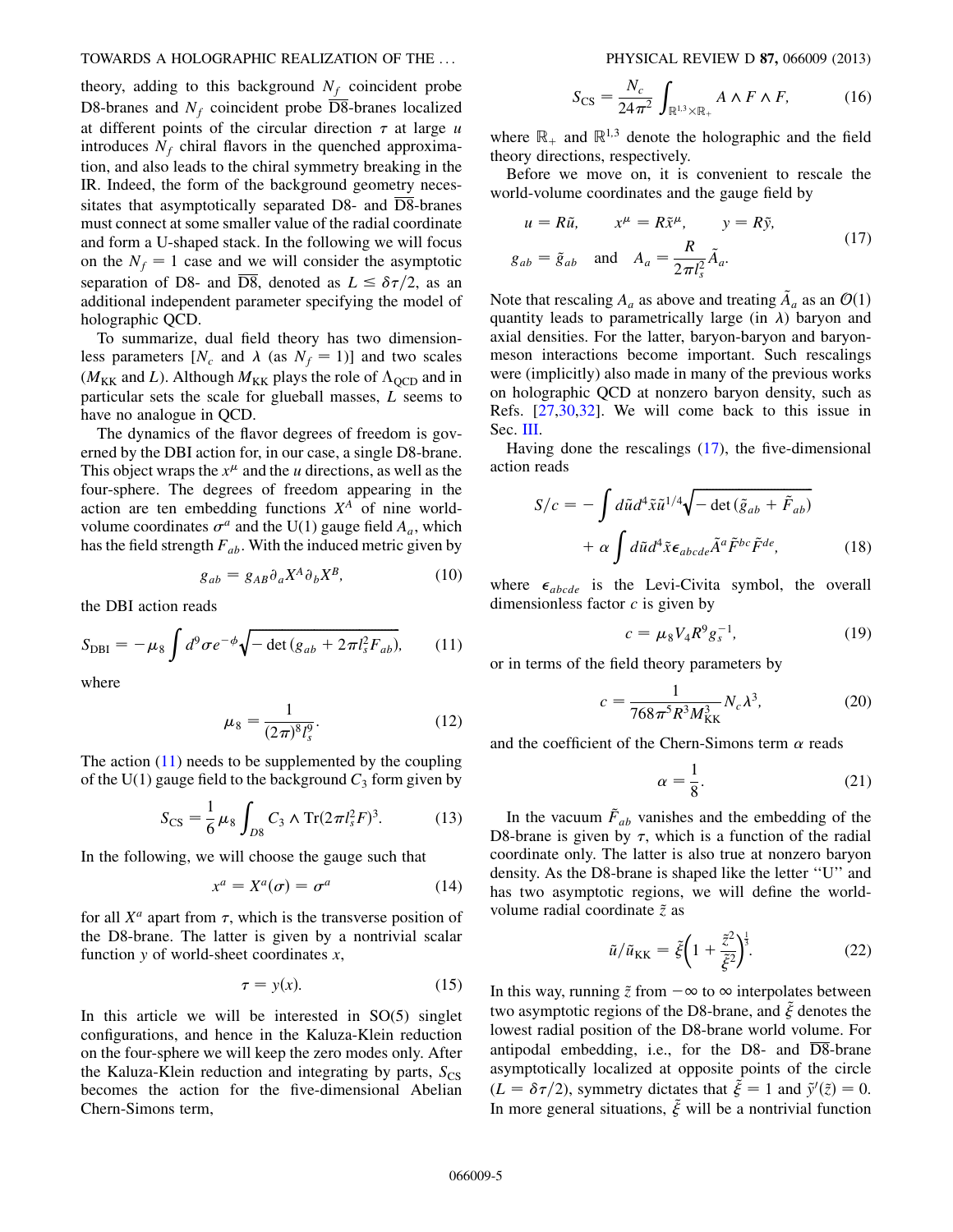<span id="page-6-6"></span>of L, determined by solving the equations of motion for the D8-brane embedding function  $\tilde{v}(\tilde{z})$ ,

$$
\tau/R = \tilde{y}(\tilde{z}) \quad \text{subject to } L/R = 2 \int_0^\infty \tilde{y}'(\tilde{z}) d\tilde{z}.
$$
 (23)

For  $\tilde{y}$  as a function of  $\tilde{z}$  only, the induced metric on  $\mathbb{R}^{1,3} \times \mathbb{R}_+$  reads

<span id="page-6-1"></span>
$$
\tilde{g}_{ab}d\tilde{x}^{a}d\tilde{x}^{b}
$$
\n
$$
= \left\{ \frac{4\tilde{\xi}^{7/6}\tilde{z}^{2}}{9(\tilde{\xi}^{2} + \tilde{z}^{2})^{5/6}(\tilde{\xi}^{3} - 1 + \tilde{z}^{2}\tilde{\xi})} + \frac{(\tilde{\xi}^{3} - 1 + \tilde{z}^{2}\tilde{\xi})\tilde{y}'(\tilde{z})^{2}}{\sqrt{\tilde{\xi}(\tilde{\xi}^{2} + \tilde{z}^{2})}} \right\} d\tilde{z}^{2}
$$
\n
$$
+ \sqrt{\tilde{\xi}(\tilde{\xi}^{2} + \tilde{z}^{2})} \eta_{\mu\nu} d\tilde{x}^{\mu} d\tilde{x}^{\nu}.
$$
\n(24)

The equations of motion for  $\tilde{y}(\tilde{z})$  have the first integral which, for vanishing  $\tilde{F}_{ab}$ , takes the form

$$
\frac{\tilde{\xi}^{9/4}(1+\frac{\tilde{z}^2}{\tilde{\xi}^2})^{19/12}(\tilde{\xi}^3+\tilde{\xi}\tilde{z}^2-1)\tilde{y}'(\tilde{z})}{\sqrt{-\det(\tilde{g}_{ab})}}=\sqrt{\tilde{\xi}^3-1}
$$
 (25)

and allows us to algebraically solve for  $\tilde{y}'(\tilde{z})$ . The integration constant on the rhs is fixed by the small- $\tilde{z}$  expansion of tion constant on the rhs is fixed by the small- $\tilde{z}$  expansion of the lhs. Similar reasoning will be used to determine the embedding in the presence of very large baryon density. See Fig. [1](#page-6-0) for the functional dependence of  $\tilde{\xi}$  on the asymptotic separation L.

In the rest of this article we will (partially) fix the gauge freedom in  $A_a$  by demanding that  $A_{\tilde{z}} = 0$ , leaving the  $\mu$ components nontrivial.

Small normalizable perturbations of the embedding function  $\delta \tilde{y}$  and the gauge field  $\delta \tilde{A}_{\mu}$  have the interpretation of spin-zero (scalar and pseudoscalar) and spin-one (vector and pseudovector, here referred to as axial) mesons [\[16\]](#page-29-14). In this article we focus our attention only on the latter, which correspond to perturbations  $\delta \tilde{A}_{\mu}$  vanishing as  $\tilde{z} \rightarrow$  $\pm \infty$ . Such an assumption misses a single normalizable (in the sense of having  $\delta \tilde{F}_{ab} \rightarrow 0$  as  $\tilde{z} \rightarrow \pm \infty$ ) mode

<span id="page-6-0"></span>

having the asymptotics of a pure four-dimensional gauge, i.e.,  $A_{\mu} \rightarrow \pm \partial_{\mu} \phi(x^{\nu})$  as  $\tilde{z} \rightarrow \pm \infty$ . This mode is massless and corresponds to the  $\eta'$  meson being, in the large-N<sub>c</sub> limit, the Goldstone boson of the spontaneously broken axial symmetry [[16](#page-29-14)].

<span id="page-6-4"></span>The masses of the vector and the axial vector mesons can be obtained by analyzing the spectrum of the normalizable perturbations of the form

$$
\delta \tilde{A}_{\mu} d\tilde{x}^{\mu} = \delta \tilde{a}_3(\tilde{z}) e^{-i\tilde{\omega}\tilde{t}} d\tilde{x}^3, \tag{26}
$$

<span id="page-6-7"></span>where the relations between frequencies of normalizable modes  $\tilde{\omega}$  and the masses of the mesons m in the dual field theory reads  $[16]$ 

$$
m = \frac{2}{3} M_{\text{KK}} \tilde{\omega}.
$$
 (27)

Such an ansatz leads to mesons at zero momentum with polarizations in one of the spacelike field theory directions, which without the loss of generality can be chosen to be  $\tilde{x}^3$ . Linearizing the equations of motion for the action  $(18)$  $(18)$  $(18)$  leads to the Schrödinger-like equation for  $\delta \tilde{a}'_3(\tilde{z})$  and  $\tilde{\omega}$ ,

<span id="page-6-2"></span>
$$
\frac{1}{\sqrt{-\det \tilde{g}_{ab}}} \frac{d}{d\tilde{z}} \{ \tilde{\xi}^{19/12} (\tilde{\xi}^2 + \tilde{z}^2)^{19/12} \sqrt{-\det \tilde{g}_{ab}} \delta \tilde{a}'_3(\tilde{z}) \} + \frac{\tilde{\omega}^2}{\tilde{\xi}^{11/12} (\tilde{\xi}^2 + \tilde{z}^2)^{11/12}} \delta \tilde{a}'_3(\tilde{z}) = 0,
$$
\n(28)

where det  $\tilde{g}_{ab}$  is the determinant of the induced metric [\(24\)](#page-6-1), which encodes the dependence on the embedding. Imposing the normalizability condition and identifying the frequency of the eigenmode with the mass of the corresponding meson leads to the meson spectrum in the vector and axial vector channels. As Eq. [\(28\)](#page-6-2) is invariant under  $\tilde{z} \rightarrow -\tilde{z}$ , the solutions  $\delta \tilde{a}_3$  are either symmetric or antisymmetric functions of  $\zeta$ . As explained in Ref. [[16\]](#page-29-14), these correspond respectively to vector (symmetric under  $\tilde{z} \rightarrow -\tilde{z}$ ) and axial (antisymmetric under  $\tilde{z} \rightarrow -\tilde{z}$ ) mesons.

The difference in the masses of the corresponding vector and axial mesons, i.e., the lowest vector and lowest axial mesons, second lowest vector and second lowest axial mesons, etc, is attributed to the axial symmetry breaking. Figures [2](#page-7-0) and [3](#page-7-1) show the relative mass ratios,

$$
\Delta m = 2 \frac{m_A - m_V}{m_A + m_V},\tag{29}
$$

<span id="page-6-5"></span><span id="page-6-3"></span>and relative mass-squared ratios,

$$
\Delta m^2 = 2 \frac{m_A^2 - m_V^2}{m_A^2 + m_V^2},\tag{30}
$$

for the lowest three vector (with mass  $m_V$ ) and corresponding axial mesons (with mass  $m_A$ ) as a function of the asymptotic separation between the  $\overline{D8}$ - and D8-brane L. The latter quantities (squares of masses) will become important in Sec. VID, where we analyze the equation

FIG. 1. The plot of the lowest position of the flavor brane  $\xi$ , as a function of the asymptotic separation L. The ratio  $L/\delta \tau = 0.5$ corresponds to antipodal embedding.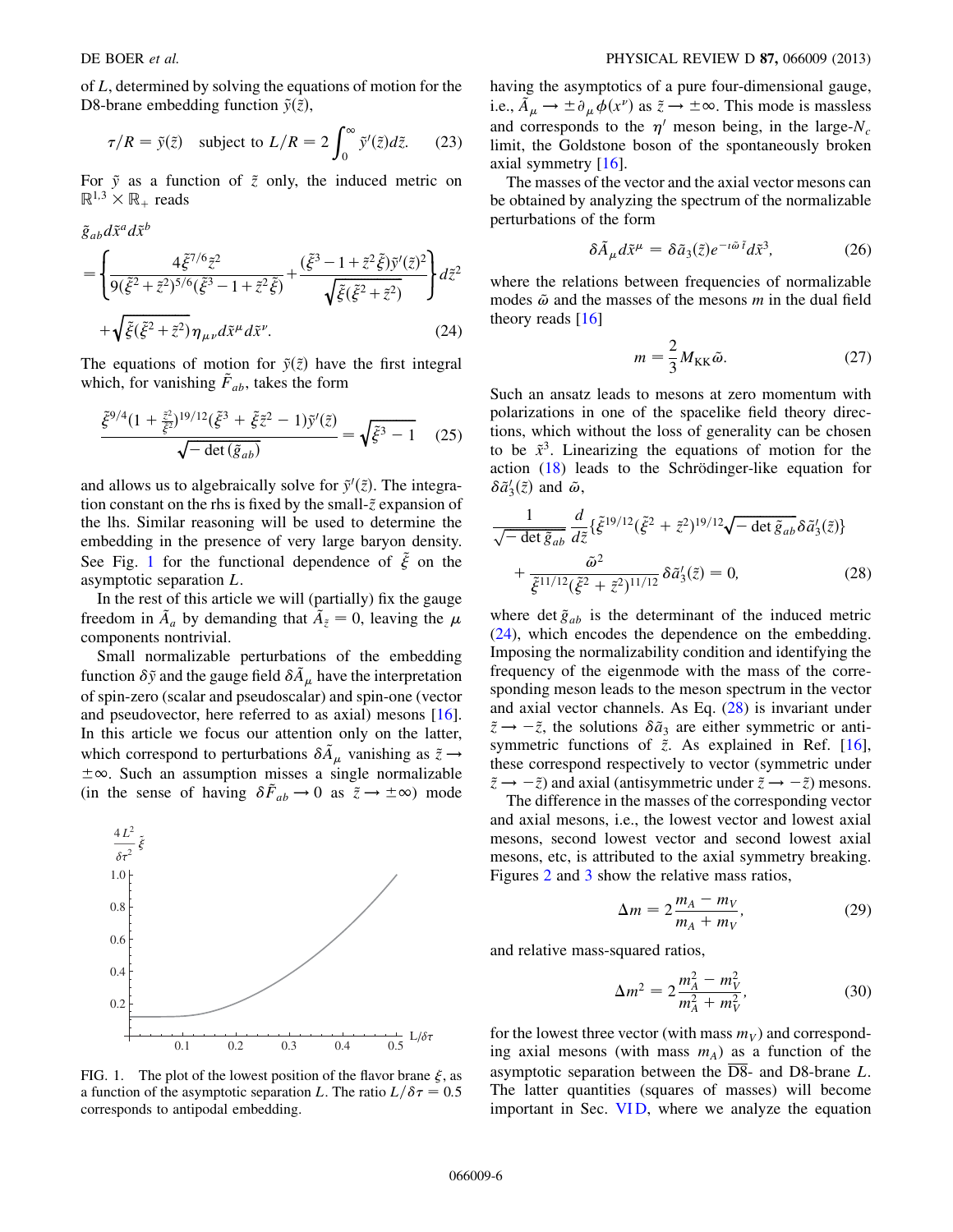<span id="page-7-0"></span>

FIG. 2. The relative mass difference, given by Eq. ([29](#page-6-3)), for the three lowest axial and vector mesons. The continuous curve corresponds to the lowest axial and vector mesons, the dashed curve to the second lowest, and the dotted one to the third lowest. The difference is attributed to the axial symmetry breaking, which is the  $N_f = 1$  analogue of chiral symmetry breaking.

<span id="page-7-1"></span>

FIG. 3. The relative mass-squared difference, given by Eq. ([30](#page-6-5)), for the three lowest axial and vector mesons. The notation is as in Fig. [2.](#page-7-0)

for vacuum meson perturbations [\(28](#page-6-2)) by putting it in the form of the Schrödinger equation, and also consider its generalization to large densities. The key observation following from Fig. [2](#page-7-0) is that the relative mass difference [\(29\)](#page-6-3) between the lowest axial and vector mesons is very significant approximately 40%—and does not depend strongly on the asymptotic separation  $L$ . For higher-order pairs of vector and axial mesons the relative mass difference becomes smaller and for very large quantum numbers becomes insignificant. This can be understood as the chiral symmetry restoration in the UV part of the spectrum [[39\]](#page-29-38).

In Sec. [VI](#page-17-0) we will revisit perturbations of the form  $(26)$ in the presence of a parametrically large baryon density and investigate how some of the effects generated by the dense baryonic medium affect the masses of vector and axial vector mesons. It will turn out that the effects considered generically lower the relative mass difference between the mesons in question  $[Eq. (29)]$  $[Eq. (29)]$  $[Eq. (29)]$ , in certain situations to as much as 10%. We will perform a thorough analysis of this phenomenon in Sec. [VI D](#page-20-0).

#### B. Introducing baryons

Our goal is to study the theory at nonzero baryon density. In the grand canonical ensemble this amounts to modifying its Lagrangian density by

$$
\mathcal{L} \to \mathcal{L} - \mu \mathcal{Q},\tag{31}
$$

<span id="page-7-3"></span>where  $\mu$  is the quark chemical potential and Q is the density of the quark charge expressed in terms of left and right quark operators as

$$
Q = \psi_L^{\dagger} \psi_L + \psi_R^{\dagger} \psi_R. \tag{32}
$$

In this formulation the baryon density  $B$  can be obtained from the quark density Q by

$$
Q = N_c B. \tag{33}
$$

On the gravity side, in the gauge  $\tilde{A}_{\tilde{z}} = 0$  the fields dual to  $\bar{\psi}_L \gamma_\mu \psi_L$  and  $\bar{\psi}_R \gamma_\mu \psi_R$  are  $\bar{A}_\mu$  components of the  $\bar{D8}$ - and D8-brane U(1) gauge field. In other words,  $\bar{\psi}_L \gamma_\mu \psi_L$  and  $\bar{\psi}_R \gamma_\mu \psi_R$  can be obtained respectively from  $\tilde{z} = -\infty$ and  $\tilde{z} = \infty$  asymptotics of  $\tilde{A}_{\mu}(\tilde{z})$ . More concretely, the asymptotic solution for the timelike component of the gauge field takes the form

$$
\tilde{A}_0|_{\tilde{z}\to-\infty} = \tilde{C}_L + \frac{2\tilde{E}_L}{3\sqrt{\tilde{\xi}}\tilde{z}} + \cdots \quad \text{and}
$$
\n
$$
\tilde{A}_0|_{\tilde{z}\to\infty} = \tilde{C}_R - \frac{2\tilde{E}_R}{3\sqrt{\tilde{\xi}}\tilde{z}} + \cdots,
$$
\n(34)

where  $\tilde{C}_{L/R}$  is related to the left or right quark chemical potential and  $\tilde{E}_{L/R}$ —the dimensionless electric flux on the D8- and  $\overline{D8}$ -brane, respectively—is proportional to the density of left or right quarks  $q_{L/R}$  in the dual field theory [\[32\]](#page-29-29),

$$
q_{L/R} = \frac{2\pi c l_s^2}{R^5} \tilde{E}_{L/R}.
$$
 (35)

<span id="page-7-2"></span>The latter expression can also be written in terms of the field theory parameters as

$$
q_{L/R} = \frac{N_c \lambda^2}{192 \pi^4 M_{\text{KK}}^2 R^5} \tilde{E}_{L/R}.
$$
 (36)

As the baryon density B is a direct sum of  $q_L = \langle \psi_L^{\dagger} \psi_L \rangle$ <br>and  $q = \langle \psi_L^{\dagger} \psi_L \rangle$  weighted by the factor  $1/N$  achievand  $q_R = \langle \psi_R^{\dagger} \psi_R \rangle$ , weighted by the factor  $1/N_c$ , achiev-<br>ing a nonzero baryon density at a vanishing axial deing a nonzero baryon density at a vanishing axial density  $(q_A = q_L - q_R)$  requires turning on a symmetric (under  $\tilde{z} \leftrightarrow -\tilde{z}$ ) configuration of the  $\tilde{A}_0(\tilde{z})$  gauge field. Such configurations give rise to an antisymmetric electric field, which has a nonzero asymptotic flux equal to the sum of the fluxes on the D8- and  $\overline{D8}$ -brane parts of the world volume. It is clear from Eq. [\(36\)](#page-7-2) that keeping  $\tilde{E}~ \mathcal{O}(1)$ corresponds on the field theory side to a baryon density of the order  $O(\lambda^2)$ . This is the precise meaning of the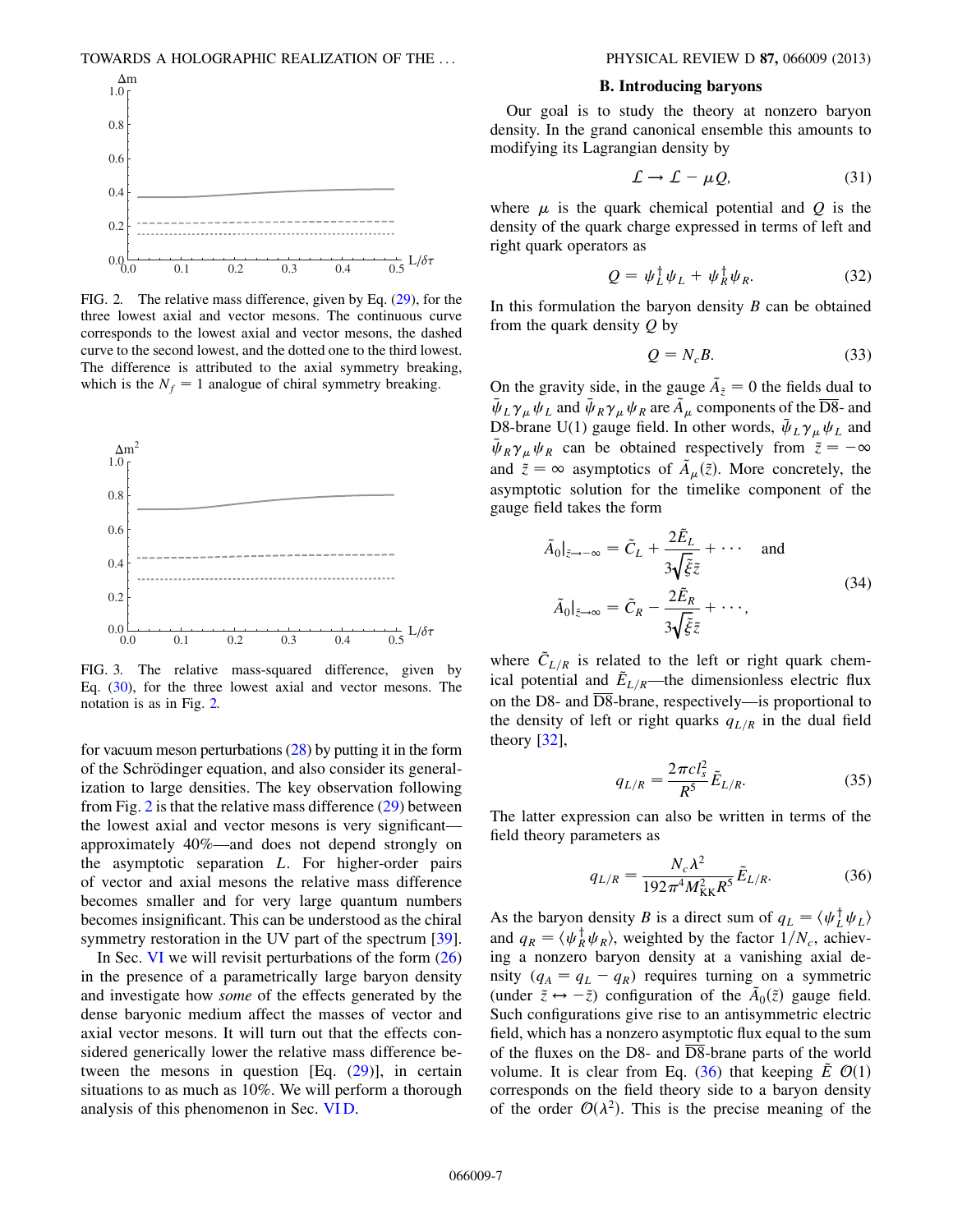parametrically large baryon densities mentioned earlier in the text.

In the deconfined phase it is the bulk black hole that sources the flux, but at zero temperature we need to introduce charges (the holographic baryons) that will source it. Following Witten's picture of the holographic baryons [\[40](#page-29-39)], the charges are  $N_c$  end points of strings stretched between the flavor D8-brane and a D4-brane wrapping the  $S<sup>4</sup>$  part of the geometry. The number  $N_c$  follows from Gauss's law on  $S<sup>4</sup>$ , including the flux generated by the stack of  $N_c$  D4-branes, which give rise to the adjoint sector.

The tension of the D4-D8 strings will cause the baryonic D4-branes to reside within the world volume of the D8-brane [\[41\]](#page-29-40). Hence, from the point of view of the holographic and field theory directions, the baryonic D4-branes appear as point-like particles carrying  $N_c$  units of charge minimally coupled to the U(1) gauge field,

$$
N_c \int A_a \frac{dx^a}{d\tau} d\tau. \tag{37}
$$

In order to obtain the mass, consider the baryon world line with t being the parameter on the geodesic. The action for it is identified with the DBI action for a D4-brane. There is a subtle issue here, namely that these D4-branes are wrapping  $S<sup>4</sup>$ , whose size depends on the radial position. This leads to a mass that is a nontrivial function of the radial coordinate. The DBI action for the D4-brane is

$$
S_{\text{D4}} = -\frac{V_4 R^{\frac{15}{4}} u^{\frac{1}{4}}}{(2\pi)^4 g_s l_s^5} \int dt \sqrt{-g_{tt}} \tag{38}
$$

where we are keeping  $\sqrt{-g_{tt}}$  under the integral in order to compare with the general action for a point-like particle. compare with the general action for a point-like particle. After taking into account the fact that the action for a pointlike massive particle at rest (i.e.,  $u^t = \frac{1}{\sqrt{-g_u}}$ ) with the world line parametrized by  $t$  is

$$
S = -\int dt (m\sqrt{-g_{tt}}), \tag{39}
$$

<span id="page-8-1"></span>the mass and the charge of the holographic baryon read

$$
m = \frac{R^{\frac{15}{4}}u(t)^{\frac{1}{4}}}{6\pi^2 g_s l_s^5}, \qquad q = N_c.
$$
 (40)

Note that in order to interpret  $m$  from Eq. ([40](#page-8-1)) with  $u(t) = u_{KK}$  as the mass of the baryon on the field theory side for the antipodal embedding of the D8-branes, one needs to take into the account the redshift factor  $\sqrt{-g_{tt}}$ <br>evaluated at  $y = y_{\text{rms}}$ . This leads to an expression for the evaluated at  $u = u_{KK}$ . This leads to an expression for the baryon mass matching the ones in Refs. [\[25](#page-29-22)[,32\]](#page-29-29) (the latter in the leading order in the large  $\lambda$  expansion). The discussion generalizes trivially to nonantipodal embeddings.

## <span id="page-8-0"></span>III. MOTIVATIONS FOR GOING TO PARAMETRICALLY LARGE DENSITIES

In this section we provide the rationale for studying holographic QCD at parametrically large baryon densities, i.e., of order of  $\mathcal{O}(\lambda^2)$ . It turns out that there are several reasons for doing so reasons for doing so.

In the first place, as was explained in the previous section,  $\mathcal{O}(\lambda^2)$  baryon densities are dual to a  $\mathcal{O}(\lambda)$  gauge<br>field on the flavor brane. Such parametrically large gauge field on the flavor brane. Such parametrically large gauge fields are the biggest ones that can be achieved on the flavor brane in the DBI approximation and as such require taking into account the nonlinear nature of the DBI action. This means, in particular, that the equations of motion for mesons (and also for any other perturbations) will be modified, possibly leading to a different in-medium meson spectrum. Such an effect was preliminarily studied in Ref. [[28](#page-29-26)] with an explicit simplifying assumption about the charge distribution on the flavor brane, namely that all the charge will be localized at  $\tilde{z} = 0$ . We will reconsider this effect in Sec. [VI,](#page-17-0) taking into account dynamical charge distributions.

It is also easy to notice, by examining the action [\(11\)](#page-5-0) and ([13](#page-5-3)), that only for  $\mathcal{O}(\lambda^2)$  baryon densities does<br>the Chern-Simons term contribute to the equations of the Chern-Simons term contribute to the equations of motion on an equal footing with the kinetic term. This has profound consequences for the low-energy physics of cold and dense holographic QCD, as the Chern-Simons term in the presence of an electric field is known to lead to instabilities towards creating striped phases [\[30](#page-29-35)[,31](#page-29-28)[,35,](#page-29-33)[36\]](#page-29-34). Such instabilities modify the background and lead to different properties of the excitations. Although the operators that are condensing are different from those that condense in the quarkyonic chiral spirals  $[10]$  $[10]$  $[10]$ , it is conceivable that the latter also condense in the expected way, but this effect might not be computable using the observables captured by the  $DBI + Chern-Simons$  action alone. Some further discussion of this point is presented in the Conclusions. We will investigate the existence of instabilities by examining the presence of the marginally stable modes in Sec. [V.](#page-14-0)

On a related note, the Chern-Simons term leads to a particular mixing pattern between vector and axial mesons at nonzero momentum in the presence of background baryon density [\[34\]](#page-29-32). Again, this can only happen for  $\mathcal{O}(\lambda^2)$  densities. We will return to this phenomenon in the Conclusions the Conclusions.

The most striking feature of our model at  $\mathcal{O}(\lambda^2)$  baryon<br>nsities however is the way the holographic baryons densities, however, is the way the holographic baryons organize themselves on the flavor brane. Instead of forming a three-dimensional structure residing at  $\tilde{z} = 0$ , a very strong repulsion between the holographic baryons leads to a four-dimensional volume on the flavor brane, which is occupied by the holographic baryons. This was noticed already in Ref. [\[32\]](#page-29-29), where the authors constructed a holographic background at  $\mathcal{O}(\lambda^2)$  baryon densities, postulating<br>a particular mean-field description. We will reintroduce a particular mean-field description. We will reintroduce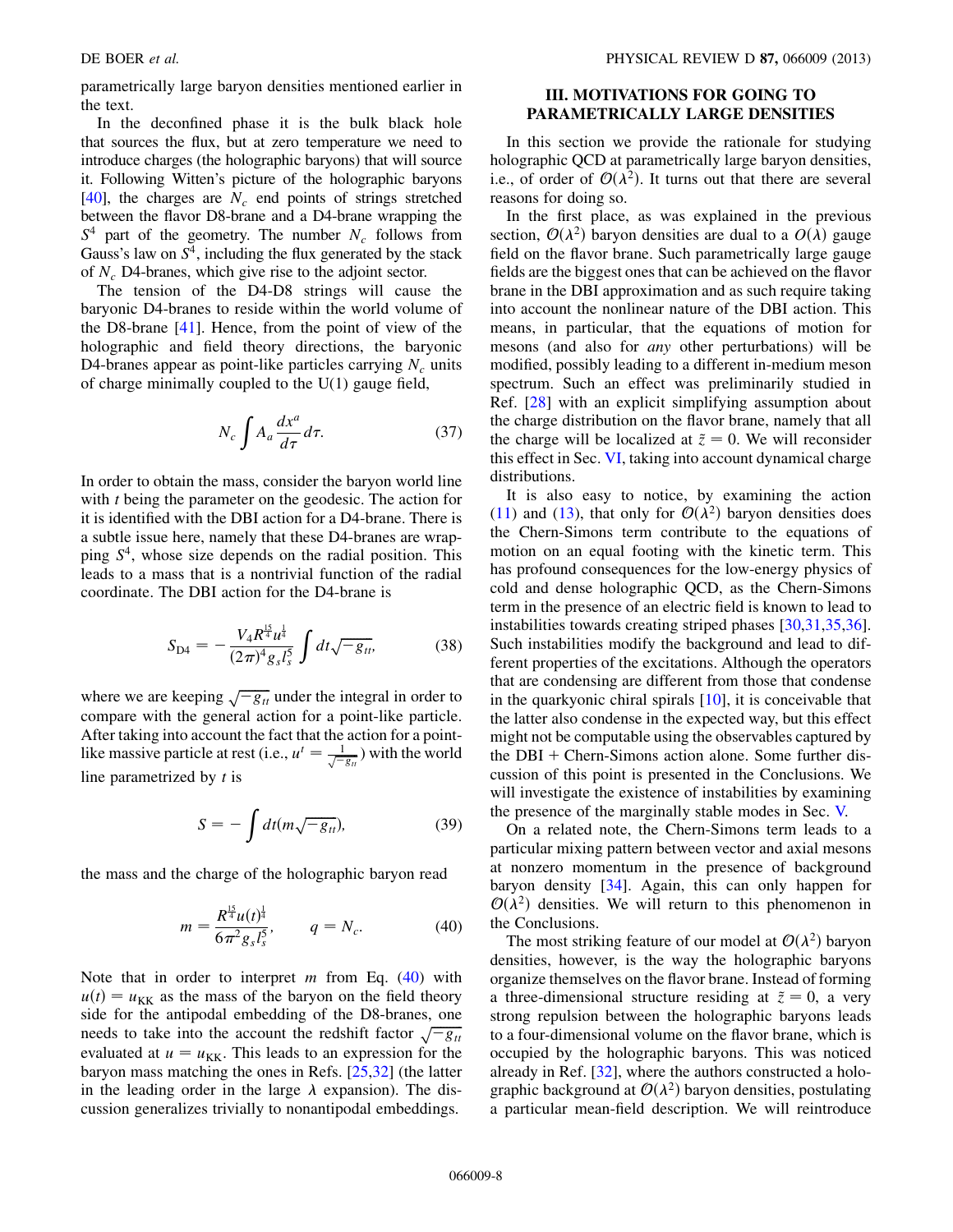this model in the next section and in the remaining part of this section we will focus on the implications of having parametrically large baryon densities, which follow from more microscopic considerations.

The elements of this microscopic understanding came about very recently in Ref. [\[33](#page-29-30)], where the authors considered simplistic models of baryonic lattices and preliminarily showed that for the same baryon density a lattice extending in the holographic direction has a lower free energy than lattices residing at the bottom of the flavor brane. The result of these studies are charge distributions formed out of a very few layers residing on top of each other in the holographic direction. The work of Ref. [\[32\]](#page-29-29) needs to be understood as a postulated continuum model of the situation in which very many such layers are formed.

The crucial observation behind our work is that for  $\mathcal{O}(\lambda^2)$  baryon densities the interactions of mesons<br>with the baryonic medium are enhanced to the level that with the baryonic medium are enhanced to the level that they influence the spectrum of mesons. Although a single baryon's response to the flavor-brane gauge-field perturbation is  $\lambda$ -suppressed due to the factor of  $\lambda$  sitting in its mass, a large number of baryons residing in a fixed holographic volume makes the overall contribution an  $\mathcal{O}(1)$ effect, and *a priori* equally as important as the kinetic term for the gauge-field perturbations. We will describe this phenomenon in detail in Sec. [VI.](#page-17-0)

We want to stress at this point that a fully reliable macroscopic description of  $\mathcal{O}(\lambda^2)$  baryon densities does<br>not currently exist. Because of this, we will reuse the not currently exist. Because of this, we will reuse the coarse-grained description of Ref. [[32](#page-29-29)]. In the next section we review the idea behind it and point out possible caveats.

## <span id="page-9-0"></span>IV. AN ATTEMPT TOWARDS CONSTRUCTING A MEAN-FIELD DESCRIPTION OF DENSE HQCD

#### A. Mean-field Lagrangian

Having introduced the holographic baryons into the model and having understood the motivation for studying parametrically large  $\mathcal{O}(\lambda^2)$  baryon densities, we can pro-<br>ceed to a coarse-grained description of the bulk physics ceed to a coarse-grained description of the bulk physics.

A single baryon sits at the bottom of the D8-brane, as this minimizes its gravitational potential energy coming from the D8-brane being nontrivially curved. As more baryons are added, initially they all stay at the bottom of the D8-brane and get distributed only along the field theory  $directions<sup>3</sup>$  as climbing the holographic direction costs --enhanced gravitational potential energy. However, for sufficiently large densities, the strong repulsion between the holographic baryons will start organizing them not in three-, but rather four-dimensional structures [\[32](#page-29-29)[,33\]](#page-29-30).

This can be understood in simple terms by noting that the baryons residing at the bottom of the D8-brane generate an electric field with a nonzero radial component oriented towards the boundary. Imagine now adding a single baryon on top of the others already residing at  $\tilde{z} = 0$  and distributed in the field theory directions. If the density is large enough, then the electric repulsion between the  $\tilde{z} = 0$ baryons and a new baryon that we are trying to add to the system is such that the equilibrium position for the added baryon is no longer at  $\tilde{z} = 0$ , but rather at some  $|\tilde{z}| > 0$ . As the baryon mass scales as  $N_c \lambda$  and its charge as  $N_c$  representing a nonzero baryon density in the dual field  $N_c$ , representing a nonzero baryon density in the dual field theory in terms of the three-dimensional density of the holographic baryons residing at  $\tilde{z} = 0$ —which is the description adopted in the Refs. [[27](#page-29-25)[,28](#page-29-26)]—will be the relevant way of describing the system only for a  $\mathcal{O}(1)$  baryon density in the dual field theory.

For parametrically larger values of the baryon density, the bulk description in terms of the four-dimensional density of the holographic baryons will be appropriate. Such a way of describing the system was adopted for the first time for antipodal D8-brane embedding in Ref. [\[32\]](#page-29-29), and here we will generalize this picture to the nonantipodal case.

In Ref. [[32](#page-29-29)] it was also conjectured that the holographic baryon density—being not three- but rather fourdimensional—is a dual manifestation of building up the quark Fermi surface or even the direct gravity dual of the Fermi surface. Indeed, the bulk charge distribution climbing up in the bulk radial direction, which is associated with the energy scale in the dual field theory, makes the connection with building up the Fermi surface tempting. There is, however, another motivation for this association. Although the baryon size (on the boundary) is  $\mathcal{O}(1)$  in both  $N_c$  and  $\lambda$ , and hence baryons can significantly overlap at relatively low, three-dimensional bulk densities, for such configurations the holographic system is not in a strongly correlated phase. The latter feature—strong interactions between the holographic baryons—arises precisely at  $\mathcal{O}(\lambda^2)$  densities, which is in line with the point of view presented in Ref. [[33](#page-29-30)].

The holographic system corresponding to parametrically large baryon densities, after the Kaluza-Klein reduction on the four-sphere, is a set of large numbers of charged point-like particles interacting via the U(1) gauge field with the DBI kinetic term. We are interested in the coarsegrained description of this system, as superficially only long-wavelength features will be important for understanding instabilities associated with the presence of the Chern-Simons term and nonzero density, as well as the meson perturbation, whose frequencies in the vacuum are  $O(1)$  in both  $N_c$  and  $\lambda$ .

There are general arguments following from large- $N_c$ counting that the ground state structure of such a system is crystalline [\[33\]](#page-29-30). These arguments are based on the kinetic energy being suppressed by the  $N_c$ -heavy mass of a single

<sup>&</sup>lt;sup>3</sup>As in the  $N_f = 1$  Sakai-Sugimoto model baryons repel each her, one should think about the dual field theory at finite other, one should think about the dual field theory at finite baryon density as being defined in a finite volume, e.g., on a torus.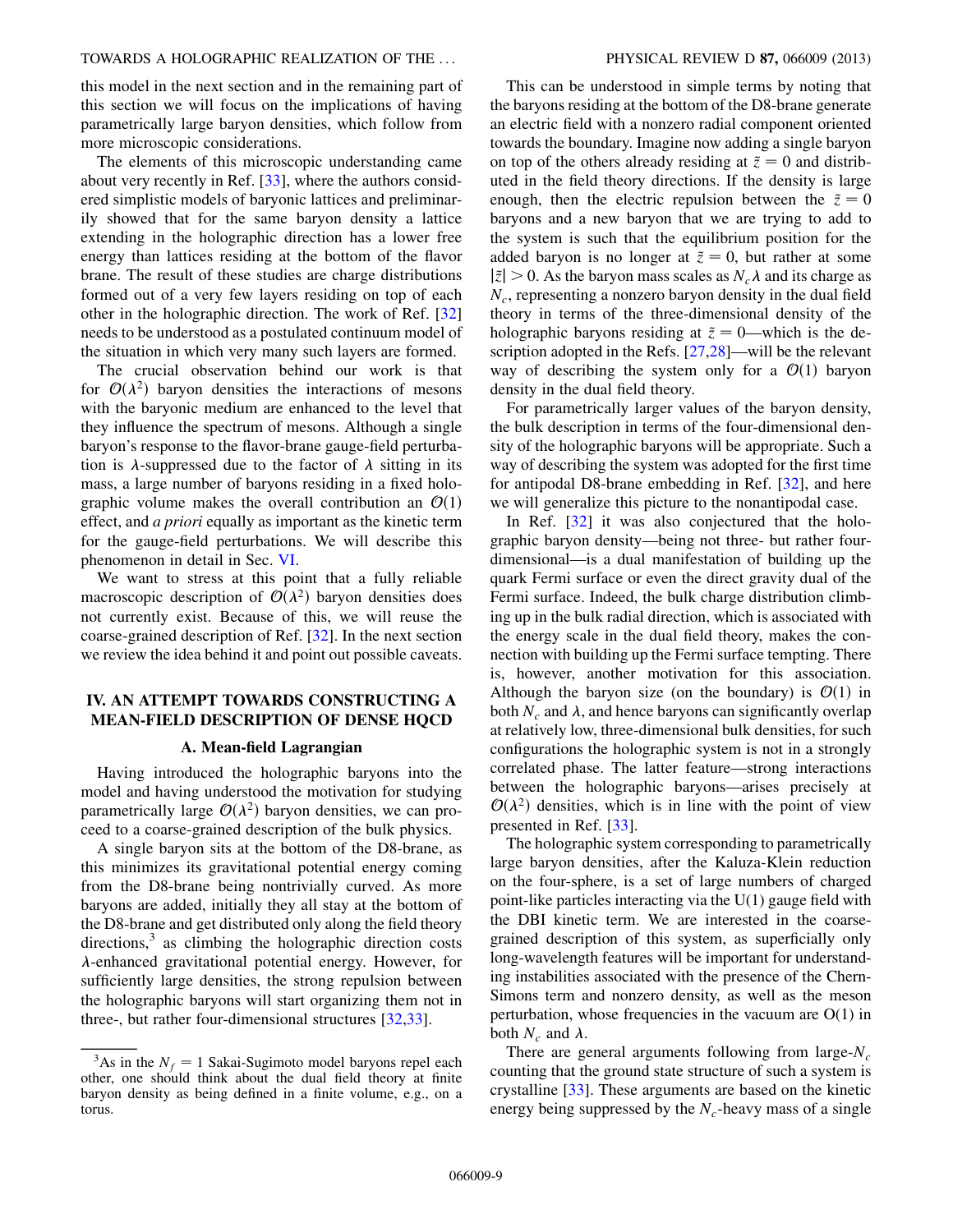(holographic) baryon while the potential energy is enhanced by the  $N_c$ -large quark charge. Below we will review the analysis of Ref. [\[32\]](#page-29-29), where, setting aside certain subtleties that we will discuss, the macroscopic baryon densities—four-dimensional holographic crystals were constructed in a simple coarse-grained description. The key idea there was to minimize the total energy of the dynamical electromagnetic field generated by the continuous charge distribution, as well as the potential energy of the charges in the dynamical electromagnetic and external gravitational fields. Such a description bears similarity to the AdS/CMT electron star construction [\[37\]](#page-29-36) and in some respects can be understood as a probe-brane analogue of it.

In the coarse-grained description, the relevant degrees of freedom will be the gauge field (as it encodes the axial and the vector currents), as well as the quantities describing a continuous charge distribution, i.e., the local energy density  $\epsilon$  and local charge density  $\rho$ . Note that the gauge field we will be talking about will be a mean-field one. Nevertheless, we will explicitly assume that its kinetic term is still given by the DBI Lagrangian, which is the case in the vacuum.

As the system is put in an external gravitational field (the curved D8-brane world volume), we will take the redshift into account by introducing the local velocity of the charge density  $u^a$ , which is normalized as

$$
u^a u_a = -1.\t\t(41)
$$

<span id="page-10-4"></span>Although  $u^0$  encodes the redshift factor, which is of order  $\mathcal{O}(1)$  in  $N_c$  and  $\lambda$ , it is important to note that we will never<br>be interested in having  $\mathcal{O}(1)$  components of the velocity be interested in having  $\mathcal{O}(1)$  components of the velocity field in the radial direction, as well as in the spacelike field theory directions (up to boosts, which are trivial). The reason for this is that the crystal-like nature of the configurations we study would not allow such motion to occur. However, infinitesimal—of order  $O(1/\lambda)$ —displacements<br>in spacelike directions are not only permitted but also lead in spacelike directions are not only permitted, but also lead to new interesting physical effects, which we will preliminarily study in Sec. [VI](#page-17-0).

The missing ingredient in our description is the equation of state that relates the energy and charge density. For a free system both quantities are proportional to the number density, with the proportionality constants being respectively the mass and the charge of a single particle. In the interacting system, the energy density can be corrected by interactions between the constituents in a given infinitesimal volume. Another way of looking at this is that by using the coarse-grained gauge field in the mean-field approach we are no longer including in the total energy count of the system the highly oscillatory behavior of the microscopic gauge field coming from the granular structure of the substance under consideration. In order to better investigate this issue, let us assume that the local energy density  $\epsilon$ and the local charge density  $\rho$  are proportional to the local baryon density  $n$ ,

$$
\epsilon = m_b(z)n \quad \text{and} \quad \rho = q_b n,\tag{42}
$$

<span id="page-10-3"></span>and estimate the mistake made by neglecting interactions within the small volume element  $\delta V$ .

Note that only for a holographic number density of order  $\mathcal{O}(\lambda^2)$  do the energy density, the potential energy of<br>charges proportional to  $\alpha A_0$  and the kinetic term for the charges proportional to  $\rho A_0$ , and the kinetic term for the gauge field all contribute on an equal footing. The  $\mathcal{O}(\lambda^2)$ <br>density of the holographic baryons results in a holographic density of the holographic baryons results in a holographic lattice spacing d of order  $O(\lambda^{-1/2})$ . We now wish to examine whether the mean-field description is a reasonable examine whether the mean-field description is a reasonable approximation. To do so, we should compare the interactions of a collection of lattice points in a small volume  $\delta V$ to those of a smeared charge distribution.

The interactions of a collection of lattice points can be estimated by (i) assuming that the interactions are not those of a DBI theory, but rather of five-dimensional electromagnetism, and (ii) assuming that we are in flat space. An approximate expression is thus

<span id="page-10-0"></span>
$$
\delta \epsilon \approx n \sum_{\delta V} \frac{N_c}{\lambda} \frac{1}{d^2 (p_1^2 + p_2^2 + p_3^2 + p_4^2)},\tag{43}
$$

where the  $p_j$ 's denote integer node numbers in the  $\tilde{z}$  and  $\tilde{x}^i$  directions, and we sum over all the holographic baryons residing in the volume  $\delta V$ . The sum over all nodes in Eq. ([43](#page-10-0)) diverges as the square root of the total number of nodes  $#_{nodes}$ ,

$$
\delta \epsilon \approx N_c n \sqrt{\#_{\text{nodes}}},\tag{44}
$$

<span id="page-10-2"></span><span id="page-10-1"></span>or, after using  $#_{nodes} \approx n\delta V$ , as

$$
\delta \epsilon \approx N_c n^{3/2} \delta V^{1/2}.
$$
 (45)

If we replace the lattice by a continuum distribution we will get an answer that scales in a similar way, as will the difference between the two. There are two ways of looking at Eqs. ([44](#page-10-1)) and [\(45\)](#page-10-2). As *n* is  $\mathcal{O}(\lambda^2)$ , for any finite  $\delta V$ <br>the changes in the energy density given by Eq. (45) are the changes in the energy density given by Eq. [\(45\)](#page-10-2) are comparable to the energy density we started with, i.e.,  $\mathcal{O}(N_c\lambda^3)$ . Hence, if we are supposed to evaluate Eq. [\(45\)](#page-10-2) for some finite/fixed volume  $\delta V$  then the equation of state for some finite/fixed volume  $\delta V$ , then the equation of state will receive order-one corrections and the mean-field approximation should not be used. On the other hand—and this is the approach we take in the remaining part of the text—if we are supposed to set the volume to be infinitesimally small, then the difference in energies [\(45\)](#page-10-2) becomes negligible. An alternate way of phrasing this is that for a large but fixed number of nodes the energy in Eq. [\(44\)](#page-10-1) will always be coupling-constant suppressed with respect to the energy density of the free system. Note finally that the volume-divergent contribution of the kind ([43](#page-10-0)) would be present for arbitrarily weak electromagnetic interactions; however, the weakness of the interactions then guarantees that evaluating it for a  $\delta V$  of order  $\mathcal{O}(1)$  still leads to a negligible contribution. This is precisely the rationale adopted in the electron star construction [[37](#page-29-36)].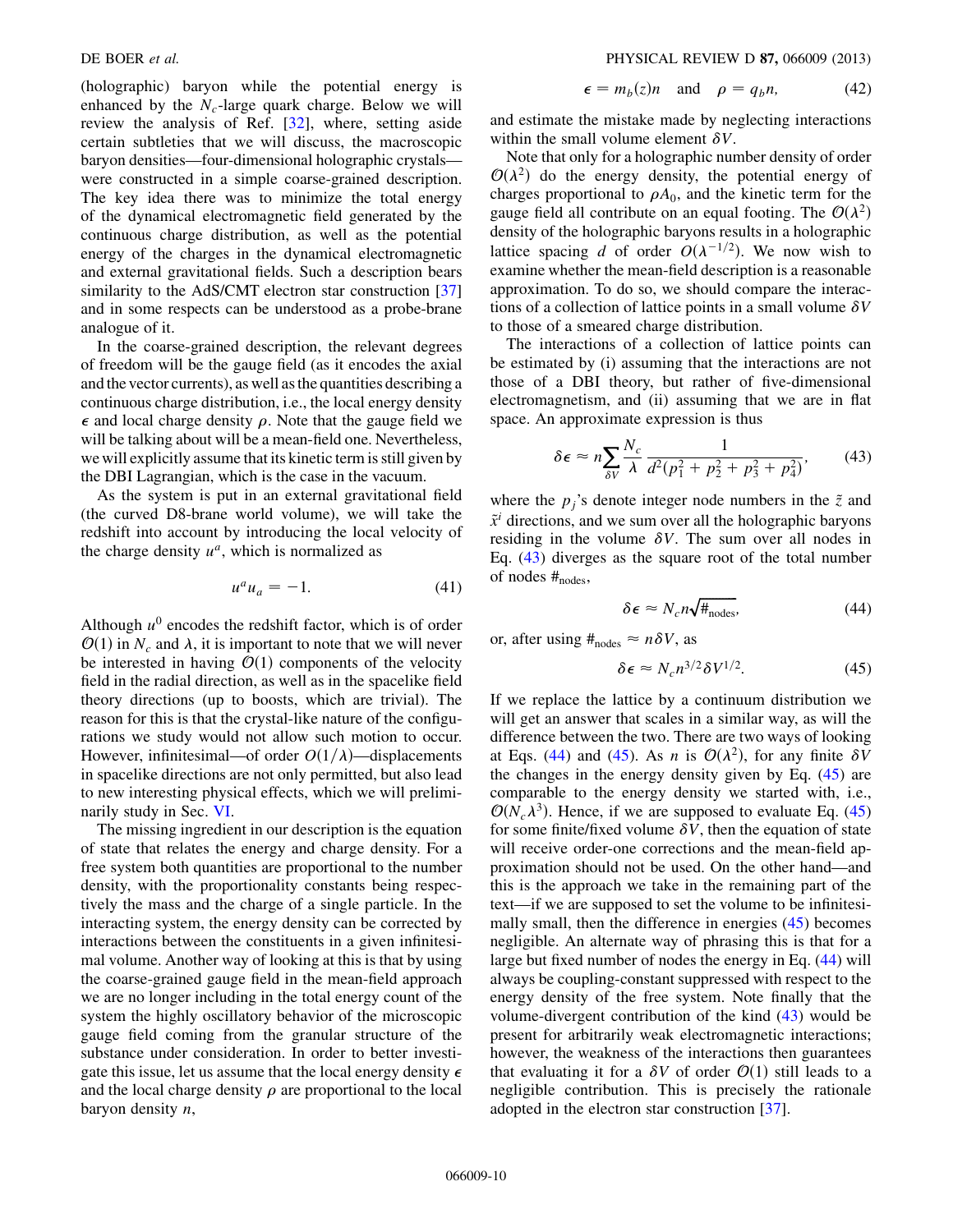#### TOWARDS A HOLOGRAPHIC REALIZATION OF THE ... PHYSICAL REVIEW D 87, 066009 (2013)

Having discussed a subtlety related to the equation of state, we will stick with the equation of state [\(42\)](#page-10-3) and in the remaining part of this subsection we will discuss the action principle describing our system. As the holographic baryon density  $n$  is by definition non-negative, it will be useful, in the following, to express it as

$$
n = w^2. \tag{46}
$$

<span id="page-11-4"></span>Keeping in mind that we will never be interested in velocities  $u^a$  having finite components in the radial and spacelike field theory direction, the action principle that describes our system is that of a charged dust [\[42\]](#page-29-41),

$$
S_{\text{dust}} = \int d^5x \sqrt{-\det(g_{ab})} \{-m_b(z)w^2 + q_b w^2 u^a (A_a - \partial_a \phi) + \lambda (u_a u^a + 1) \}, \quad (47)
$$

where  $q_b w^2 u^a A_a$  is the standard coupling of the charge current  $q_b w^2 u^a$  to the U(1) gauge field  $A_a$ ;  $\phi$  transforms as a phase under U(1) gauge rotations and ensures on-shell conservation of the current, whereas the introduction of  $\lambda$  takes care of the on-shell velocity normalization [\(41\)](#page-10-4). After introducing rescaled variables [\(17\)](#page-5-1), the dust action becomes

<span id="page-11-3"></span>
$$
S_{\text{dust}}/c = \int d^5 \tilde{x} \sqrt{-\det(\tilde{g}_{ab})} \Biggl\{ -\beta \tilde{\xi}^{1/4} \Biggl( 1 + \frac{\tilde{z}^2}{\tilde{\xi}^2} \Biggr)^{1/12} \tilde{w}^2 + \gamma \tilde{w}^2 \tilde{u}^a (\tilde{A}_a - \partial_a \tilde{\phi}) + \tilde{\lambda} (\tilde{u}_a \tilde{u}^a + 1) \Biggr\}, \qquad (48)
$$

<span id="page-11-0"></span>where

$$
\beta = 4\pi^2
$$
,  $\gamma = 12\pi^2$ , and  $\tilde{w} = \frac{2\pi l_s^2}{R^2} w$ . (49)

The rescaling of other variables will not be important for our results, but it can be easily worked out. Note again that the rescalings [\(49\)](#page-11-0) imply that the  $\mathcal{O}(1)$  rescaled baryon number density  $\tilde{w}^2$  corresponds to an order  $\mathcal{O}(\lambda^2)$  physical<br>baryon density  $w^2$ . As anticipated earlier in the text, the baryon density  $w^2$ . As anticipated earlier in the text, the rescalings [\(17\)](#page-5-1) and [\(49\)](#page-11-0) take us directly to the very dense phase with baryons climbing up the holographic direction. For rescaled densities that are  $\lambda$ -suppressed, the terms describing baryon dynamics drop out and baryons then reside at  $\tilde{z} = 0$  and appear as boundary conditions for the flux, exactly as in Refs. [\[27](#page-29-25)[,28\]](#page-29-26). We think, however, that in the latter cases the backreaction of the baryons on the embedding should be treated as a  $\lambda$ -suppressed effect. Otherwise, instead of taking it into account, one should rather pass to the effective description of four-dimensional holographic baryon densities, as is done here and originally in Ref. [\[32\]](#page-29-29).

The full action is the sum of  $S_{DBI}$  and  $S_{dust}$ , and its variation leads to the equations of motion

<span id="page-11-1"></span>
$$
\frac{\delta S}{\delta \tilde{\phi}} \colon \nabla_a (\gamma \tilde{w}^2 \tilde{u}^a) = 0, \tag{50a}
$$

$$
\frac{\delta S}{\delta \tilde{w}} \colon \beta \tilde{\xi}^{1/4} \left( 1 + \frac{\tilde{z}^2}{\tilde{\xi}^2} \right)^{1/12} \tilde{w} = \gamma \tilde{w} \tilde{u}^a (\tilde{A}_a - \partial_a \tilde{\phi}), \qquad (50b)
$$

$$
\frac{\delta S}{\delta \tilde{\lambda}} \colon \tilde{u}_a \tilde{u}^a = -1,\tag{50c}
$$

$$
\frac{\delta S}{\delta \tilde{u}^a} \colon \gamma \tilde{w}^2 (\tilde{A}_a - \partial_a \tilde{\phi}) + 2 \tilde{\lambda} \tilde{u}_a = 0.
$$
 (50d)

These equations need to be supplemented with the DBI generalization of Maxwell's equations for  $\tilde{A}_a$ ,

<span id="page-11-2"></span>
$$
\frac{\partial}{\partial \tilde{x}^a} \frac{\partial}{\partial (\partial_a \tilde{A}_b)} \left( \tilde{\xi}^{1/4} \left( 1 + \frac{\tilde{z}^2}{\tilde{\xi}^2} \right)^{1/12} \sqrt{-\det(\tilde{g}_{cd} + \tilde{F}_{cd})} \right)
$$
  
= 
$$
-\sqrt{-\det(\tilde{g}_{cd}) \gamma \tilde{w}^2 \tilde{u}^b - 3 \alpha \epsilon_{acdef} \tilde{F}^{cd} \tilde{F}^{ef}},
$$
(51)

which comes from varying the full action with respect to  $A_{\alpha}$ , and from the equation of motion for  $\tilde{y}$  entering the action through the induced metric  $\tilde{g}_{ab}$ .

Note that Eqs.  $(50d)$  and  $(51)$  $(51)$  $(51)$  imply that there is an explicit coupling between the gauge field—in particular the gauge field perturbations corresponding to the mesons—and the holographic baryon density. The subtlety that the velocities in the spacelike directions cannot be taken finite due to the underlying crystal structure is explained in Sec. [VI](#page-17-0). There might also be gradients that we have neglected at this point, and we elaborate on their role for meson perturbations in Sec. [VI](#page-17-0).

Setting aside those subtleties, in the next subsection we will use the action  $(48)$  $(48)$  $(48)$  to construct homogeneous large-baryon-density states for the family of models parametrized by the asymptotic separation  $L$  of the D8- and  $\overline{D8}$ -brane. We will show that the resulting background (in the antipodal case) is exactly the one studied in Ref. [[32\]](#page-29-29).

#### B. Solutions for embeddings

<span id="page-11-5"></span>In equilibrium, the most natural assumption for the longwavelength description of a nonzero baryon density state is that of isotropy and homogeneity. $4$  This means that none of the functions appearing in the action  $(18)$  and  $(48)$ depend on the field theory directions  $\tilde{x}^{\mu}$ . Moreover, in the rest frame the symmetries dictate that the only nontrivial component of the gauge field is  $\tilde{A}_0$ , and the same is true for the baryon velocity, i.e.,  $\tilde{u}^0$ .

The velocity needs to be subject to the normalization condition [\(41](#page-10-4)), which in this situation fixes its form completely,

$$
\tilde{u}^0 = \frac{1}{\tilde{\xi}^{1/4} (\tilde{\xi}^2 + \tilde{z}^2)^{1/4}}.
$$
\n(52)

Substituting this result into the action ([47\)](#page-11-4) and setting  $\ddot{\phi}$  to 0 results in an effective action for the embedding function

<sup>&</sup>lt;sup>4</sup>We will try to relax these in the next section when looking for marginally stable inhomogeneous modes.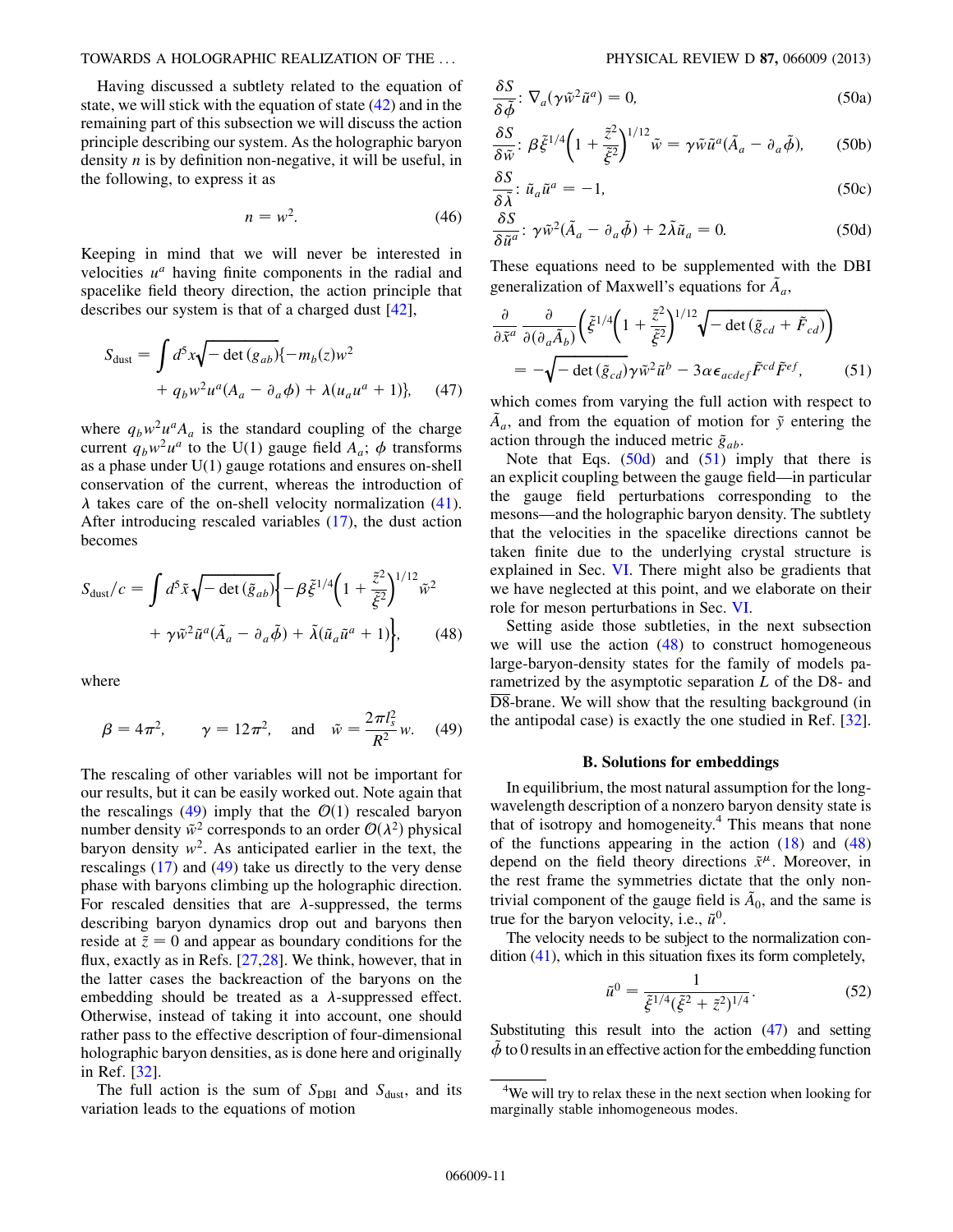$\tilde{y}$ , the baryon number density  $\tilde{w}^2$ , and the gauge field  $\tilde{A}_0$ of the form

<span id="page-12-0"></span>
$$
\tilde{S}_{\text{eff}}/c = \int d\tilde{z}d^4\tilde{x} \Biggl\{ -\tilde{\xi}^{1/4} \Biggl( 1 + \frac{\tilde{z}^2}{\tilde{\xi}^2} \Biggr)^{1/12} \Biggr\} \times \sqrt{-\det(\tilde{g}_{ab}) - \tilde{\xi}^{9/2} \Biggl( 1 + \frac{\tilde{z}^2}{\tilde{\xi}^2} \Biggr)^{3/2} \tilde{A}'_0(\tilde{z})^2} \n- \beta \sqrt{-\det(\tilde{g}_{ab})} \tilde{\xi}^{1/4} \Biggl( 1 + \frac{\tilde{z}^2}{\tilde{\xi}^2} \Biggr)^{1/12} \tilde{w}(\tilde{z})^2 \n+ \gamma \sqrt{-\det(\tilde{g}_{ab})} \tilde{\xi}^{-1/4} \Biggl( 1 + \frac{\tilde{z}^2}{\tilde{\xi}^2} \Biggr)^{-1/4} \tilde{w}(\tilde{z})^2 \tilde{A}_0(\tilde{z}) \Biggr\rbrace, \tag{53}
$$

where det  $(\tilde{g}_{ab})$  is the determinant of the induced metric [\(24](#page-6-1)). The action ([53\)](#page-12-0), in the antipodal case [i.e.,  $\tilde{y}'(\tilde{z}) = 0$ ], is identical to the one used in Ref. [32] after suitable redefinitions identical to the one usedin Ref. [\[32](#page-29-29)] after suitable redefinitions of what is meant by the mass of the holographic baryons and their density.<sup>5</sup>

We are interested in studying the theory at nonzero baryon density and vanishing axial density. We thus focus on the symmetric (with respect to  $\tilde{z} \leftrightarrow -\tilde{z}$ ) configurations of  $A_0(\tilde{z})$ , which, through flux conservation, need to be supported by a (symmetric) profile of  $\tilde{w}(\tilde{z})$ .

The curvature of the D8-brane will make the holographic baryons fall towards  $\tilde{z} = 0$ , and the U(1) interactions between them will counter this effect. So the expectation is that the holographic baryon density will reside at the bottom of the U-shaped D8-brane. In the following, we will derive the properties of the holographic charge distribution from the equations of motion for the effective action [\(18\)](#page-5-2). A technical improvement, compared to Ref.  $[32]$  $[32]$  $[32]$ , <sup>6</sup> is the use of the positivity of the number density  $[\tilde{n}(\tilde{z}) = \tilde{w}(\tilde{z})^2]$  to *explicitly* extremize the action.<br>We will do this by solving the equations of motion sena-We will do this by solving the equations of motion separately inside and outside the holographic baryon density and matching the solutions.

<span id="page-12-1"></span>Indeed, let us start by considering the equation of motion obtained by taking the functional derivative of Eq. ([18](#page-5-2)) with respect to  $\tilde{w}(\tilde{z})$ , which after trivial simplifications reads

$$
\tilde{w}(\tilde{z})\bigg\{\gamma\tilde{A}_0'(\tilde{z}) - \beta\tilde{\xi}\bigg(1 + \frac{\tilde{z}^2}{\tilde{\xi}^2}\bigg)^{1/3}\bigg\} = 0. \tag{54}
$$

If  $\tilde{w}(\tilde{z})=0$ , this equation is trivially satisfied. However, for  $\tilde{w} > 0$  (i.e., in the presence of the macroscopic density of the holographic baryons) Eq. ([54](#page-12-1)) fixes the form of  $\tilde{A}_0(\tilde{z})$ ,

$$
\tilde{A}_0(\tilde{z}) = \frac{\beta}{\gamma} \tilde{\xi} \left( 1 + \frac{\tilde{z}^2}{\tilde{\xi}^2} \right)^{1/3}.
$$
\n(55)

<span id="page-12-2"></span>The ratio of  $\beta$  to  $\gamma$  is 1/3, but in Eq. [\(55\)](#page-12-2) we will keep  $\beta$  and  $\gamma$  as explicit parameters. Our motivation for doing this is that it is conceivable that a more precise microscopic description of the system will lead to an effective mean-field description not dissimilar from the one we have been employing, but with different values for  $\beta$  and  $\gamma$ , and as we will see this may lead to important qualitative changes in the behavior of the system.

Consider now the equation of motion for  $\tilde{y}(\tilde{z})$ . This quantity appears in the effective action [\(18\)](#page-5-2) only through the determinant of the metric. Note also that the matter part of Eq.  $(18)$  vanishes on-shell by Eq.  $(54)$  $(54)$  $(54)$ . This implies that the embedding function  $\tilde{y}(\tilde{z})$  knows about the matter on the D8-brane only through the electric field sourced by it.

The equation of motion for  $\tilde{y}(\tilde{z})$  again has a first integral, which reads

<span id="page-12-3"></span>
$$
\frac{\tilde{\xi}^{9/4} \left(1 + \frac{\tilde{z}^2}{\tilde{\xi}^2}\right)^{19/12} (\tilde{\xi}^3 + \tilde{\xi}\tilde{z}^2 - 1)\tilde{y}'(\tilde{z})}{\sqrt{-\det(\tilde{g}_{ab}) - \tilde{\xi}^{9/2} \left(1 + \frac{\tilde{z}^2}{\tilde{\xi}^2}\right)^{3/2} \tilde{A}'_0(\tilde{z})^2}} = \sqrt{\tilde{\xi}^3 - 1}.
$$
 (56)

The rhs is determined from the power series expansion of the lhs around  $\tilde{z} = 0$  using Eq. ([55](#page-12-2)). Equation ([56](#page-12-3)) allows us to algebraically solve for  $\tilde{y}'(\tilde{z})$  in terms of  $\tilde{\xi}$  and  $\tilde{A}'_0(\tilde{z})$ .<br>The only remaining equation of motion is the one for

<span id="page-12-4"></span>The only remaining equation of motion is the one for  $A_0(\tilde{z})$ , which reads

$$
\frac{d}{d\tilde{z}} \frac{\partial}{\partial \tilde{A}'_0(\tilde{z})} \left\{ -\tilde{\xi}^{1/4} \left( 1 + \frac{\tilde{z}^2}{\tilde{\xi}^2} \right)^{1/12} \times \sqrt{-\det(\tilde{g}_{ab}) - \tilde{\xi}^{9/2} \left( 1 + \frac{\tilde{z}^2}{\tilde{\xi}^2} \right)^{3/2} \tilde{A}'_0(\tilde{z})^2} \right\}
$$
\n
$$
= \gamma \sqrt{-\det(\tilde{g}_{ab})} \tilde{\xi}^{-1/4} \left( 1 + \frac{\tilde{z}^2}{\tilde{\xi}^2} \right)^{-1/4} \tilde{w}(\tilde{z})^2.
$$
\n(57)

After evaluating both sides of Eq.  $(57)$  $(57)$  $(57)$  we use Eq.  $(56)$ to eliminate the dependence on the embedding function  $\tilde{y}(\tilde{z})$ . Inside the volume occupied by holographic charges Eq. ([57](#page-12-4)) specifies the charge density, as the gauge field is given by Eq.  $(55)$ . On the outside, the rhs is zero and the first integral of the equation is the dimensionless flux  $E^$ through one end of the D8-brane,

$$
\frac{\partial}{\partial \tilde{A}'_0(\tilde{z})} \left\{ -\tilde{\xi}^{1/4} \left( 1 + \frac{\tilde{z}^2}{\tilde{\xi}^2} \right)^{1/12} \right\}
$$
\n
$$
\times \sqrt{-\det(\tilde{g}_{ab}) - \tilde{\xi}^{9/2} \left( 1 + \frac{\tilde{z}^2}{\tilde{\xi}^2} \right)^{3/2} \tilde{A}'_0(\tilde{z})^2 \right\}
$$
\n
$$
= \tilde{E}, \tag{58}
$$

or, equivalently, the baryon density  $B$  in the dual field theory  $(32)$ ,

 $5$ As opposed to Ref. [[32](#page-29-29)], in our approach the mass of the baryonic D4-brane comes without the factor of  $\sqrt{-\tilde{g}_{00}}$ , and  $\tilde{u}^0 =$ <br> $1/\sqrt{-\tilde{g}_{00}}$  is not absorbed in what is meant by the density  $(\tilde{w}^2)$  $1/\sqrt{-\tilde{g}_{00}}$  is not absorbed in what is meant by the density ( $\tilde{w}^2$ ).<br>Moreover, in our effective Lagrangian the electromagnetic cou-Moreover, in our effective Lagrangian the electromagnetic coupling comes with  $\tilde{u}^0 = 1/\sqrt{\frac{g}{g}}_{00}$  factored out.<br><sup>6</sup> Apart from also considering nonantiing

<sup>&</sup>lt;sup>6</sup>Apart from also considering nonantipodal D8-brane embeddings.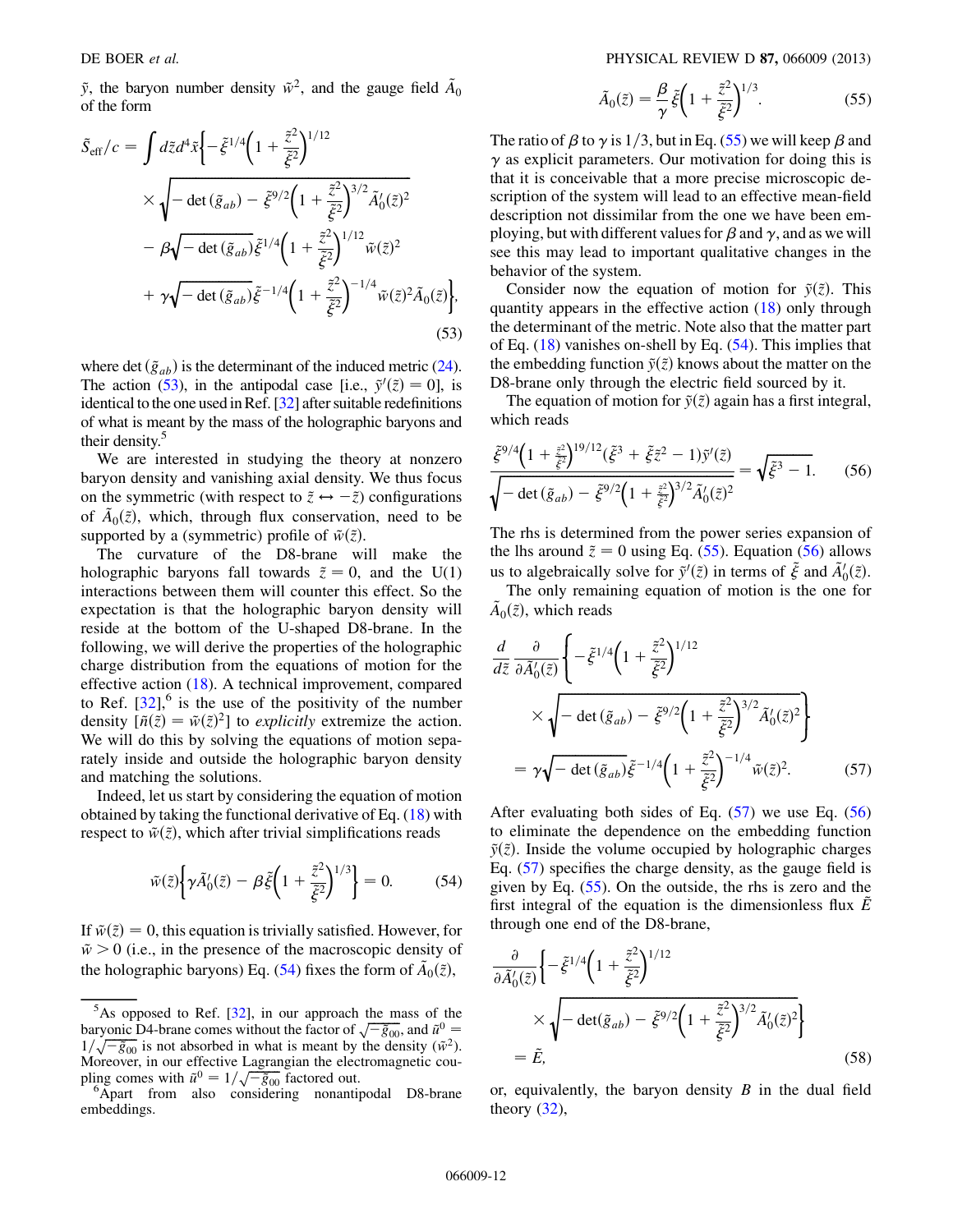TOWARDS A HOLOGRAPHIC REALIZATION OF THE ... PHYSICAL REVIEW D 87, 066009 (2013)

$$
B = \frac{\lambda^2}{96\pi^4 M_{\text{KK}}^2 R^5} \tilde{E}.
$$
 (59)

The full solution is now obtained by matching the electric field, i.e.,  $\tilde{A}'_0(\tilde{z})$ , inside the charge distribution on the D8-brane with the electric field of constant flux outside the D8-brane with the electric field of constant flux outside it. The UV parameters are  $L$ —the asymptotic separation of the D8- and  $\overline{D8}$ -brane—specifying the dual theory and  $\tilde{E}$ , which specifies the state. The chemical potential in this approach is a secondary object, as it arises from the integral of  $\tilde{A}'_0(z)$  from  $\tilde{z} = 0$  to  $\tilde{z} = \infty$  with the boundary condition<br>that  $\tilde{A}_1(0)$  is given by the formula (55) evaluated at  $\tilde{z} = 0$ that  $\tilde{A}_0(0)$  is given by the formula [\(55\)](#page-12-2) evaluated at  $\tilde{z}=0$ . There are two IR parameters in the procedure:  $\tilde{z}_0$ —the radial position on the D8-brane where the charge density terminates—and  $\tilde{\xi}$ —the radial position in the target space of the lowest point of the D8-brane.

The solutions parametrized by L and  $\tilde{\rho}$  (or equivalently the chemical potential  $\tilde{\mu}$ ) are obtained numerically by specifying  $\tilde{\rho}$  and searching for  $\tilde{\xi}$ , such that the formula [\(23\)](#page-6-6) with  $\tilde{y}'(\tilde{z})$  given by Eq. [\(56\)](#page-12-3) is satisfied. Note that for each checked  $\zeta$  one still needs to match the electric field at the boundary of the holographic charge distribution.

Figure [4](#page-13-0) shows the profile of the electric field for the antipodal embedding for four different charge densities, whereas Fig. [5](#page-13-1) depicts the same quantity for  $\tilde{E} = 500$  and four different embeddings from antipodal to very nonantipodal. What one can easily notice is that the electric field is bounded from above and never gets large enough to successfully compete with the induced metric in the DBI action. This can be easily understood, as the electric field is continuously matched from the electric fields inside

<span id="page-13-0"></span>

FIG. 4. The electric field  $\tilde{A}'_0(\tilde{z})$  as a function of the radial coordinate  $\tilde{z}$  in the antipodal case  $(\tilde{\xi} = 1)$  for three different coordinate  $\tilde{z}$  in the antipodal case  $(\tilde{\xi} = 1)$  for three different rescaled baryon densities:  $\tilde{E} = 1$  (dotdashed),  $\tilde{E} = 100$  (dotted), and  $\tilde{E} = 500$  (dashed). The envelope (solid curve) is the electric field inside the charge distribution. The discontinuity in the derivative corresponds to the radial position at which the holographic charge density terminates. The electric field never gets large, as the matching condition bounds it from above. Note that the volume occupied by holographic charges increases with the baryon density on the field theory side, but the distribution of the charge in the core is not altered by the outer layers, which is why we used the envelope.

<span id="page-13-1"></span>

FIG. 5. The electric field  $\tilde{A}'_0(\tilde{z})$  as a function of the radial coordinate  $\tilde{z}$  at fixed baryon density ( $\tilde{F} = 500$ ) for four different coordinate  $\tilde{z}$  at fixed baryon density ( $\tilde{E} = 500$ ) for four different embeddings, ranging from the antipodal  $(L/\delta \tau = 0.5)$  to very nonantipodal  $(L/\delta \tau = 0.05)$ :  $L/\delta \tau = 0.5$  (solid),  $L/\delta \tau = 0.2$ (dotted),  $L/\delta \tau = 0.1$  (dotdashed), and  $L/\delta \tau = 0.05$  (dashed). As in Fig. [4](#page-13-0), a discontinuity in the derivative corresponds to the radial position at which the holographic charge density terminates. The electric field also never gets large in this case due to the matching condition at the boundary of the bulk charge distribution.

and outside the charge distribution. In such a case, the electric field is bounded by the (smaller of ) the maximum value(s) of the electric field inside or outside the charge distribution. By looking at Figs. [4](#page-13-0) and [5](#page-13-1) and we see that the relevant number is about 0.15, corresponding to the point where the electric field inside the charge distribution has a maximum with a vanishing first derivative. Indeed, although the position at which the second derivative of Eq. ([55](#page-12-2)) vanishes depends on the embedding through  $\xi$ , the value of the electric field at the maximum is fixed and reads

<span id="page-13-2"></span>
$$
\tilde{A}'_0(\tilde{z}) \le \frac{\beta}{2^{1/3}\sqrt{3}\gamma} \approx 0.153. \tag{60}
$$

As argued earlier, the embedding feels the charges on the D8-brane only through the DBI term, and hence it never gets significantly distorted from its vacuum form by the presence of baryon charges. The smallness of the electric field also has profound consequences on the stability of the system, as will be discussed in the next section.

Although in the top-down model of Sakai and Sugimoto the values of  $\beta$  and  $\gamma$  are fixed and are given by Eq. ([49\)](#page-11-0), one can also treat them in the bottom-up spirit as free parameters. In particular, such an approach allows us to obtain values of the electric field on the D8-brane larger than 0.153, and at the same time obtain denser distributions of the holographic baryons. This has important consequences for the stability of the system, as well as the form of the meson spectrum at nonzero density. Note also that for completely arbitrary  $\beta$  and  $\gamma$  we are not guaranteed that the matching condition (i.e., demanding the continuity of the electric field) at the bulk boundary of the holographic charge distribution will be satisfied.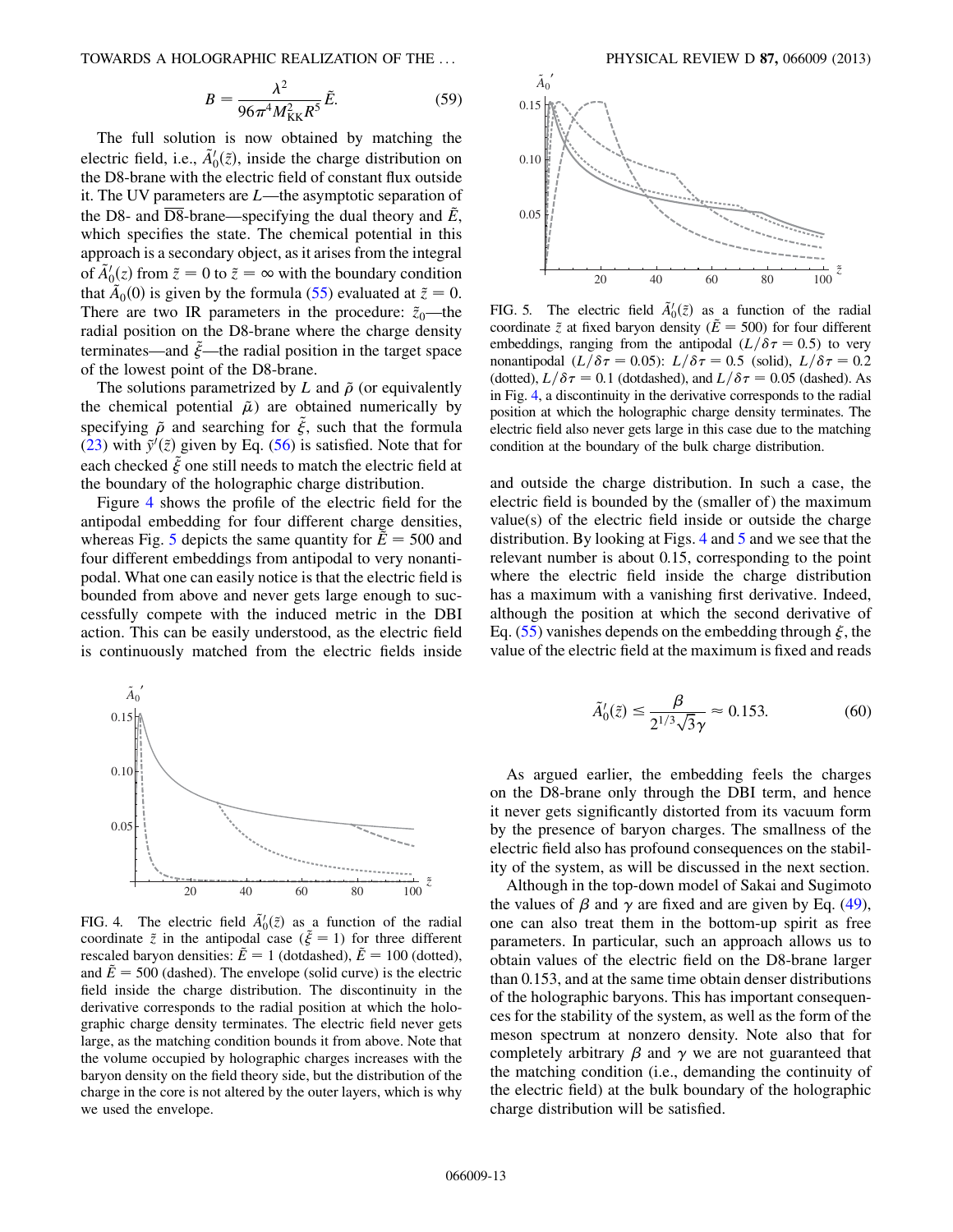Before we conclude this section, let us comment on and stress some aspects of the physics described by the model considered.

In the first place, note that the gauge field inside the volume of charges depends mildly on the total amount of charge—the latter appears through the matching condition at the boundary of the charge distribution,  $\tilde{z} = \tilde{z}_0$ , constrained by the fixed asymptotic separation of the D8-brane. This, through Eq.  $(57)$  $(57)$  $(57)$ , implies that the way the charge is distributed does not change significantly<sup> $\prime$ </sup> with the increase of the baryon density *B*. Instead, the charge added to the system accumulates on top of the existing one without drastically changing the original distribution. Although naive intuition would suggest that the charge at the bottom gets more and more compressed as we add more of it to the system, it is not correct and does not take into account the fact that there are also charges on the  $\tilde{z}$  < 0 part of the U-shaped D8-brane countering this effect.

Let us consider a simple toy model which illustrates this effect: a system of charged point particles in four spatial dimensions with  $1/r^2$  interactions, and with a harmonic oscillator potential in one of the four spacelike coordinates, which we call  $u$ . One can easily show that in this toy model all finite-density configurations have exactly the same constant density and are only distinguished by their extent in the  $u$  direction, similar to what we see in the Sakai-Sugimoto model.

It is also very interesting and puzzling that in the bulk we are describing a finite-density system with fermionic constituents (quarks) in terms of geometric objects (D4-branes) that in the vacuum correspond to bound states of the fermions. Note that from the point of view of the dual field theory baryons are (heavily) overlapping; nevertheless, in the bulk this seems to be taken into account by a reasonably simple coarse-grained description. The caveat might be that such a description is simple because it misses some ingredients. For example, in the non-Abelian case with  $N_f > 1$  the holographic baryons are described by instantons on the stack of the flavor branes, and these presumably interact through complicated many-body interactions stemming from the nonlinear nature of the DBI action.

#### <span id="page-14-0"></span>V. HOMOGENEITY OF THE DENSE HQCD AT LARGE DISTANCES

#### A. The role of the Chern-Simons term

So far in our description of cold baryonic matter in the Sakai-Sugimoto model we explicitly assumed homogeneity at large distances in both the charge distribution and the ansatz for the mean-field gauge field. These are usually sensible assumptions, as typically gradient terms increase the (free) energy. However, it was recently found that the presence of the Chern-Simons term in holographic Lagrangians for  $U(1)$  gauge fields (like in our case) together with a large enough radial electric field may lead to the appearance of tachyonic modes of the gauge field carrying nonzero momentum [[34](#page-29-32),[35](#page-29-33)]. The condensation of such modes, after including nonlinear effects, is supposed to give a new inhomogeneous and stable state (or at least one having lower free energy than the homogeneous state). This was indeed verified in particular examples in Refs. [[30](#page-29-35)[,36\]](#page-29-34).

The effect in question seems to be generic and was found within a class of bottom-up holographic models having as a solution the Reissner-Nordström black hole in  $AdS<sub>5</sub>$  [[35](#page-29-33)], and it was also shown to exist in the very same setting that we are considering—the Sakai-Sugimoto model, albeit in the deconfined phase at large enough baryon density [\[30\]](#page-29-35), as well as at zero temperature and large enough axial chemical potential [[31](#page-29-28)]. It also turned out that similar phenomena can be observed in fourdimensional holographic models that include pseudoscalar fields and parity-violating terms for the gauge field [[43\]](#page-29-42). Subsequent developments in this active area of research include Refs. [\[44–](#page-29-43)[49](#page-29-44)].

We are not going to perform a comprehensive analysis of the linear stability of our effective model, as this has not been achieved yet in holographic systems that are less complex than ours. Instead, following earlier works on the role of the Chern-Simons term in the Sakai-Sugimoto model  $[30,31]$  $[30,31]$ , we will search for the presence of a particular normalizable mode, such that it carries nonzero momentum, has a zero frequency, and its polarization ensures decoupling from other perturbations at the linearized level. Such a mode is called a marginally stable one, as typically perturbations carrying momentum evolve or disperse, whereas this one stays constant in time. It is expected $^8$  that in the direct neighborhood of parameters for which marginally stable modes appear there will be tachyonic modes. In that sense, searching for marginally stable modes is testing some aspects of the stability of the system towards creating structures that break translational invariance.

Based on previous studies in Refs. [[30,](#page-29-35)[31](#page-29-28)], we will search for the presence of the following marginally stable mode:

<span id="page-14-1"></span>
$$
\delta \tilde{A}_{\mu} d\tilde{x}^{\mu} = \tilde{h}(\tilde{z}) \{ \cos (\tilde{k}\tilde{x}_3) d\tilde{x}^1 + \sin (\tilde{k}\tilde{x}_3) d\tilde{x}^2 \}, \qquad (61)
$$

which will be a small perturbation on top of the finitedensity background derived in Sec. [IV B](#page-11-5). Such a normalizable mode turned out to be present in the Sakai-Sugimoto model in the deconfined phase for a large enough baryon

 $7$  For antipodal embedding it does not change at all; for nonantipodal ones it changes through the change of  $\zeta$  for each B.

<sup>&</sup>lt;sup>8</sup>We verified this in the Sakai-Sugimoto model put at nonzero axial chemical potential, and expect it to be correct in other cases too.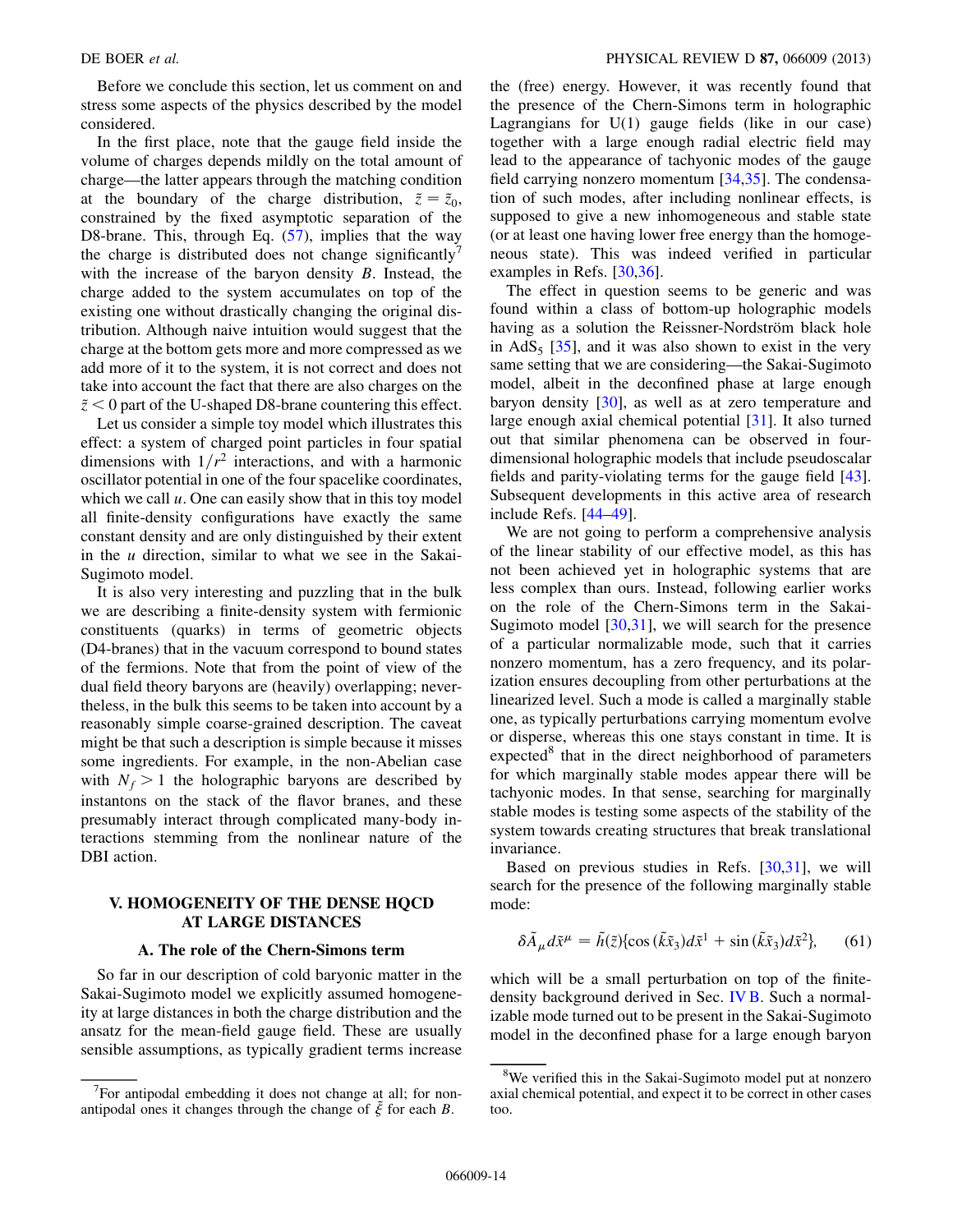density and in the confined phase for a large enough axial density. In both situations it was necessary to consider parametrically large—of order  $\mathcal{O}(\lambda^2)$ —densities, as<br>expected on general grounds and discussed in Sec. III. It expected on general grounds and discussed in Sec. [III](#page-8-0). It is worth stressing already at this point that it was not the large rescaled density of charge which was really necessary in both cases, but rather the large bulk electric field associated with it. Note, however, that in our case the electric field is bounded from above by a rather small value [\(60\)](#page-13-2). The second comment in place is that the ansatz invoked  $(61)$  $(61)$  $(61)$  leads to the appearance of a nonzero magnetic field, but it does not modify the electric field in any way. As the magnetic field couples only to the moving charge, the charge distribution is not going to be altered by the mode ([61](#page-14-1)).

The breakdown of translational invariance at nonzero baryon density due to the presence of the Chern-Simons term in the flavor-brane Lagrangian might not be an unwanted feature after all, as the quarkyonic phase is expected to be inhomogeneous too. Although the condensate there  $[10]$  $[10]$  $[10]$ , which was given by

$$
\langle \bar{\psi} \exp(2i\mu x_3 \gamma_0 \gamma_3) \psi \rangle, \tag{62}
$$

is clearly different from the prospective one in our case,

$$
\langle \bar{\psi} [\gamma_1 \cos(\tilde{k}\tilde{x}_3) + \gamma_2 \sin(\tilde{k}\tilde{x}_3)] \psi \rangle, \tag{63}
$$

it is not entirely inconceivable that the modulation in the vector or axial current triggers the one encountered in the quarkyonic phase. We will come back to this issue in the Conclusions. Last but not least, it is also worth stressing that any inhomogeneities at large distances will influence the spectrum of mesons, and as the spectrum is another feature we are investigating the presence of instabilities is of clear importance and interest for us.

To clarify the mechanism for the instability, we focus on the antipodal case where the expressions are less cluttered. Searching for the marginally stable mode [\(61\)](#page-14-1) in the nonantipodal case is a simple generalization of the antipodal situation, and hence we skip the technical details and just present the results. It is instructive to derive the reduced action for perturbations by Eq. [\(61\)](#page-14-1) by expanding our coarse-grained action to the quadratic order in  $\tilde{h}$ . As expected on physical grounds, we find that the perturbations in question decouple, leading to the reduced onedimensional Lagrangian density

<span id="page-15-0"></span>
$$
\mathcal{L} = a(\tilde{z})\tilde{h}'(\tilde{z})^2 + b(\tilde{z})\tilde{h}(\tilde{z})^2 + 12\alpha\tilde{k}\,\tilde{h}(\tilde{z})^2\tilde{A}'_0(\tilde{z}), \quad (64)
$$

<span id="page-15-1"></span>where

$$
a(\tilde{z}) = -\frac{3(1+\tilde{z}^2)}{2\sqrt{4-9(1+\tilde{z}^2)^{1/3}\tilde{A}'_0(\tilde{z})^2}},
$$
  

$$
b(\tilde{z}) = -\frac{\tilde{k}^2\sqrt{4-9(1+\tilde{z}^2)^{1/3}\tilde{A}'_0(\tilde{z})^2}}{6(1+\tilde{z}^2)^{\frac{1}{3}}},
$$
(65)

and  $\tilde{A}_0(\tilde{z})$  is the background gauge field. It is easy to see already at the level of Eq. [\(64\)](#page-15-0) that the Chern-Simons term—the one entering with the  $\alpha$  coefficient—can lead to tachyonic behavior at nonzero momenta: although  $b(\tilde{z})$ (playing the role of the mass term) is negative or zero as it needs to be, the Chern-Simons-term contribution does not come with a definite sign and in certain circumstances can win over the standard mass term.

Up to this point, while deriving Eq. ([64](#page-15-0)), we did not assume anything about the form of the background gauge field; it could come from the axial or baryon charge, or both. Let us now discuss a subtlety that has not been present in the axial case analyzed in Ref. [[31](#page-29-28)] and which complicates studies of the baryonic case here. It is easy to spot that  $a(\tilde{z})$  and  $b(\tilde{z})$  are even under parity, i.e.,  $\tilde{z} \rightarrow -\tilde{z}$ . We see that if  $\tilde{A}_0(\tilde{z})$  is odd under parity, which corresponds to purely axial chemical potential, the Lagrangian ([64](#page-15-0)) is even under parity. This implies that the solutions  $\hat{h}(\tilde{z})$  have definite parity, and hence it is sufficient to construct them for  $\tilde{z} \geq 0$ . However, for any other form of the background radial electric field—in particular for the vector form of the radial electric field—in particular for the vector form of the potential we are interested in—the solutions  $\tilde{h}(\tilde{z})$  will not have a definite parity. This implies that while searching for normalizable solutions it is necessary to check normalizability at both boundaries,  $\tilde{z} = -\infty$  and  $\tilde{z} = \infty$ , and this complicates the search for marginally stable modes in our case. The discussed feature was not taken into account in earlier studies in Ref. [\[50\]](#page-29-45), where the authors attempted to check the stability of the finite-baryon-density configuration of Ref. [\[27\]](#page-29-25), hence invalidating their conclusions. The parity violation arises precisely from the presence of the Chern-Simons term.

#### B. Searching for marginally stable modes

Having understood the possible source of the instabilities stemming from the presence of the Chern-Simons term, we explain here how we searched for the marginally stable modes. In the nonantipodal case the Lagrangian for marginally stable modes is still of the form  $(64)$ , but now the functions  $a(\tilde{z})$  and  $b(\tilde{z})$  are more complicated than Eq. ([65](#page-15-1)) and also depend on  $\tilde{x}_4(\tilde{z})$ . The Chern-Simons term, since it is topological, remains the same. The equations of motion following from the Lagrangian ([64](#page-15-0)) read

<span id="page-15-2"></span>
$$
\tilde{h}''(\tilde{z}) + \frac{a'(\tilde{z})}{a(\tilde{z})}\tilde{h}'(z) - \frac{b(\tilde{z}) + 12\alpha k \tilde{A}'_0(\tilde{z})}{a(\tilde{z})}\tilde{h}(\tilde{z}) = 0.
$$
 (66)

As explained earlier, the onset of the tachyonic instability is usually signaled by a marginally stable mode that is normalizable at both asymptotic regions. We search for such modes in two different ways. First, we fix the value of  $h(0)$  by setting it to unity and solve Eq. [\(66\)](#page-15-2) from  $\tilde{z} = 0$  to  $\tilde{z} = \infty$  and from  $\tilde{z} = 0$  to  $\tilde{z} = -\infty$  for various values of  $\tilde{h}'(0)$ . This approach misses solutions which have  $\tilde{h}(0) = 0$ ,<br>so we also need to fix the value of  $\tilde{h}'(0)$  (also to unity) and so we also need to fix the value of  $\tilde{h}'(0)$  (also to unity) and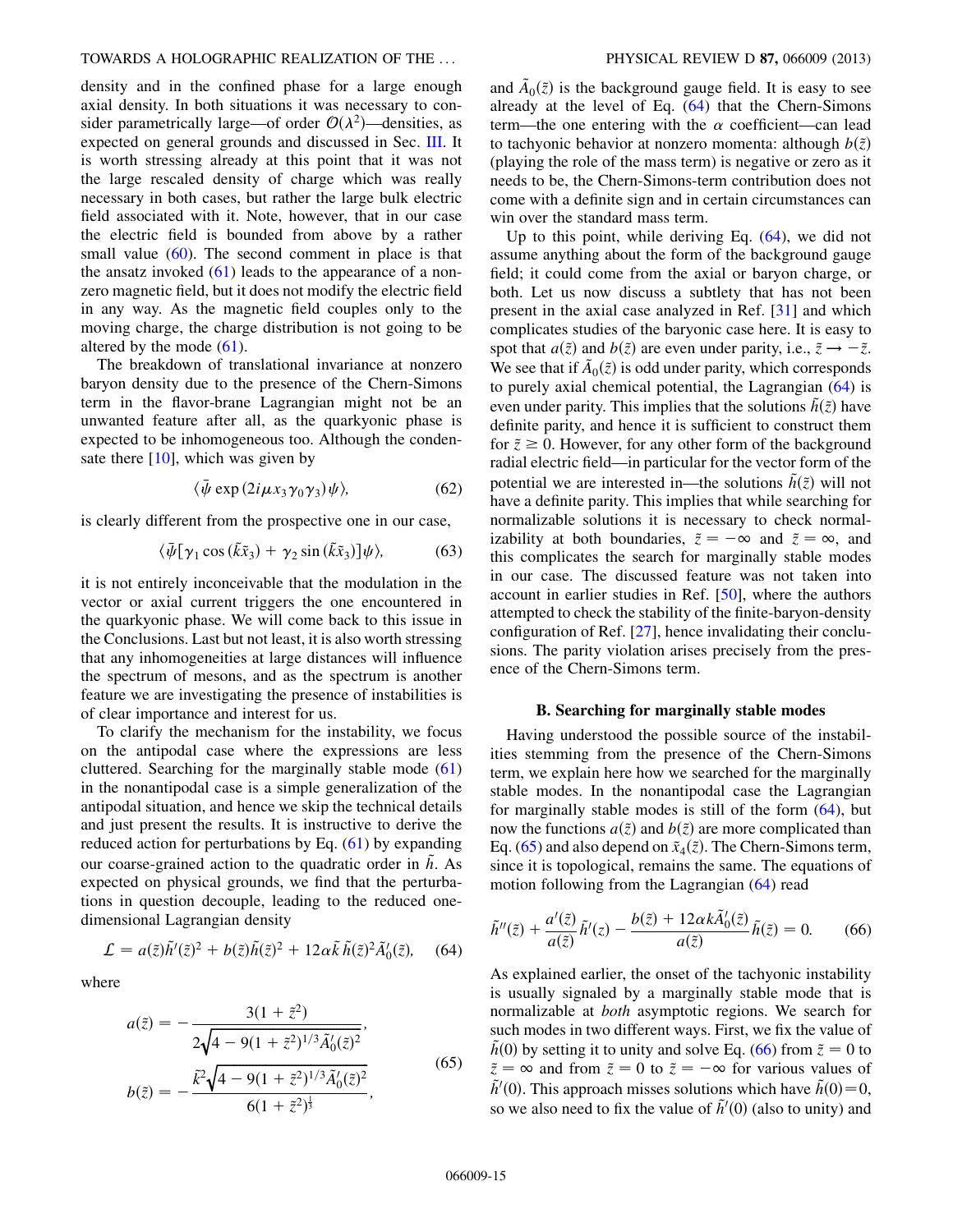solve for the two ranges of  $\tilde{z}$  for various values of  $\tilde{h}(0)$ . In parity-preserving Lagrangians this would correspond to looking for even and odd solutions.

#### C. Scanning background solutions

After thorough searches of marginally stable modes for various asymptotic separations of the D8-brane and various baryon charge densities, we conclude that in the model we study that there are no such modes because the electric field on the D8-brane is too small. To make this case, we plot the values of  $\tilde{h}_R = \tilde{h}(\infty)$  and  $\tilde{h}_L = \tilde{h}(-\infty)$  as func-<br>tions of the momentum  $\tilde{k}$ . A pormalizable mode will be one tions of the momentum  $\tilde{k}$ . A normalizable mode will be one for which  $\tilde{h}_L$  and  $\tilde{h}_R$  vanish simultaneously. In Figs. [6](#page-16-0)–[10](#page-17-1) we show the results for the antipodal case at a normalization chosen so that  $h(0) = 1$  for various values of the baryon density  $\tilde{E}$  and the infrared parameter  $\tilde{h}'(0)$ . Note<br>that scanning for  $\tilde{h}'(0) > 0$  is enough because of the symthat scanning for  $\tilde{h}'(0) > 0$  is enough because of the sym-<br>matry of the equations of motion [flipping the sign of  $\tilde{h}'(0)$ ] metry of the equations of motion [flipping the sign of  $\tilde{h}'(0)$ ,<br>flipping the sign of  $\tilde{k}$ , and exchanging  $\tilde{z}$  with  $-\tilde{z}$ ]. In the flipping the sign of  $\tilde{k}$ , and exchanging  $\tilde{z}$  with  $-\tilde{z}$ ]. In the<br>inset we show the same plots but for a wider range of  $\tilde{k}$ inset we show the same plots but for a wider range of  $\tilde{k}$ .

We clearly see that the qualitative nature of the plots is the same, and with the increase of  $\tilde{h}'(0)$  just the overall<br>scale of the plots increases. As is visible in the inset plots scale of the plots increases. As is visible in the inset plots,  $\tilde{h}_L$  and  $\tilde{h}_R$  become very large for intermediate values of the momentum  $\tilde{k}$ . Thus, if there were marginally stable modes they would manifest themselves at relatively small values of  $\tilde{k}$ . Although it is possible to make the mode normalizable at one of the asymptotic regions of the D8-brane, we did not find any example where it is normalizable on both ends, neither in the antipodal nor in the nonantipodal case.

The absence of this particular marginally stable mode turns out to be a subtlety related to the smallness of the radial electric field generated by the D4-brane charge distributions on the D8-brane. Indeed, if we treat the

<span id="page-16-0"></span>

FIG. 6. Asymptotic values of the gauge field perturbation  $\tilde{h}$  at  $\tilde{z} = -\infty$  ( $\tilde{h}_L$  given by the solid black curve) and  $\tilde{z} = \infty$  ( $\tilde{h}_R$ <br>given by the dashed gray curve) as functions of the momentum given by the dashed gray curve) as functions of the momentum For a mode for baryon density  $\tilde{E} = 1000$ ,  $\tilde{h}'(0) = 0$ , and antipodal of a mode for baryon density  $\tilde{E} = 1000$ ,  $\tilde{h}'(0) = 0$ , and antipodal embedding. No marginally stable mode is present. The inset plot shows that functions quickly achieve large values. Note that the plot is symmetric with respect  $\tilde{z} \leftrightarrow -\tilde{z}$  only because  $\tilde{h}'(0) = 0$ .



FIG. 7. Negative scan for the marginally stable mode at  $\tilde{E}$  = 1000,  $\hat{h}'(0) = 1$ , and antipodal embedding with the same nota-<br>tion as in Fig. 6. Note that the plot is no longer symmetric with tion as in Fig. [6.](#page-16-0) Note that the plot is no longer symmetric with respect to  $\tilde{z} \leftrightarrow -\tilde{z}$  as  $\tilde{h}'(0) \neq 0$ .

mean-field action in the bottom-up spirit and treat parameters appearing there as free, by increasing the baryon mass  $(\beta)$  five-fold we do see marginally stable modes of the form [\(61\)](#page-14-1). This is clearly visible in Fig. [11.](#page-17-2) As our



FIG. 8. Negative scan for the marginally stable mode at  $\tilde{E} = 1000$ ,  $\tilde{h}'(0) = 1.5$ , and antipodal embedding with the same notation as in Fig. [6.](#page-16-0)



FIG. 9. Negative scan for the marginally stable mode at  $\tilde{E} = 1000$ ,  $\tilde{h}'(0) = 3$ , and antipodal embedding with the same<br>notation as in Fig. 6. notation as in Fig. [6.](#page-16-0)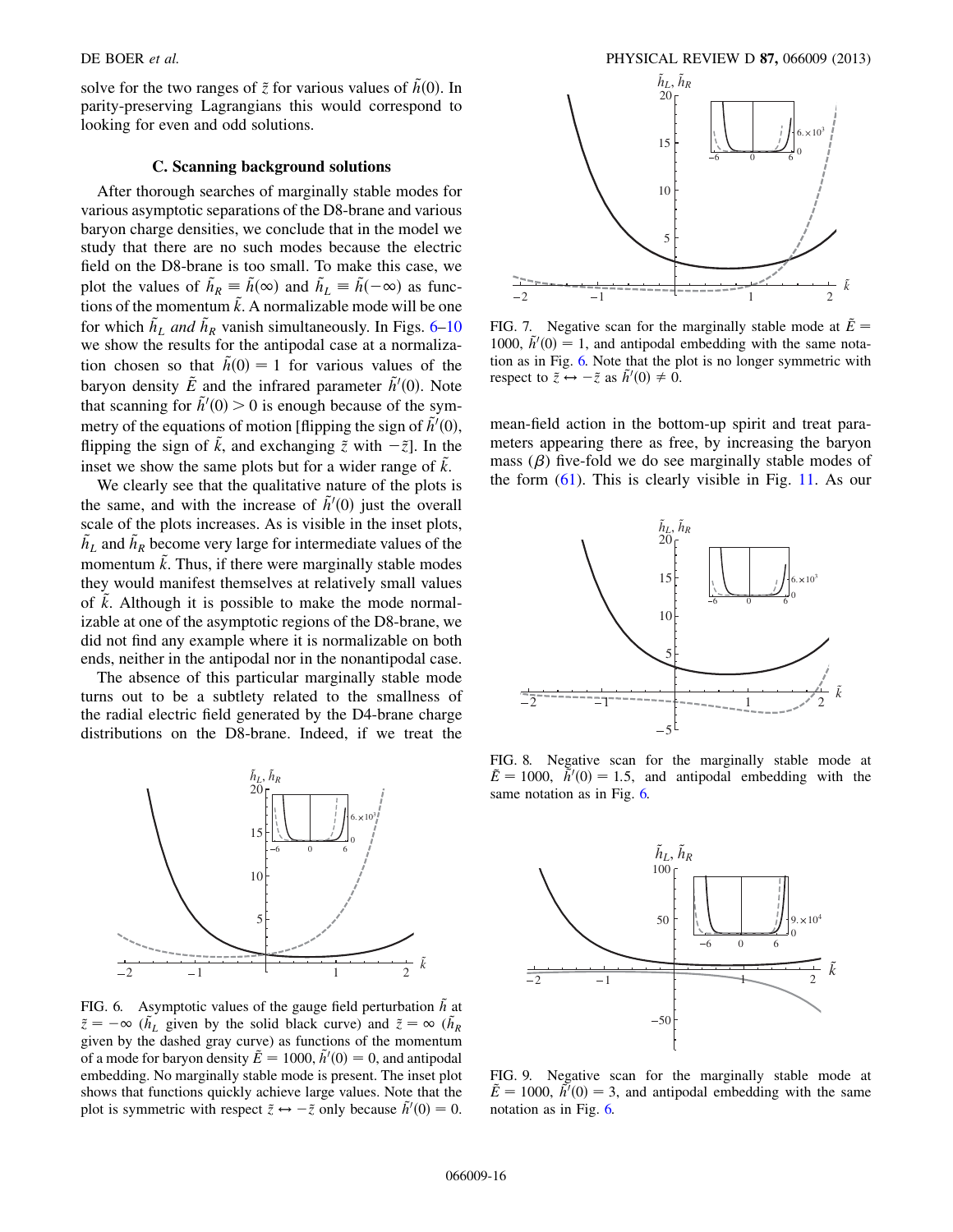<span id="page-17-1"></span>

FIG. 10. Negative scan for the marginally stable mode at  $\vec{E} = 1000$ ,  $\vec{h}'(0) = 50$ , and the antipodal embedding with the same notation as in Fig. 6. same notation as in Fig. [6.](#page-16-0)

<span id="page-17-2"></span>

FIG. 11. The appearance of the marginally stable mode  $(h_{L/R} = 0 \text{ at } k \approx 1.23)$  when the baryon mass is increased<br> $f_{Wd}$  fold  $(\tilde{F} - 100 \tilde{F}^{T} \Omega)$  when the baryon mass is increased fivefold  $(\tilde{E} = 100, \tilde{h}^{\prime}[0] \approx 1.98,$  and  $\beta = 20\pi^2$ ). The notation<br>is the same as in Fig. 6 is the same as in Fig. [6.](#page-16-0)

mean-field description makes various assumptions, it is entirely conceivable that microscopic parameters, such as the baryon mass or the assumed DBI form of the kinetic term for the gauge field, do not enter the mean-field action directly but rather get renormalized in the process of coarse-graining. We comment on this possibility in the Conclusions. Note also that the absence of this particular marginally stable mode is not enough to claim that the system in question is linearly stable.

## <span id="page-17-0"></span>VI. VECTOR AND AXIAL MESON SPECTRA AT LARGE DENSITIES

#### A. Mesons at nonzero baryon density

The key conceptual issue that we are interested in is understanding whether the chiral symmetry can be restored at low temperatures by finite-density effects. In the single-flavor case that is being considered in this paper, the analogue of the chiral symmetry is the axial symmetry. One of the ways the chiral symmetry breaking would manifest itself in our case is if the parity-odd and the parity-even mesons fail to form doublets. Indeed, in the spin-one sector that we focus on in this article, the axial and vector meson masses differ. For the lowest two mesons the relative mass difference  $(29)$  $(29)$  $(29)$  is as large as  $40\%$ , which can be seen directly in Fig. [2.](#page-7-0)

At nonzero density there are two effects which might influence the spectrum of mesons, and both require parametrically large densities of order  $\mathcal{O}(\lambda^2)$ . For the first one,<br>the DBI action is nonlinear and the kinetic term for the the DBI action is nonlinear and the kinetic term for the gauge field perturbations gets modified by the presence of the electric field on the D8-brane provided the latter is big enough, i.e.,  $\mathcal{O}(\lambda)$ . This exactly corresponds to baryon<br>densities of order  $\mathcal{O}(\lambda^2)$ . We are not aware of any work densities of order  $\mathcal{O}(\lambda^2)$ . We are not aware of any work<br>that addresses this issue for the electric field sourced by that addresses this issue for the electric field sourced by the four-dimensional holographic baryon densities, which is the relevant dual description of order  $O(\lambda^2)$  baryon<br>densities However as a similar effect is also present in densities. However, as a similar effect is also present in the case of a large enough density of the axial charge, it does not seem to be of particular relevance when looking for possible holographic realizations of the quarkyonic phase.

The second effect, which to our knowledge has not been explored in the literature, are interactions of gauge field perturbations corresponding to the axial and vector mesons with the holographic density of the baryons. Such a possibility follows from the parametrically large baryon density that we consider.

In the following, we will analyze the influence of both of these effects on the masses of the lowest (transverse) vector and axial mesons.

#### B. The relevance of direct interactions of the holographic mesons and baryons

Let us start with the analysis of how various terms in the action scale with  $N_c$  and  $\lambda$ . This will determine the parametric regime in the baryon density, in which the meson-baryon interactions significantly influence the vector and axial meson spectrum. Note that in this subsection we will be operating on the original, i.e., nonrescaled quantities, as we will be discussing the microscopic picture.

The mesons of interest are perturbations of the  $U(1)$ gauge field on the world volume of the D8-brane. The kinetic term for the gauge field, after expanding the DBI action to quadratic order, has a factor of  $N_c \lambda$  in front.<sup>9</sup> In the vacuum there are no other terms that can compete with it at quadratic order in the gauge field perturbations  $\delta A$ , and hence the overall scaling is irrelevant for the masses of the mesons. At nonvanishing baryon density, the holographic baryons will couple to the gauge field perturbations. Then the factor of (the inverse of)  $N_c \lambda$ will control the strength of the electromagnetic interactions with single baryons; schematically,

 $^{9}$ This can be seen from Eq. [\(11\)](#page-5-0) after Kaluza-Klein reduction on  $S<sup>4</sup>$  and expanding it to quadratic order in the field strength.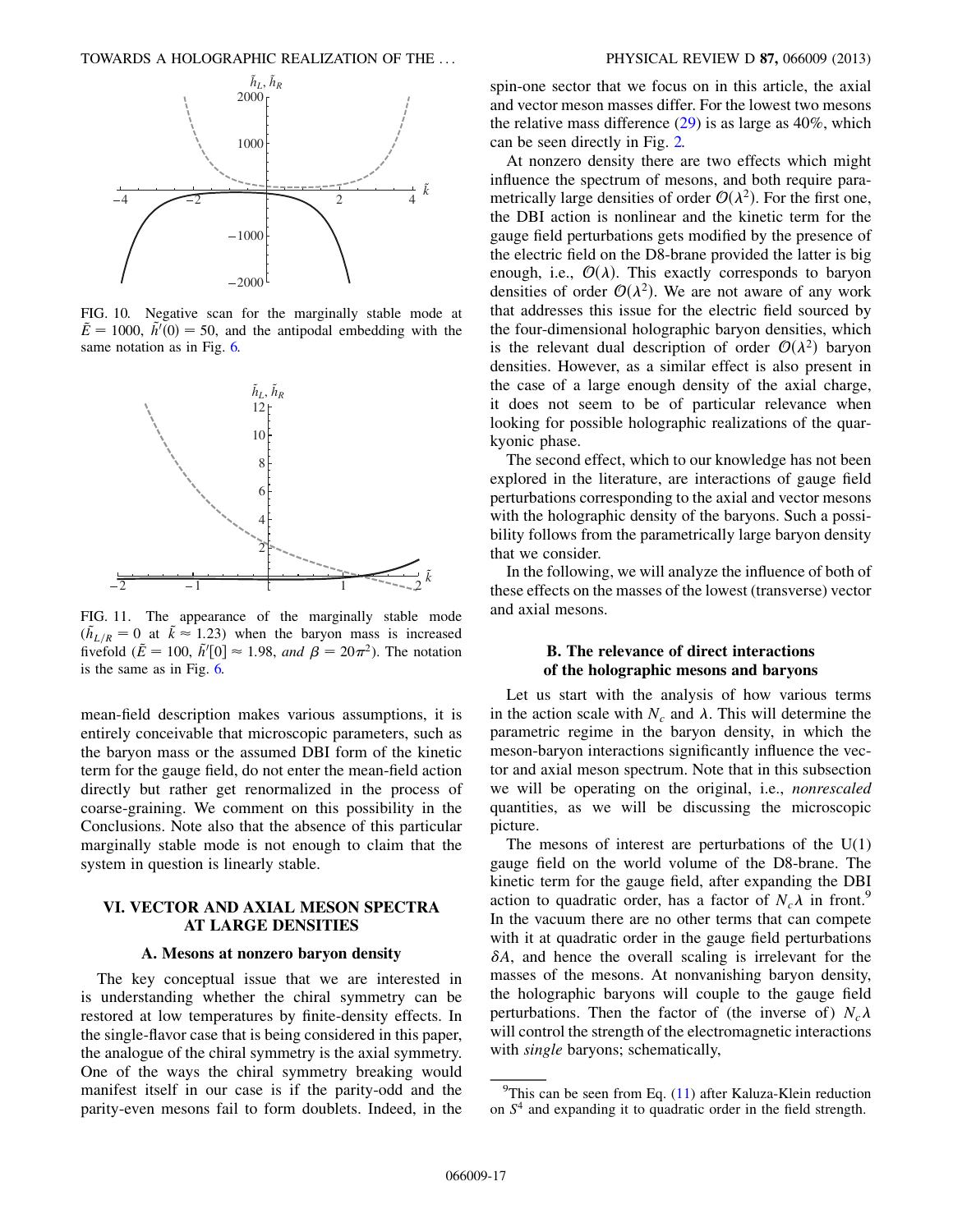$$
\partial^2 \delta A = \frac{1}{N_c \lambda} \delta j,\tag{67}
$$

<span id="page-18-1"></span>where  $\delta j$  is the current made out of the holographic baryons. This equation is nothing but an approximate and simplified version of Eq.  $(51)$ . As the baryon charge scales as  $N_c$ , the current  $\delta j$  schematically reads

$$
\delta j = N_c n \delta u. \tag{68}
$$

We assume that the perturbations of interest do not affect the number density  $n$ , which will indeed turn out to be the case.

As meson perturbations are, in the single-flavor case, the electromagnetic waves on the D8-brane, there will be a Lorentz force acting on the holographic baryons. We can schematically write Newton's second law  $ma = qE$  as

$$
N_c \lambda \partial \delta u = N_c \partial \delta A, \tag{69}
$$

<span id="page-18-0"></span>where  $N_c \lambda$  on the lhs comes from the baryon mass, whereas  $N_c$  and  $\partial \delta A$  come respectively from the baryon charge and the electric component of the electromagnetic wave on the D8-brane. Although, as follows from Eq. ([69\)](#page-18-0), baryon acceleration<sup>10</sup> and hence baryon velocity<sup>11</sup> will be  $1/\lambda$ -supressed,

$$
\delta u = O(1/\lambda),\tag{70}
$$

and for  $\mathcal{O}(\lambda^2)$  number densities *n* the current  $\delta j$  will<br>contribute to the equation for meson perturbations (67) contribute to the equation for meson perturbations [\(67\)](#page-18-1) at the same order of large- $N_c$  and large- $\lambda$  scaling as the kinetic term. This implies that the electromagnetic response of baryons may significantly affect the propagation of electromagnetic waves on the D8-brane and hence the meson spectrum. $^{12}$ 

One can clearly see that in the case of the marginally stable modes studied in the previous section, there will be no Lorentz force acting on the baryons. This is because baryons are at rest in equilibrium and the marginally stable mode [\(61\)](#page-14-1) does not generate an electric field. This justifies neglecting the dynamics of charges in the analysis of the previous section. When it comes to the meson perturbations, these necessarily introduce an electric field in one of the spacelike directions. Such an electric field will accelerate charges according to Eq. ([69](#page-18-0)). However, once one of the charges is displaced, one may wonder whether there is no restoring force generated from interactions with other charges from the lattice. We can estimate the magnitude of the restoring force by expanding the interaction energy of a single baryon with others [with the notation the same as in Eq. ([43](#page-10-0))] up to quadratic order in its displacement  $\delta x$ ,

(restoring force)  $\cdot \delta x$ 

$$
= \sum_{\delta V} \frac{N_c}{\lambda} \frac{1}{d^2 (p_1^2 + p_2^2 + (p_3 + \frac{\delta x}{d})^2 + p_4^2)},
$$
 (71)

<span id="page-18-2"></span>leading to

restoring force 
$$
\sim -\frac{N_c}{d^4 \lambda} \delta x \approx -N_c \lambda \delta x.
$$
 (72)

<span id="page-18-3"></span>This implies that Eq. [\(69\)](#page-18-0) needs to be supplemented with the additional term ([72](#page-18-2)). Taking into account that  $\delta u = \delta x$ , we end up with the schematic expression resembling a forced harmonic oscillator,

$$
N_c \lambda (\dot{\delta x} + \omega_0^2 \delta x) = N_c \dot{\delta A}.
$$
 (73)

Note that for velocities  $O(1/\lambda)$  (and hence for displace-<br>ments of the same order) both sides of Eq. (73) are of the ments of the same order), both sides of Eq. [\(73\)](#page-18-3) are of the same order in  $\lambda$ , which means that the lattice structure does not prevent the holographic baryons from being influenced by electromagnetic waves representing the holographic mesons. As all factors of  $\lambda$  cancel in both Eq. ([73](#page-18-3)) and [\(67\)](#page-18-1), we conclude that interactions of the baryonic medium with the mesons will influence the properties of the latter.

At this moment we do not have a precise form of Eq. [\(73\)](#page-18-3), not to mention the precise value of the coefficient  $\omega_0$ . In particular, note that if  $\delta x$ —denoting the displacement in one of the spacelike field theory directions depends only on time then there is no restoring force, as the lattice as a whole moves uniformly. This implies that  $\delta x$  must enter the restoring-force formula ([72](#page-18-2)) with the derivative in the radial direction, which is the reason why Eq. [\(73\)](#page-18-3) only resembles a forced harmonic oscillator. Note also that such a term might appear in the effective description ([48](#page-11-3)) as a derivative correction.

In the following, we will explore the implications of the interactions of the mesons with the baryons while completely neglecting the restoring force. This could be justified if it turned out that  $\omega_0$  in the cases of interest was much lower than the mass of the lowest vector or axial meson. We do not know at the moment whether or not this is true. Our motivation is rather to show that densityenhanced holographic meson-baryon interactions may lead to very interesting physical effects, which provides a very strong motivation for more detailed future explorations of the phase diagram of the Sakai-Sugimoto model at  $\mathcal{O}(\lambda^2)$  baryon density.

<sup>&</sup>lt;sup>10</sup>If there is an electric field associated with the perturbation. <sup>11</sup>Assuming oscillations with O(1) frequency, as is the case with meson masses in vacuum.

<sup>&</sup>lt;sup>12</sup>One can easily see that the form of the equations  $(67)$ – $(69)$  $(69)$  $(69)$  is not affected by simultaneous rescalings of  $\delta \bar{A}$  and  $\delta u$  by a factor of  $\lambda$ . This is the reason why meson-baryon interactions of the form [\(67\)](#page-18-1)–([69](#page-18-0)) are captured in a precise fashion by the rescaled action  $(18)$  $(18)$  $(18)$  and  $(48)$  $(48)$  $(48)$ . Although there we were arguing that we shall never be interested in studying macroscopic velocities in spacelike directions, because of the scaling argument elucidated above the action  $(18)$  and  $(48)$  can nevertheless be used to (partly) calculate the equations of motion for meson perturbations in the presence of interactions with baryons.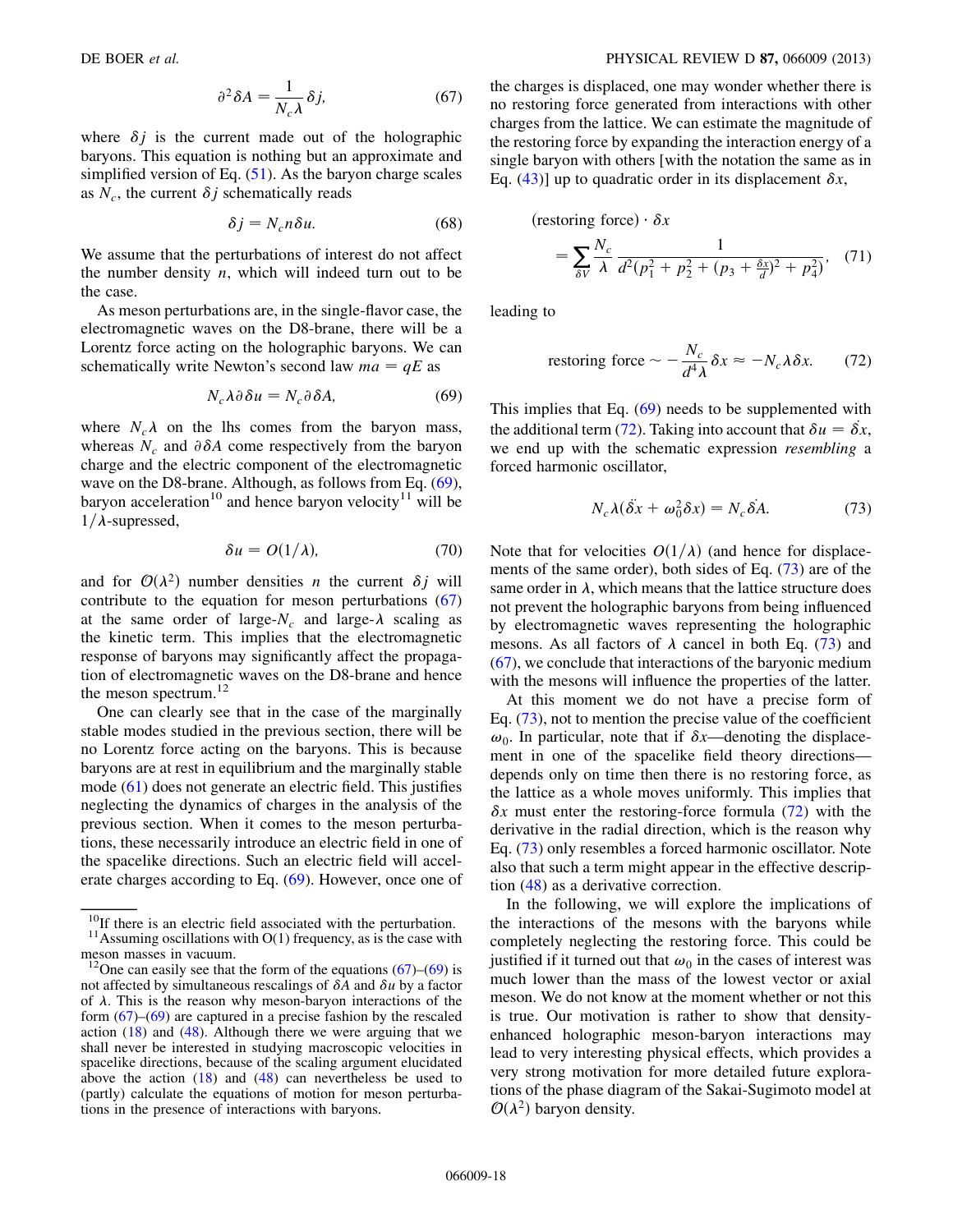#### C. Gauge field perturbations describing vector and axial mesons at  $\mathcal{O}(\lambda^2)$  baryon density

In the following, we will search for the normalizable gauge field perturbations on the D8-brane of the form ([26\)](#page-6-4). As explained in Sec. [II A,](#page-4-2) the ansatz  $(26)$  corresponds to zero-momentum axial and vector meson currents in the  $\tilde{x}^3$ direction. Their frequencies have a direct interpretation in terms of meson masses. In the vacuum, the differences in the masses of the corresponding vector and axial mesons come from the broken axial symmetry.<sup>13</sup>

Here we will reexamine the perturbations  $(26)$ , but now in the presence of a parametrically large baryon density, as was considered in Sec. [II A.](#page-4-2) The goal is to obtain the frequencies of the normalizable modes, which we understand as masses of mesons in the dense baryonic medium, and compare them with the masses of the corresponding mesons in the vacuum. If the chiral (axial) symmetry is (approximately) restored, then the masses of the corresponding axial and vector mesons will be (approximately) equal.

The notion of chiral symmetry restoration, which our description possibly allows for, is the one in which perturbations on the  $\overline{D8}$ -brane and D8-brane (approximately) decouple because of the interactions with the holographic baryons.

Indeed, for perturbations of the form  $(26)$  $(26)$  this might be in principle possible, as the ansatz  $(26)$  leads to a timedependent electric field in  $\tilde{x}^3$  direction. The electric field accelerates baryons leading to a time-dependent, but uniform, current in the  $\tilde{x}^3$  direction. This current backreacts on the electric field through the standard electromagnetic coupling present in the action ([48](#page-11-3)), which (intuitively) lowers the original electric field, in complete analogy with the London equation in the case of an electromagnetic field trying to penetrate the interior of a superconductor. The full picture will turn out to be more intricate because of the  $\tilde{z}$ -dependent background geometry and the charge density.

Of course, in contrast to the black hole embedding when the chiral symmetry is exactly restored, for mesons of sufficiently large mass the holographic baryon density will not be very relevant. We will revisit this issue in the following subsection by doing a Schrödinger-equation analysis of meson perturbations, searching for the potential barrier emerging from bulk meson-baryon interactions, and in this subsection we will present numerical results of the lowest part of the vector and axial meson spectrum as a function of the asymptotic separation of the D8- and D8-branes and the baryon density B.

The equations of motion for the perturbation  $(26)$  will follow from taking the functional derivative of the action [\(18\)](#page-5-2) and [\(48\)](#page-11-3) with respect to  $\delta \tilde{a}_{3}(\tilde{t}, \tilde{z})$  and  $\delta \tilde{u}_{3}(\tilde{t}, \tilde{z})$ . After going to frequency space, the equation for  $\delta \tilde{a}_{3}(\tilde{z})$  takes the schematic form

$$
\delta \tilde{a}_3''(\tilde{z}) + C_1(\tilde{z}) \delta \tilde{a}_3'(\tilde{z}) + \tilde{\omega}^2 C_0^{(\omega)}(\tilde{z}) \delta \tilde{a}_3(\tilde{z}) \n+ \tilde{w}^2 C_0^{(\omega)}(\tilde{z}) \delta \tilde{u}_3(\tilde{z}) = 0,
$$
\n(74)

where the exact form of  $C_0^{(w)}(\tilde{z})$ ,  $C_0^{(\omega)}(\tilde{z})$ , and  $C_1(\tilde{z})$  is not very illuminating and can be found in the Appendix.<sup>14</sup> Note also the presence of the term  $\tilde{w}^2 C_0^{(w)}(\tilde{z})$ , which was absent in the vacuum case and here encodes the interacabsent in the vacuum case and here encodes the interactions of mesons with baryons. This term will lead to new physical effects.

The equation for  $\delta \tilde{u}_3(\tilde{z})$  takes the form of Eq. [\(50d](#page-11-1)),

$$
\gamma \tilde{w}(\tilde{z})^2 \delta \tilde{a}_3(\tilde{z}) = -2 \tilde{\lambda}(\tilde{z}) \delta \tilde{u}_3(\tilde{z}), \qquad (75)
$$

with  $\tilde{\lambda}$  given by

$$
\tilde{\lambda} = \frac{1}{2} \beta \tilde{\xi}^{1/4} \left( 1 + \frac{\tilde{z}^2}{\tilde{\xi}^2} \right)^{1/12} \tilde{w}^2. \tag{76}
$$

<span id="page-19-0"></span>The formula above is the curved-space analogue of the London equation and leads to a decoupled equation for the meson perturbation,

$$
\delta \tilde{a}_3''(\tilde{z}) + C_1(\tilde{z}) \delta \tilde{a}_3'(\tilde{z}) + \omega^2 C_0^{(\omega)}(\tilde{z}) \delta \tilde{a}_3(\tilde{z}) + C_0(\tilde{z}) \delta \tilde{a}_3(\tilde{z}) = 0.
$$
\n(77)

The form of the coefficient  $C_0(\tilde{z})$  can be found in the Appendix, and together with  $C_1(\tilde{z})$  and  $C_0^{(\omega)}(\tilde{z})$  it encodes<br>the form of the embedding the background electric field the form of the embedding, the background electric field, and the interactions of mesons with baryons. It can be

<sup>&</sup>lt;sup>13</sup>A very interesting question that we are not going to analyze in this article is the fate of the holographic mode corresponding to the pion  $(\eta'$  meson) at parametrically large baryon densities. If the pion remains massless, at zero momentum its frequency should vanish. The pion corresponds to a perturbation of the form  $A_{\mu} = \psi(\tilde{z})\partial_{\mu}\tilde{\phi}(x)$ , where  $\psi(\tilde{z})$  is antisymmetric and ap-proaches nonzero and opposite constant values on the boundaries [\[16\]](#page-29-14). At zero momentum, i.e.,  $\phi(x) = e^{-i\tilde{\omega}x^0}$ , such a mode generates an oscillating radial electric field and, as our system generates an oscillating radial electric field and, as our system has broken translational invariance in the radial direction, studies of this mode in the presence of the dense baryonic medium seem to be more difficult than that of the modes corresponding to vector and axial mesons at zero momentum. If there is a nonzero frequency for which this mode exists, then the pion effectively becomes massive, which would suggest that the chiral (axial) symmetry might be restored. It would be very interesting to analyze this issue in more detail, but the following argument suggests that the pion will remain massless: if the spectrum does not jump discontinuously as we increase the density, the pion will still correspond to a perturbation of the form  $A_{\mu}$  = will still correspond to a perturbation of the form  $A_{\mu} = \psi(\tilde{z})\partial_{\mu}\phi(x)$ . This perturbation does not change under  $\phi(x) \rightarrow \phi(x) + \text{const.}$  and therefore this must be a symmetry of the  $\phi(x)$  f const, and therefore this must be a symmetry of the system, which in turn can only be the case if the pion is massless.

<sup>&</sup>lt;sup>14</sup> Actually, we skip the form of  $C_0^{(w)}(\tilde{z})$ , as in the master equation ([77](#page-19-0)) it appears in a combination with other terms, and in the Appendix we only provide the form of the resulting expression, denoted by  $C_0(\tilde{z})$ .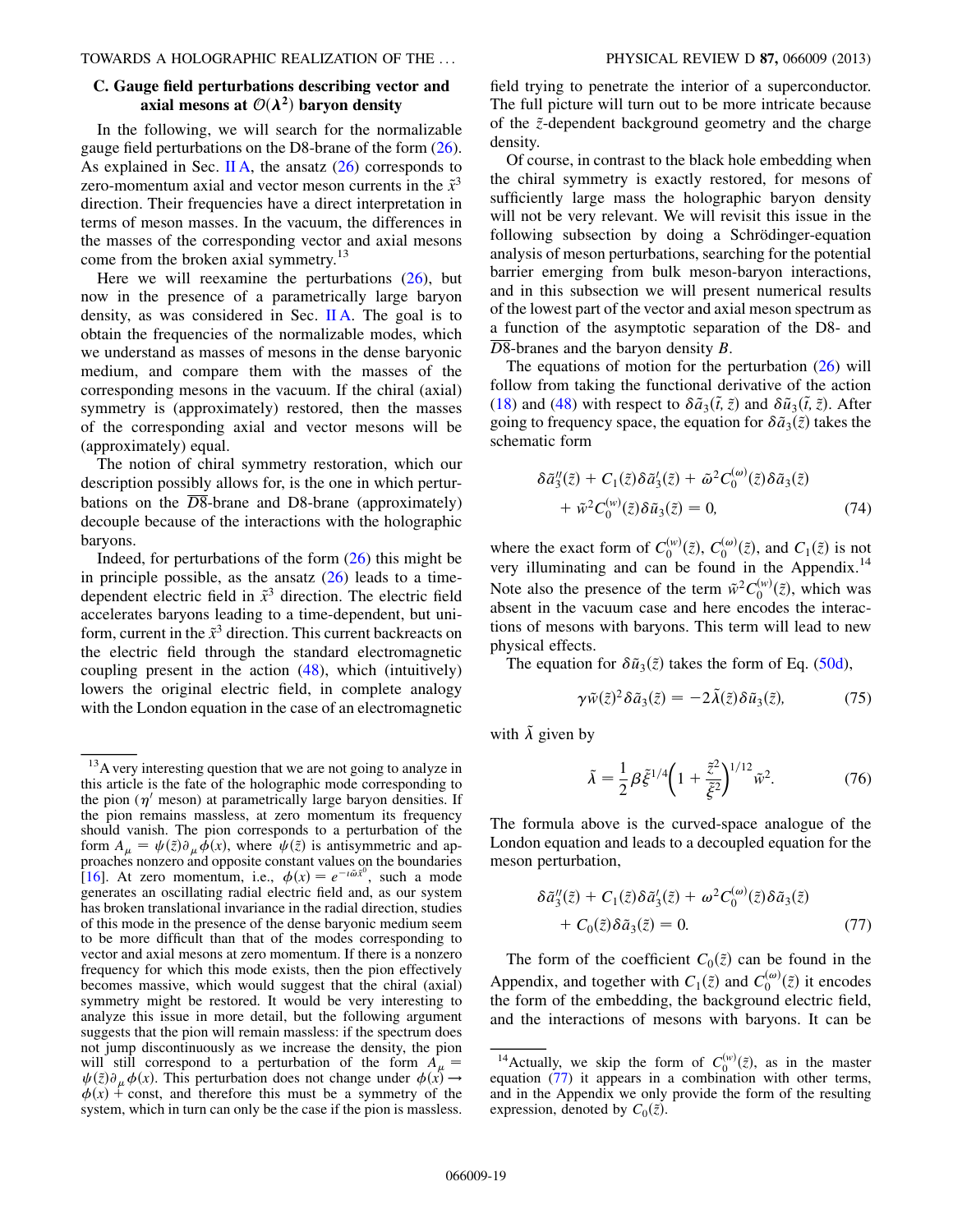easily verified that the equation for meson perturbations is symmetric with respect to  $\tilde{z} \leftrightarrow -\tilde{z}$  and hence it is sufficient to solve it for  $\zeta$  between 0 and  $\infty$ . Imposing Dirichlet boundary conditions at infinity leads to the spectrum of mesons at  $\mathcal{O}(\lambda^2)$  densities.

## <span id="page-20-0"></span>D. Meson spectra and the effective potential for meson perturbations

The presence of density-enhanced direct holographic meson-baryon interactions changes the form of the equation for meson perturbations, and hence influences the spectrum of the axial and vector mesons. In order to better understand the features introduced by the interactions in question, it will be extremely useful to rewrite the equation for perturbations  $(77)$  $(77)$  in the Schrödinger form, i.e.,

<span id="page-20-1"></span>
$$
-\frac{1}{2}\frac{d^2}{d\sigma^2}\Psi(\sigma) + V(\sigma)\Psi(x) = E\Psi(\sigma),\qquad(78)
$$

where the energy E of the wave function  $\Psi$  is the square of the rescaled frequency  $\tilde{\omega}$  and hence is proportional to the square of the meson mass  $m(27)$  $m(27)$  $m(27)$ ,

$$
E = \tilde{\omega}^2 = \frac{9}{4}m^2/M_{\text{KK}}^2,\tag{79}
$$

 $\Psi(\sigma)$  is related to  $\tilde{a}_3(\tilde{z})$ , and  $\sigma$  is a new radial coordinate<br>that leads to the canonical kinetic term in Eq. (78). Simple that leads to the canonical kinetic term in Eq. [\(78\)](#page-20-1). Simple manipulations of Eq. [\(77\)](#page-19-0) allow us to obtain the potential term V. For simplicity, V can be expressed as a function of  $\tilde{z}$  instead of  $\sigma$ ,

$$
V_{\text{Schr}}(\tilde{z}) = -\frac{C_0(\tilde{z})}{C_0^{(\omega)}(\tilde{z})} + \frac{C_1(\tilde{z})^2}{4C_0^{(\omega)}(\tilde{z})} - \frac{5C_0^{(\omega) \prime}(\tilde{z})^2}{16C_0^{(\omega)}(\tilde{z})^3} + \frac{C_1'(z)}{2C_0^{(\omega)}(\tilde{z})} + \frac{C_0^{(\omega) \prime \prime}(\tilde{z})}{4C_0^{(\omega)}(\tilde{z})^2},
$$
(80)

where  $C_0(\tilde{z})$ ,  $C_0^{(\omega)}(\tilde{z})$ , and  $C_1(\tilde{z})$  are as in Eq. [\(77\)](#page-19-0).<br>Because of the way the background space

Because of the way the background spacetime is warped, V needs to have the form of an infinite potential well. This feature gives rise to an infinite tower of bound states, which are simply the vector and axial mesons. However, the presence of a nontrivial embedding, nonzero background electric field, and most importantly holographic interactions of the baryons with the mesons may lead to new structure of the potential having a direct impact on the spectrum of the axial and vector mesons.

In the following we will analyze in detail two cases, which—based on more exhaustive studies—we think are representative ones.

Figure [12](#page-20-2) shows the Schrödinger potential in vacuum (upper plot) and at very large density ( $\tilde{E} = 1000$ , lower plot) for the antipodal embedding. The green dashed and red dotted lines denote the squares of vector and axial meson masses for the three lowest mesons. As anticipated

<span id="page-20-2"></span>

FIG. 12 (color online). The Schrödinger potential and the three lowest axial and vector mesons in the antipodal case  $(L/\delta \tau =$ 0.5) at vanishing (top plot) and large (bottom plot,  $\tilde{E} = 1000$ ) density. Green dashed and red dotted lines correspond to the squares of masses of the lowest three vector and axial mesons, respectively. The most interesting finding is the appearance of an emergent potential well due to the holographic baryons on the D8-brane. It can be clearly seen that in the presence of a dense baryonic medium, the lowest axial and vector mesons are bound states not of the master potential well—which is also present in the vacuum—but rather of the emergent one. This leads to a tempting connection with a quasiparticle picture in which some of the lowest in-medium mesons are collective excitations of the underlying Fermi surface.

earlier, the potential has the structure of a well supporting infinitely many bound states. In the vacuum case, the potential is simple and does not have any finer structure than the master infinite potential well coming from the warping of the target spacetime.

If one looks at the situation at nonzero density, one sees that the potential develops substructure in the form of another, finite potential well, which is entirely due to the presence of charges on the flavor brane. The immediate observation is that the lowest vector and axial vector mesons then arise as bound states of the emergent potential well, rather than the original one. This strongly suggests the analogy with the quasiparticle picture in which low-energy long-lived excitations, when expressed in terms of the underlying microscopic description, turn out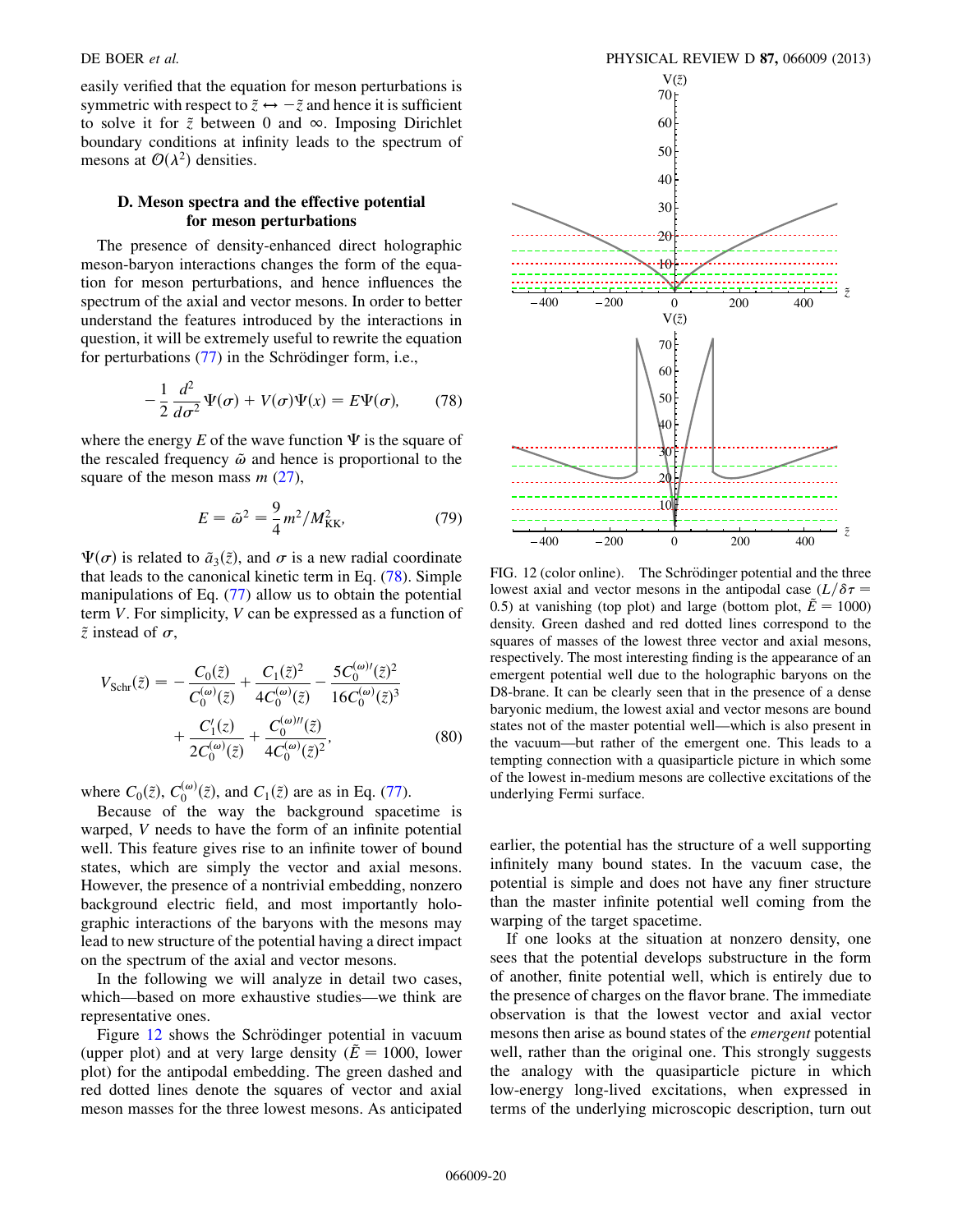<span id="page-21-1"></span>

FIG. 13 (color online). The Schrödinger potential and the three lowest axial and vector mesons for a very nonantipodal embedding  $(L/\delta \tau = 0.05)$  at zero (top plot), medium (middle plot,  $\tilde{E} = 100$ ), and high (bottom plot,  $\tilde{E} = 1000$ ) density. Because of the small potential barrier residing in the vicinity of  $\tilde{z} = 0$ , the emergent potential well does not give rise to bound states and effectively acts as a potential barrier. On the other hand, the emergent barrier leads to an approximate chiral symmetry restoration for the two lowest states, as their relative mass difference [given by Eq. [\(29](#page-6-3))] reduces from about 40% in the vacuum to 10% in this case.

to be collective modes of a system. Note also that the excitations are automatically color singlets, as is the case in the quarkyonic phase.

This becomes apparent in Fig. [14,](#page-21-0) which shows the Schrödinger potential in the antipodal case for the vacuum and three representative charge densities, and in Fig. [15](#page-22-0), which shows the masses of the the three lowest axial and vector mesons as functions of density, also in the antipodal embedding.

We are not aware of any similar results in the gaugegravity duality, but we also want to stress at this point that our studies are preliminary and clearly—as explained in the beginning of this section—do not take into account all in-medium phenomena.

Setting this aside, we also want to point out another possibility that the density-enhanced meson-baryon interactions offer, namely that the emergent potential well from the point of view of the master potential well might also act as a potential barrier. This clearly does not happen in the antipodal case, where the emergent potential well supports a few bound states, but the asymptotic separation of the  $\overline{D8}$ - and  $D8$ -brane L is a free parameter and we can investigate whether the situation changes when we set it to some different value.

It turns out that in the nonantipodal case in the vacuum there is already a small potential barrier in the middle of the master potential well, as seen in Fig. [13](#page-21-1) (top). Again, the charge on the D8-brane will result in the creation of an emergent potential well, but now this small potential barrier will not allow for any bound states inside it. It is thus a genuine potential barrier, which offers the possibility of forming chiral doublets—(almost) degenerate states residing on the two sides of the barrier. Indeed, looking at the two lowest states (higher excitations have energies larger than the height of the barrier) we see that the relative ratio of the masses of axial and vector mesons ([29](#page-6-3))—which, as shown in Fig. [2](#page-7-0), in the vacuum is of order of  $40\%$ —in this case can become as small as 10%. We interpret this result as approximate chiral symmetry restoration in the lowest part of the spectrum. Clearly, for higher excitations the potential barrier plays a less important role.

<span id="page-21-0"></span>

FIG. 14. The Schrödinger potential in the antipodal case in the vacuum (solid curve) and at densities  $\tilde{E} = 100$  (dashed curve),  $\tilde{E} = 500$  (dotdashed curve), and  $\tilde{E} = 1000$  (dotted curve). One clearly sees that the emergent potential barrier arising because of the charges on the D8-brane affects more and more of the lowest lying axial and vector mesons as the density increases.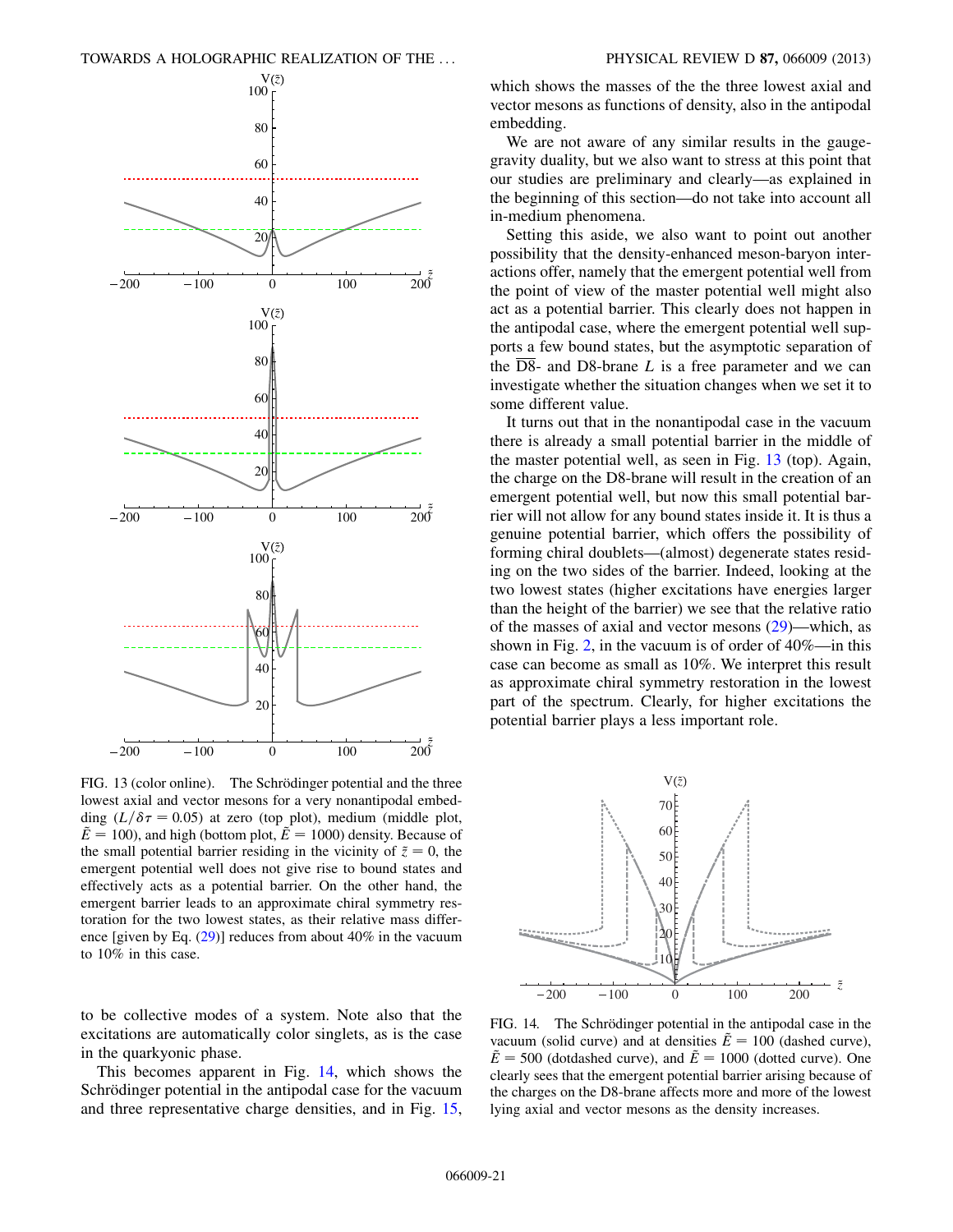<span id="page-22-0"></span>

0 200 400 600 800 1000 FIG. 15. Masses of the three lowest vector (top) and axial mesons (bottom) as a function of the rescaled baryon density  $\tilde{E}$  for the antipodal embedding of the D8-brane. One can see that within the adopted approximations the masses obtain significant contributions from interactions with the dense baryonic medium. The saturation of masses with density follows from the fact that

the charge distribution is not altered by adding new layers, which

leads to the Schrödinger potential, as in Fig. [14](#page-21-0).

The last point of our analysis is to determine the precise role of the density-enhanced direct holographic meson-baryon interactions on the form of the potential. Figure [16](#page-22-1) shows the Schrödinger potential with this effect turned off by hand, and one can clearly see that the most interesting feature present before—i.e., an emergent, relatively deep potential well—is now absent. Although our analysis is far from complete, based on our findings we think that capturing the so-far neglected densityenhanced direct holographic meson-baryon interactions is crucial for getting the physics of dense holographic QCD models right.

To conclude this section, we would also like to stress that in all examples we analyzed we never found states that we could not connect continuously to the ones encountered in the vacuum, as is neatly depicted in Fig. [15](#page-22-0) for the three lowest vector and axial mesons in the antipodal case. This means that the bound states we found were never genuinely new mesons, but rather those already existing in the vacuum with properties significantly altered by the presence of the dense baryonic medium. If the effect we describe persists in more detailed microscopic studies, then it might have interesting consequences, which we discuss in the last section.

<span id="page-22-1"></span>

FIG. 16. Schrödinger potential in the antipodal case for density  $\tilde{E} = 1000$  in the absence of direct holographic meson-baryon interactions, i.e.,  $C_0(\tilde{z})$  from Eq. [\(77\)](#page-19-0) encoding the holographic baryons' response to the electric field perturbations is set, by hand, to zero. Comparing this with the second plot within Fig. [12](#page-20-2) we see that the emergent potential well gets much more shallow and lacks the barriers present when direct holographic baryonmeson interactions are taken into account. The discontinuity of the potential at the boundary of the charge distribution follows from the discontinuous first derivative of the background radial electric field.

#### VII. SUMMARY AND CONCLUSIONS

#### A. General motivation

In this paper we have considered the single-flavor Sakai-Sugimoto model at zero temperature and finite baryon density. Our main motivation was to look for evidence of the existence of the so-called quarkyonic phase [\[6\]](#page-29-5). In the quarkyonic phase, baryons are so tightly packed that quarks no longer belong to a particular baryon; rather, one effectively has a quark Fermi surface. Despite this, the excitations of the systems are, as in the vacuum, color singlets, which motivates the name: ''quark'' (from having the quark Fermi surface) and ''yonic'' (from excitations being colorless particles including baryons). The presence of the quark Fermi surface has profound consequences for the properties of the quarkyonic phase: chiral symmetry is expected to be restored [\[6](#page-29-5)], and the system is unstable against the formation of quarkyonic chiral spirals [\[10,](#page-29-9)[11\]](#page-29-10). The latter break the chiral symmetry again, together with the translational symmetry, but the chiral condensate oscillates in space around zero, with the wavelength related to the chemical potential.

Since discussions of the quarkyonic phase in the QCD literature are phenomenological in nature, it is interesting to see to what extent the gauge-gravity duality can shed light on the existence and properties of this phase. This was the chief motivation for our studies, and below we summarize our results, detailing once more the assumptions made and listing the most promising open directions.

We began our analysis by motivating (in Sec. [III](#page-8-0)) why low temperatures and baryon densities of order  $\mathcal{O}(\lambda^2)$ —<br>represented holographically by four-dimensional lattices of represented holographically by four-dimensional lattices of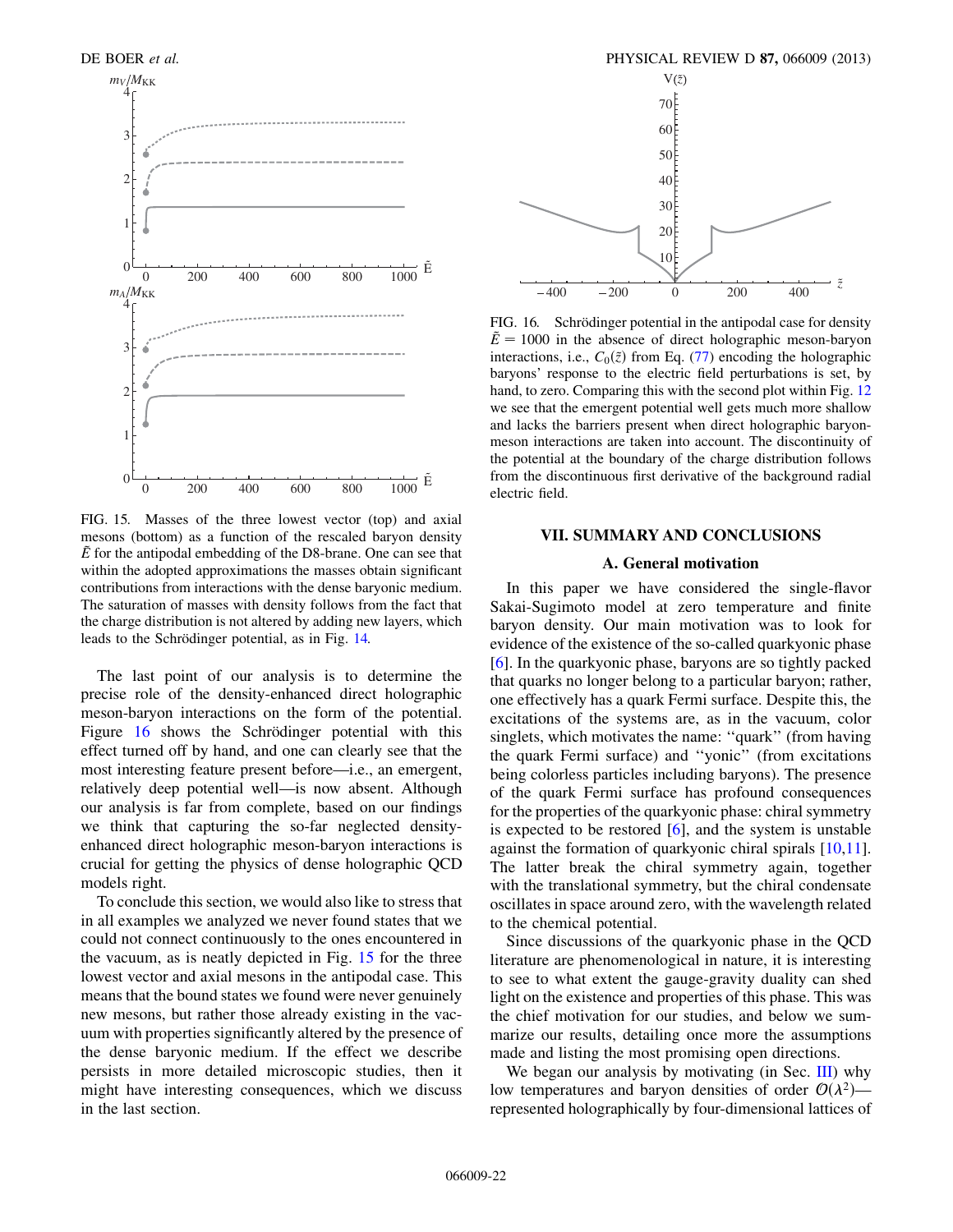the holographic baryons having extent in both the field theory directions and the holographic direction [[32](#page-29-29)] might correspond to the quarkyonic phase in the holographic model of interest. We listed three reasons that are characteristic of this regime of parameters: the presence of strong electromagnetic interactions between holographically represented baryons, which might be interpreted as a dual manifestation of the formation of a quark Fermi surface [\[32\]](#page-29-29), the possibility of spontaneous breaking of translational invariance because of instabilities triggered by the Chern-Simons term [[30](#page-29-35)[,35\]](#page-29-33), and density-enhanced interactions of the holographic mesons with baryons, which significantly modify the meson spectrum. Although the first two effects were already anticipated in the holographic literature—albeit never directly in the context of the quarkyonic phase—the third one, to the best of our knowledge, is a completely new phenomenon.

## B. Coarse-grained description of the holographic baryonic medium

The chief difficulty that studies of very dense holographic QCD are faced with lies in constructing holographic arrays of baryons corresponding to an  $\mathcal{O}(\lambda^2)$ <br>baryon density in the dual field theory. A fully microscopic  $\frac{1}{2}$  baryon density in the dual field theory. A fully microscopic solution of the problem would amount to minimizing the energy of a large number of point-like charged particles interacting through DBI electromagnetism, put in a finite volume in the field theory directions and in an external gravitational field associated with the holographic direction. Although the construction of such states was already attempted in Ref. [[33](#page-29-30)], the solutions obtained there consisted of only a few layers of the holographic baryons in the holographic direction, which is superficially too small a number to observe any of the effects that we mentioned.

Because of these difficulties, following Ref. [[32](#page-29-29)], we adopted a simple coarse-grained description in which we minimized the energy generated by the continuous distribution of the holographic baryons. This way of describing the system turned out to be very similar to the electron star construction of Ref. [\[37\]](#page-29-36), and we drew from this analogy in our considerations, making contact between the two approaches in Sec. [IV.](#page-9-0) The effective Lagrangian originally proposed in Ref. [[32](#page-29-29)] and used by us is very simple and postulates a DBI form of the kinetic term for the meanfield U(1) gauge field and the D8-brane mean-field embedding function, and a minimal coupling of the density of the holographic baryons to the mean-field U(1) gauge field. In the model we also assumed that the energy density of the holographic medium is that of a free system.

All these assumptions might in principle turn out to be violated in a true top-down model of the very dense holographic baryonic medium. In particular, the approach we followed does not take into account oscillations of the microscopic gauge field and the embedding function over the lattice-spacing scale. It is entirely conceivable that such effects will modify the form of the effective Lagrangian, e.g., modify the equation of state or the DBI form of the kinetic term for the mean-field U(1) gauge field. Although we expect the qualitative, rough features of our findings to also hold for truly microscopic charge distributions, quantitative answers might be significantly distorted by the simplifications that were made. This might partly justify promoting the microscopic quantities appearing in the coarse-grained model—like the mass of the holographic baryon and the parameters  $\beta$  and  $\gamma$  introduced in Sec. [IV B](#page-11-5)—to free parameters in the bottom-up spirit.

#### C. Antipodal and nonantipodal embeddings

The original Sakai-Sugimoto model with two D8-branes located antipodally in the circular direction has a generalization, with the asymptotic separation of the D8-branes being an extra parameter and having no direct analogue in QCD. The phenomenology of the Sakai-Sugimoto model does depend on this parameter, denoted here by L. For example, the phase diagram is affected by  $L$  [[51](#page-29-46)], and Yukawa interactions between baryons and scalar mesons [\[52\]](#page-29-47) depend on L and will vanish in the antipodal case due to the extra  $Z_2$  symmetry.

This is the reason why the first new result found in our studies was a generalization of the coarse-grained description of Ref. [[32](#page-29-29)] to nonantipodal embeddings. Interestingly, it turned out that within the approximations made by us, the properties of vector and axial mesons in the dense baryonic medium depend rather strongly on L, which *a posteriori* is another motivation for this modification of the original Sakai-Sugimoto model.

## D. Holographic charge distribution and the quark Fermi surface

Our coarse-grained description naturally leads to four-dimensional densities of the holographic baryons, as seen also in the more microscopic calculations of Ref. [[33](#page-29-30)]. This is the most distinctive feature of the considered model at  $\mathcal{O}(\lambda^2)$  baryon densities, as opposed to lower densities,<br>and together with the common lore of identifying the and—together with the common lore of identifying the holographic direction with the energy scale in the dual field theory—one sees that the holographic charge distribution is somewhat reminiscent of a Fermi sea. In fact, it is tempting to directly identify the edge of the holographic baryon distribution with a Fermi surface, as was done by the authors of Ref. [\[32\]](#page-29-29). Some words of caution are in order here. In the first place—although it is true that in the ground state the lowest lying states that are available to the baryons are being occupied—it is important to remember that it is not the Pauli exclusion principle but rather the Coulomb repulsion which prevents baryons from occupying the same state in the bulk. Moreover, the states are being occupied in the coordinate (gravity dual) space rather than the momentum space and the baryons are strongly interacting, so a naive weakly coupled second quantized point of view is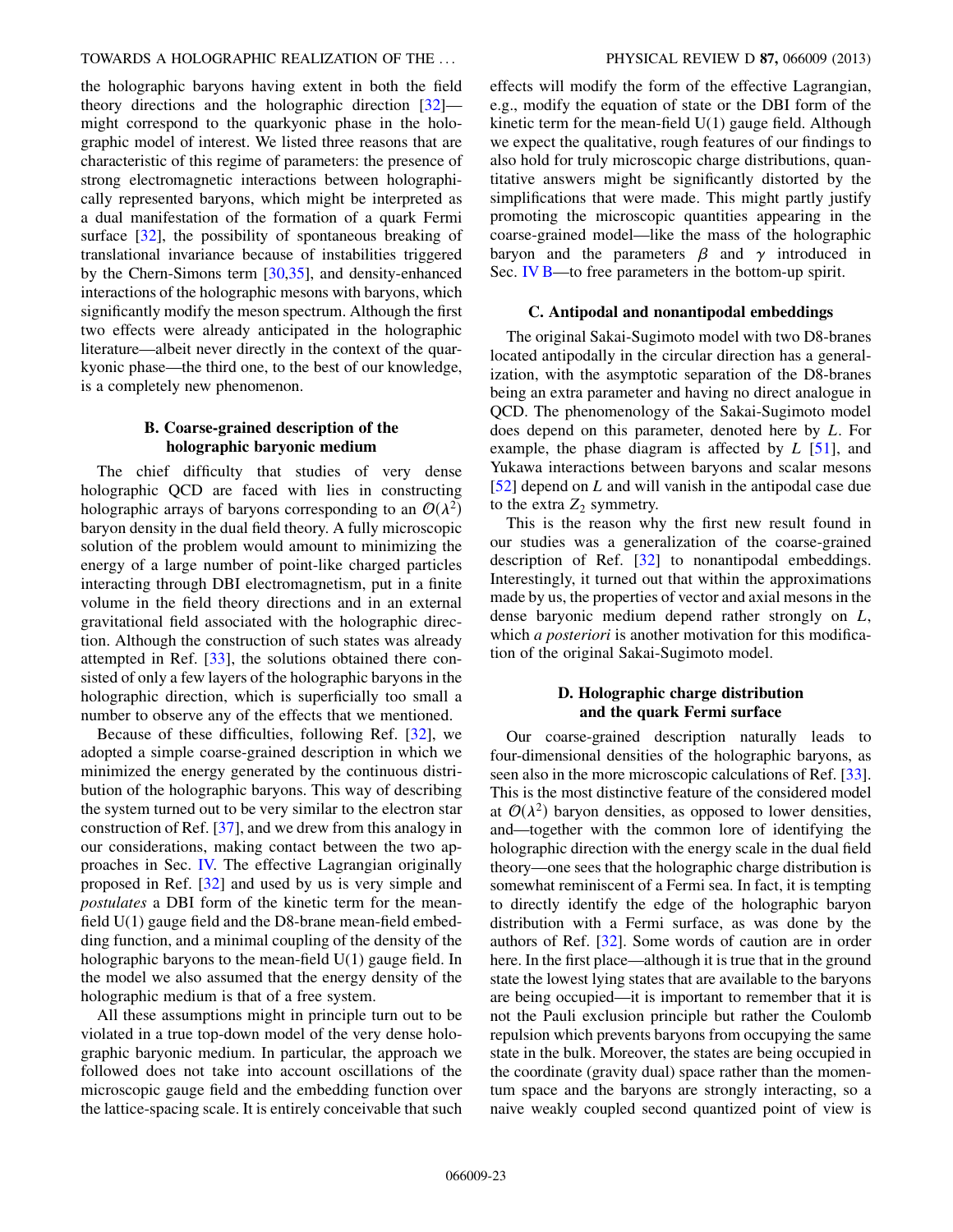inappropriate. Having said all that, we think that the best indicator of the presence of a quark Fermi surface is the very strong overlap between the baryons in the dual field theory and (at the same time) the strong interactions between their holographic counterparts. Although the first feature is present at much lower [even  $\mathcal{O}(1)$ ] baryon densities, the latter arises only for a parametrically dense medium.

#### E. Chern-Simons-term-induced instabilities

Apart from the existence of a quark Fermi surface, one of the characteristic features of the quarkyonic phase is the appearance of unstable modes that break translational invariance. In the holographic literature it is known that the presence of the Chern-Simons coupling for electromagnetic/DBI interactions together with the radial electric field may lead to the appearance of unstable modes that break translational invariance [[34](#page-29-32)[–36\]](#page-29-34). So far this mechanism, which appears in a couple of variants [\[35](#page-29-33)[,43\]](#page-29-42), seems to be the only one known within the gauge-gravity duality that might lead to time-independent modulations in holographic media. One of the indications of the instability is the presence of marginally stable modes, i.e., time-independent normalizable perturbations carrying nonzero momentum. A mode of that type, involving a helical modulation in baryon or axial currents, is known to appear in the Sakai-Sugimoto model in the deconfined phase [\[30\]](#page-29-35), as well as at zero temperature but large axial chemical potential [\[31](#page-29-28)].

As the appearance of this particular mode in the Sakai-Sugimoto model superficially seemed to be rather robust, we performed a thorough search for it for various asymptotic separations of the flavor branes, as well as various charge densities. Details, including interesting technicalities, can be found in Sec. [V.](#page-14-0) It turned out that within the adopted coarse-grained description we could not find such a mode, which we attributed to the smallness of the radial electric field generated by our distributions of the holographic baryons. However, upon promoting the microscopic baryon mass appearing in our coarse-grained Lagrangian to a free parameter, we started seeing marginally stable modes for masses about five times bigger than the microscopic ones, as can be seen in Fig. [11](#page-17-2). The chief difference between the two models is that the radial electric field generated by the charges on the flavor brane gets a couple of times bigger in the latter case. This might be regarded as an indication that our coarse-grained model needs to be modified in order to capture the physics of interest. It is also important to stress that while searching for instabilities we did not consider the most general ansatz and, hence, there might be unstable modes that evaded our analysis. We leave this issue as an open problem.

Our instability analysis in Sec. [V](#page-14-0) referred to instabilities in the gauge field, whose timelike component is dual to the left and right quark number operators,  $\psi_L^{\dagger} \psi_L$  and  $\psi_R^{\dagger} \psi_R$ . Potential instabilities of this type would spontaneously break translational invariance but not affect chiral symmetry. The quarkyonic chiral spiral instability, on the other hand, refers to spatially dependent expectation values for both the chiral condensate as well as operators of the form  $\psi \gamma_0 \gamma_i \psi$ , which also mix left and right quarks. It is possible that a link between the two instabilities exists, and it would be interesting to explore this further. It might well be that evaluating the chiral condensate in the presence of the condensed Cherm-Simons-term-induced instability gives an expression similar to the one appearing in the quarkyonic chiral spiral.

It is also worth pointing out here that if there is chiral symmetry restoration in the quarkyonic phase, the presence of the quarkyonic chiral spiral would break the chiral symmetry again but with the condensate averaging to zero over a sufficiently large scale. To reproduce the phenomenology of the quarkyonic phase, we should therefore either find an unstable phase with chiral symmetry restoration, or a stable phase with broken translational invariance and broken chiral symmetry with the chiral condensate oscillating in space around zero.

## F. The spectrum of mesons at parametrically large baryon densities

As we have emphasized several times, it is only at baryon densities of order  $\mathcal{O}(\lambda^2)$  that interactions of the<br>flavor-brane gauge-field perturbations with the holographflavor-brane gauge-field perturbations with the holographically represented baryons can significantly influence the spectrum of the normalizable modes of the gauge field and hence the masses of the corresponding vector and axial mesons. This happens because the holographic baryons are charged particles, which accelerate in the presence of the electromagnetic field perturbation and in this way lead to a nontrivial dynamical electric current coupled to the DBI electromagnetism on the flavor-brane world volume.

Naively, such an effect should not be visible, as baryons are heavier than their charge by a factor of  $\lambda$ , and their acceleration due to the electric field associated with the gauge field perturbation and hence their velocities and displacements from equilibrium positions are mass-suppressed. However, the large density of the holographic baryons compensates the smallness of their velocities and—this is the crucial observation here—the current produced by the holographic baryons yields a contribution to the equation of motion for the gauge field perturbation, which is as important for the dynamics as the gauge field kinetic term. This effect is analogous to the one described by the London equation for electromagnetic waves trying to penetrate a superconductor and can be understood by the effective mass the gauge field acquires inside the medium. This analogy superficially offers a natural mechanism for the chiral (axial) symmetry restoration: a massive gauge field might not be able to penetrate the charge distribution, leading to an effective decoupling of the modes residing on both sides of it.

Although this is what we originally expected to find, the full story turned out to be more complicated. The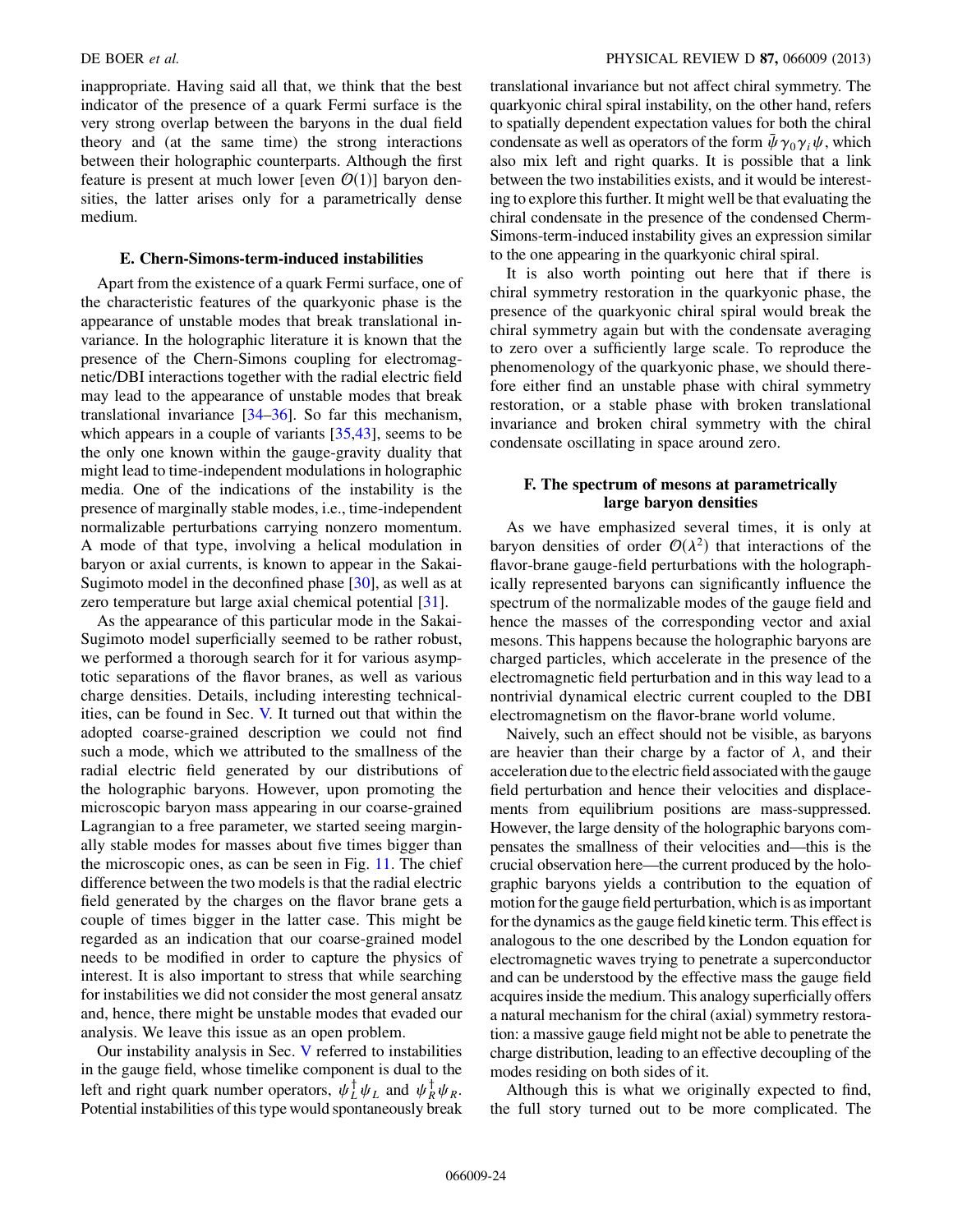#### TOWARDS A HOLOGRAPHIC REALIZATION OF THE ... PHYSICAL REVIEW D 87, 066009 (2013)

modifications arise firstly because the gauge field perturbations propagate in a curved spacetime and try to penetrate an inhomogeneous charge distribution, and secondly because the holographic baryons form a lattice and hence one might expect the presence of a restoring force acting on a baryon outside its equilibrium position. The simple analysis in Sec. [VI](#page-17-0) gave an estimate of the magnitude of the latter effect, and it turned out to contribute, at leading order, at the same order as the kinetic term for the gauge field and as the contribution from the current of the holographic baryons. Understanding the consequences of this potentially very important effect requires knowledge of the details of the holographic baryon distribution that we clearly lack, and in our analysis we completely neglected it. Our motivation was to show the existence of new phenomena at  $\mathcal{O}(\lambda^2)$  baryon densities and to motivate a<br>further study rather than to incorporate all the intricate further study, rather than to incorporate all the intricate details right from the outset.

A neat way of understanding the eigenvalue problems of the type encountered here is to write the master equation for perturbations in the form of a Schrödinger equation. In this picture the potential appearing in the Schrödinger equation allows one to understand the qualitative features of the spectrum obtained through direct calculations.

In the vacuum for the antipodal embedding the potential has the form of a single well that is infinite and supports infinitely many bound states (top plot in Fig. [12\)](#page-20-2). In the nonantipodal case a small substructure emerges, i.e., a small potential barrier whose height, however, does not significantly affect the properties of the mesons (top plot in Fig. [13](#page-21-1)). In particular, for a wide range of asymptotic separations the relative ratio of the masses of the lowest vector and axial vector mesons turns out to be about 40% (Fig. [2](#page-7-0)). This can be attributed to the axial symmetry breaking, which is the single-flavor analogue of chiral symmetry breaking in large- $N_c$  gauge theories. Put another way, if the chiral symmetry were restored, then the vector and axial mesons would appear in doublets, and in particular would have had equal masses.

The spectrum of vector and axial mesons turn out to change significantly if we go to  $\mathcal{O}(\lambda^2)$  densities and<br>include the effects coming from the curved-space analogue include the effects coming from the curved-space analogue of the London equation. The most striking feature that arises is the appearance of an emergent potential well inside the master potential well. The lowest vector and axial mesons then appear as the bound states of the emergent potential rather than the one already existing in the vacuum. This can be very clearly seen in Fig. [12.](#page-20-2) A phenomenon of this type, to the best of our knowledge, has not yet been encountered in the studies of any of the existing holographic models.

The Schrödinger potential at  $\mathcal{O}(\lambda^2)$  gets even more interesting when we consider nonantipodal embeddings. We already discussed the fact that the emergent potential barrier can support bound states by itself, and that in the nonantipodal embeddings the geometry leads to the appearance of a small potential barrier in the Schrödinger potential in the vacuum. At a large enough density these two features combine, leading to an effective potential barrier inside the master potential well. This potential barrier screens the wave functions on both sides and approximately restores the chiral (axial) symmetry between the lowest vector and axial mesons, as can be seen in Fig. [13.](#page-21-1) However, higher states have energies well above the emergent potential barrier and the chiral symmetry cannot be restored for them by means of this mechanism.

It is important to stress that we have found no genuinely new states as a result of our analysis of dense holographic QCD: the axial and vector mesons at  $\mathcal{O}(\lambda^2)$ <br>harvon densities could be continuously connected to the  $\text{baryon densities could be continuously connected to the}$ ones appearing already in the vacuum, as is visible in Fig. [15.](#page-22-0)

Concluding this point, we found evidence for significant modifications of vector and axial meson spectra at baryon densities of order  $\mathcal{O}(\lambda^2)$ . Our analysis was clearly incomplete as we neglected the restoring force acting on incomplete, as we neglected the restoring force acting on baryons within the holographic lattice. This might be justified if it turned out that the numerical coefficient associated with this effect was an order of magnitude smaller than the one driving the coupling of the baryon current to the gauge field, but we have no evidence for this. For the moment we do not have any further detailed insight to contribute to this issue. However, the message we want to convey is that there is a set of new phenomena that affect the spectrum of mesons at baryon densities of order  $\mathcal{O}(\lambda^2)$  that seem to have been overlooked in the<br>literature on this subject, but their precise effect still literature on this subject, but their precise effect still needs to be worked out in detail.

#### G. Chiral condensate and chiral symmetry restoration

A standard way to examine whether or not the chiral symmetry is broken is to examine whether or not the chiral condensate  $\langle \bar{\psi} \psi \rangle = \langle \psi_L^{\dagger} \psi_R + \psi_R^{\dagger} \psi_L \rangle$  vanishes. In the<br>Sakai-Sugimpto model the left- and right-chirality quarks Sakai-Sugimoto model, the left- and right-chirality quarks sit at different points on the boundary circle, and the gaugeinvariant operator—which generalizes the chiral condensate—is  $\langle \psi_L^{\dagger} P \exp \left( \int_0^L A_{\tau} d\tau \right) \psi_R + L \leftrightarrow R \rangle$ . To compute its expectation value, one needs to compute the regularized area of a world-sheet disc that ends on the D8-D8 branes and on the boundary [[53](#page-30-0)]. In the presence of a finite density of baryons, and in the mean-field description that we have been employing, the computation needs to be somewhat modified. The nontrivial gauge field on the D8-D8 branes couples to the world sheet and will give rise to an extra contribution,

chiral condensate 
$$
\propto P \exp\left(\int_{-\infty}^{+\infty} d\tilde{z} A_{\tilde{z}}\right) \times \text{area(disc)}.
$$
 (81)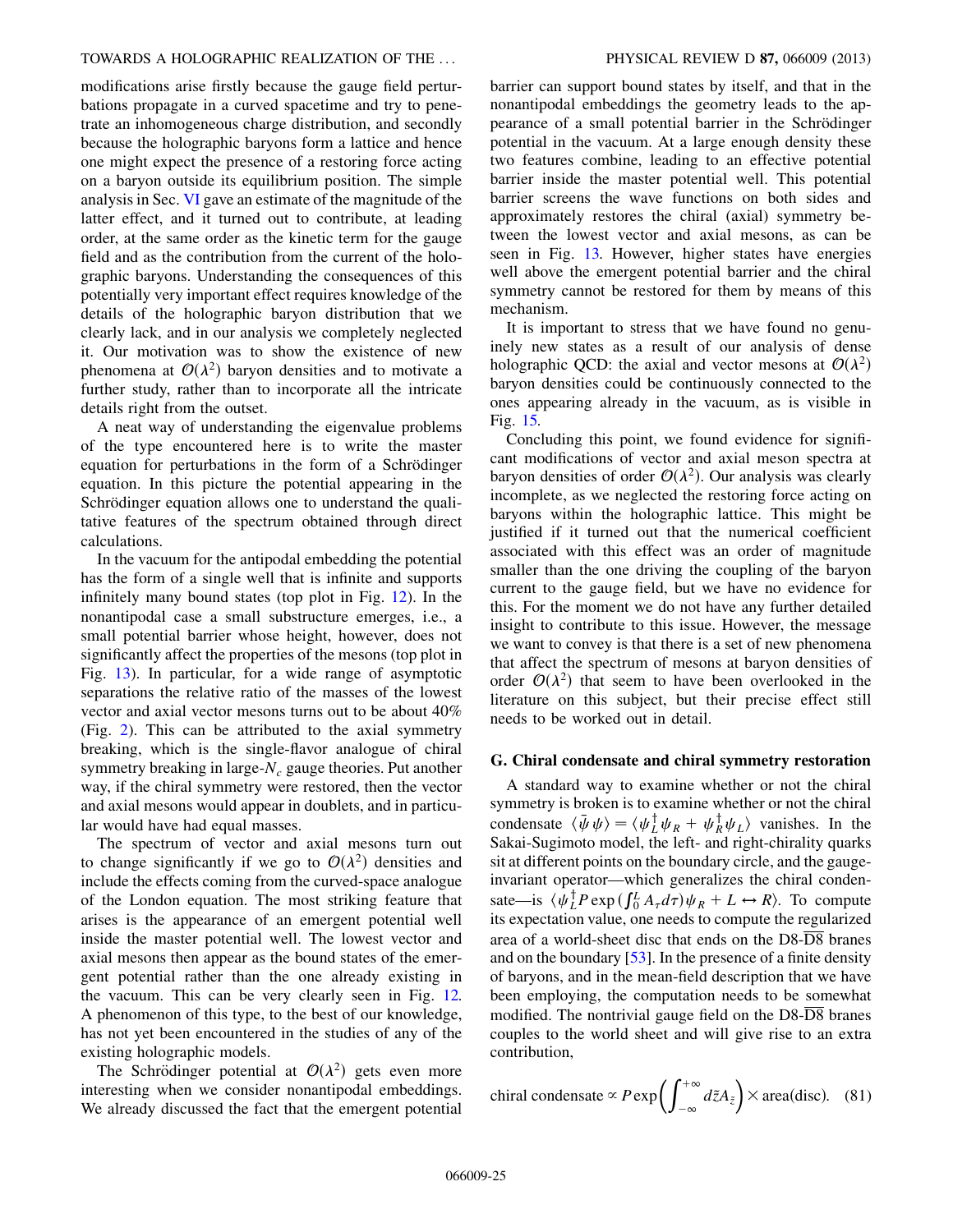It might appear that the extra contribution vanishes since we chose the gauge  $A_{\tilde{z}} = 0$ . However, we should evaluate the extra Wilson line in the  $\zeta$  direction in the gauge in which all gauge fields vanish at infinity. One can then see that the extra Wilson line is related to the pure-gauge behavior of  $A_{\mu}$  at infinity in the  $A_{\tilde{z}} = 0$  gauge. As briefly mentioned in Sec.  $\mathbf{II} \mathbf{A}$ , and discussed in more detail in Ref. [[16\]](#page-29-14), the pure-gauge behavior of  $A<sub>\mu</sub>$  encodes the expectation value of the pion field, and we can more precisely write

chiral condensate 
$$
\propto \exp(2\Pi(x^{\mu})/f_{\pi}) \times \text{area(disc)}
$$
, (82)

where  $\Pi(x^{\mu})$  is the pion field and  $f_{\pi}$  is the pion decay constant. We therefore see that there is a direct relation between the chiral condensate and the expectation value of the pion field in our model. In the mean-field description the pion field vanishes and therefore the chiral condensate does not vanish. In fact, in the antipodal case the geometry of the embedding does not change as we increase the baryon density, and therefore the chiral condensate does not change either. In the nonantipodal case the embedding does change, as so does the chiral condensate (but not in a drastic way), and so chiral symmetry appears to remain broken. We will return to this point below.

We saw that chiral symmetry became less severely broken in the presence of a finite density but did not quite get restored. It is tempting to speculate about possible qualitative mechanisms that could cause effective chiral symmetry restoration, as this was one of the main motivations for this work. So far, the only mechanism for chiral symmetry restoration in these classes of models always involves finite-temperature physics and a bulk black hole. If the preferred phase involves branes extending all the way to the black hole horizon, then chiral symmetry is restored; otherwise, it appears to be broken. So what possible mechanisms could one imagine?

One possibility is that in the presence of the finitedensity medium, gauge fields become effectively massive. This effect in our case led to a very intricate form of the Schrödinger potential—including in some cases the appearance of a potential barrier associated with the presence of the holographic baryons—but it never caused the gauge field to decay rapidly inside the holographic medium. If this would have been the case, then the ''Fermi surface'' would effectively impose Dirichlet boundary conditions on the gauge field. Consequently, the gauge fields on the two sides of the medium would become decoupled from each other and chiral symmetry would be restored.

A second possibility that exists is that the backreaction becomes important. If the finite-density medium would cause a large backreaction on the bulk geometry, causing the geometry to extend further in the IR, then the  $D8-\overline{D8}$  system could also extend further into the bulk, causing approximate but not exact decoupling between the two ends. However, in our setup the backreaction does not seem to be important since it is suppressed by  $N_f/N_c$  and will become important only at  $\mathcal{O}(N_c)$  baryon densities.

Another possibility is that chiral symmetry is not exactly restored, but only approximately restored over long distances. Such a scenario has been proposed in the context of the Skyrme model, where one models the dense nuclear matter using a Skyrme crystal (see, e.g., Refs. [\[54](#page-30-1)[,55\]](#page-30-2)). In such systems, the Skyrme field  $\exp(2\Pi(x^{\mu})/f_{\pi})$ —which also appeared in Ref. [[24](#page-29-21)]—fluctuates rapidly and averages to zero over longer distances, signaling chiral symmetry restoration. To see similar behavior in our case, we would really need to take the crystal nature of the ground state into account. The closest analogue of the Skyrme lattice in our model is a three-dimensional lattice of baryons all located at the tip of the D8-brane. As soon as the lattice becomes four-dimensional, the connection to the Skyrme lattice is less clear. Nevertheless, it would be interesting to investigate whether in our model a more detailed description of the crystal does give rise to a rapidly fluctuating Skyrme field  $\exp(2\Pi(x^{\mu})/f_{\pi})$  on the boundary. If so, one could then also claim—in view of Ref. [[24](#page-29-21)]—that the chiral condensate vanishes when averaged over longer distances. In the Skyrme model, approximate chiral symmetry restoration is related to the breakup of Skyrmions into half-Skyrmions, and it has been suggested in Ref. [\[56\]](#page-30-3) that this breakup can be translated into a holographic mechanism for chiral symmetry restoration. The precise implementation of this idea in our setup is, however, not clear to us.

#### H. More than one flavor

The  $N_f = 1$  case is clearly much simpler than the  $N_f > 1$  case, where one has to deal with the non-Abelian world-volume theory. The  $N_f = 1$  case is also more singular because there are only point-like instantons in an Abelian theory, which we modeled using charged particles. For  $N_f > 1$  one can describe instantons in terms of smooth gauge-field configurations, though exact multi-instanton solutions in non-Abelian Born-Infeld theory are not known. Isolated instantons in the  $N_f > 1$  theory carry an "orientation" in flavor space, so for widely spaced instantons one can roughly think of them in terms of charged particles that carry extra spin-like quantum numbers. Interactions between instantons crucially depend on their relative orientation [[33](#page-29-30),[57\]](#page-30-4), so a mean-field description would probably be much more complicated and one would need to keep track of the extra quantum numbers. One could try to get a very crude description of the  $N_f > 1$  case by taking the  $N_f = 1$  case and simply adjusting the mass and charge of the baryons to account for extra contributions to the interactions coming from the orientation. As we saw in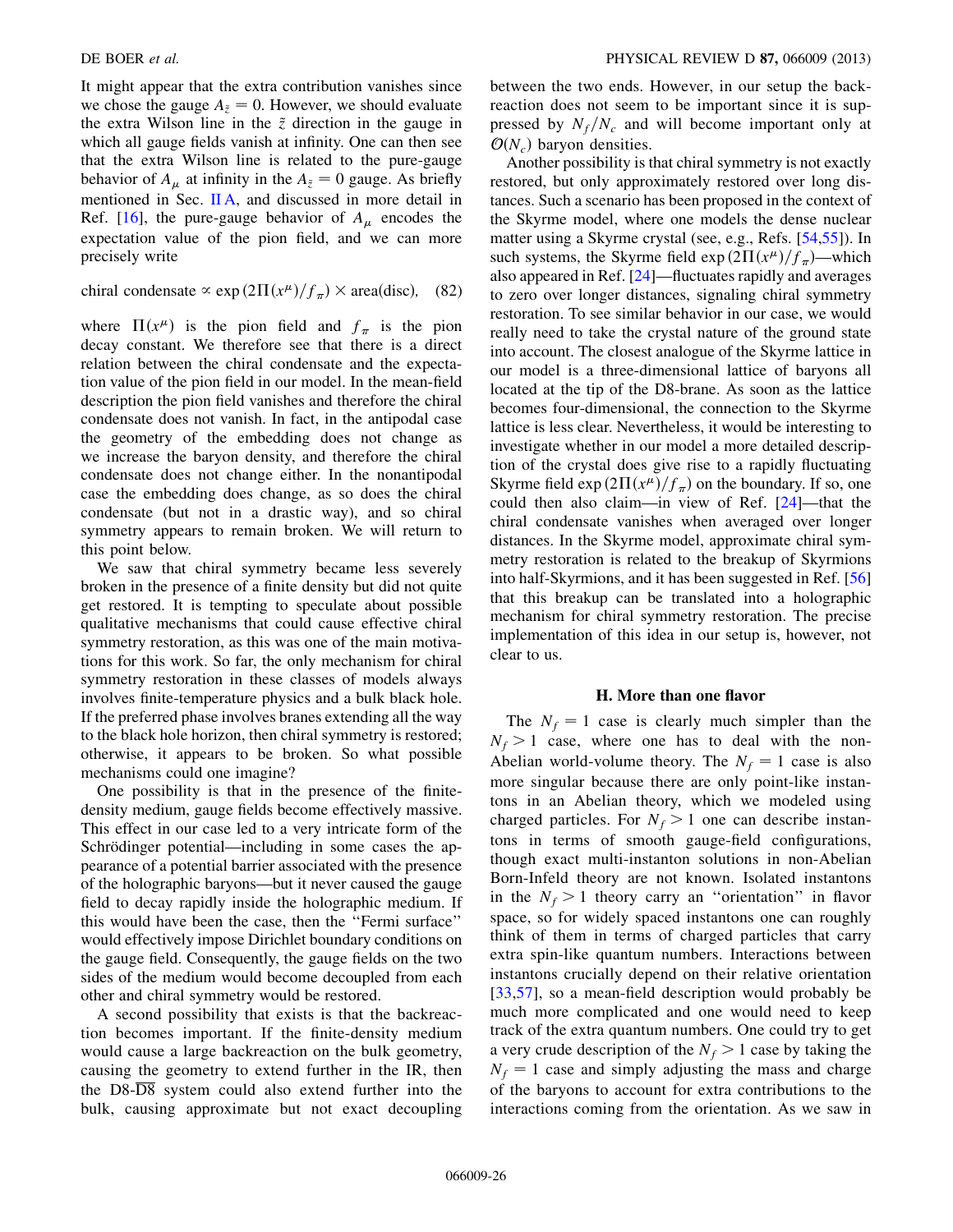Sec. [V,](#page-14-0) such a simple modification of the theory can already cause important qualitative differences.

#### I. Relation to other work on the subject

Earlier works on dense cold Sakai-Sugimoto models include Refs. [[27](#page-29-25),[28](#page-29-26)[,32,](#page-29-29)[33\]](#page-29-30). The crucial difference between our approach and that of Refs. [[27](#page-29-25),[28](#page-29-26)] is that we take into account the strong electromagnetic repulsion between the holographic baryons arising at  $\mathcal{O}(\lambda^2)$  densities<br>and study four-dimensional baryon lattices along the lines and study four-dimensional baryon lattices along the lines of Ref. [\[32\]](#page-29-29). It is fair to say that so far there is no satisfactory macroscopic description of such lattices that starts from first principles. The only microscopic attempt that we are aware of is that of Ref. [\[33\]](#page-29-30).

The Chern-Simons-term-induced instabilities in the holographic system are a subject of significant recent research interest, but in the case of holographic QCD there are only a few such papers [\[29](#page-29-27)[–31,](#page-29-28)[34,](#page-29-32)[50\]](#page-29-45). The only article among these that considers the baryonic phase at zero temperature in the Sakai-Sugimoto model is Ref. [\[50\]](#page-29-45), but it focuses on three-dimensional baryon lattices and does not take into account the necessity of checking the normalizability of gauge field perturbations at both ends of the flavor brane, which we discussed in Sec. [V.](#page-14-0)

To the best of our knowledge, the meson spectra at parametrically large densities were studied only in Ref. [\[28\]](#page-29-26) (see also Refs. [[58](#page-30-5),[59](#page-30-6)]). This paper also focused on three-dimensional densities of the holographic baryons and did not take into account the direct holographic mesonbaryon interactions that we discussed at length in Sec. [VI](#page-17-0). The effects taken into account in Ref. [[28](#page-29-26)] were the nonlinearities of the DBI action, but as shown in Fig. [16](#page-22-1) this is not the key mechanism that affects the masses of mesons. However, one needs to take into account the fact that the radial electric field generated in the three-dimensional approximation to the holographic density of baryons might be bigger than the one in our case for parametrically large densities.

In Ref. [[34](#page-29-32)] it was noticed that the Chern-Simons term paired with the radial electric field induces an interesting mixing pattern between the axial and vector mesons carrying nonzero momentum and living in a dense baryonic medium. An interesting spin-off of our work is that the masses of mesons might be significantly different from their vacuum values due to density-enhanced interactions with baryons, which will affect at least the numerical findings of Ref. [\[34\]](#page-29-32) when applied to the Sakai-Sugimoto model.

Recently, an interesting attempt was made to evaluate the chiral condensate at nonzero baryon density [\[60\]](#page-30-7). We want to stress however that this paper focused on threedimensional densities, and it would interesting to generalize its findings to the four-dimensional densities that we have considered, as well as try to understand possible implications of the granular nature of the holographic medium on the chiral condensate in the dual field theory at nonzero baryon density.

## J. Concluding remarks

We think that the most important outcome of our paper is the realization that parametrically large baryon densities, of order of the square of the 't Hooft coupling constant, may lead to interesting physical effects in the Sakai-Sugimoto model resembling (to some extent) the effects expected to arise in the quarkyonic phase. While some of these effects were already anticipated in the literature e.g., four-dimensional densities of the holographic baryons appeared already in Ref. [[32](#page-29-29)] and were recently discussed in Ref. [[33](#page-29-30)]—some others are new, like the densityenhanced holographic meson-baryon interactions. The crucial obstacle that we encountered in our studies was the lack of controllable microscopic insight into the nature of the correct coarse-grained description.

Although the main motivation of our work was to make contact with the conjectured quarkyonic phase in large- $N_c$  QCD, we found neither the exact chiral symmetry restoration in the homogeneous phase nor the unstable modes that break translational invariance. It might well be that these features arise once one uses the correct coarse-grained description. An indication of this might be the fact that tweaking the parameters of our effective Lagrangian for perturbations does in fact lead to the appearance of a particular unstable (actually marginally stable) modes.

We think that the most interesting question raised by our studies is the mechanism of the possible chiral symmetry restoration due to a nonzero density. Hence, the most obvious open direction would be to perform a more detailed microscopic analysis of the baryon lattice in order to understand the fate of the pion at finite densities within these models, as well as to evaluate the chiral condensate more accurately.

#### ACKNOWLEDGMENTS

We thank Ofer Aharony, Oren Bergman, David Blaschke, Jeffrey Harvey, Vadim Kaplunovsky, Andreas Karch, Keun young Kim, Elias Kiritsis, Gilad Lifschytz, Koenraad Schalm, Cobi Sonnenschein, Shigeki Sugimoto, Alireza Tavanfar, and especially David Mateos and Sean Hartnoll for discussions. We also thank Zoltan Fodor, Keun young Kim, Matthew Lippert, and Giorgio Torrieri for useful comments on the manuscript. This work was partially supported by the Polish Ministry of Science and Higher Education Grant No. N202 173539, by the Foundation for Fundamental Research on Matter, which is part of the Netherlands Organization for Scientific Research and by the Netherlands Organization for Scientific Research under the NWO Veni scheme (M. P. H). The work of B. D. C is supported by the ERC Advanced Grant 268088-EMERGRAV.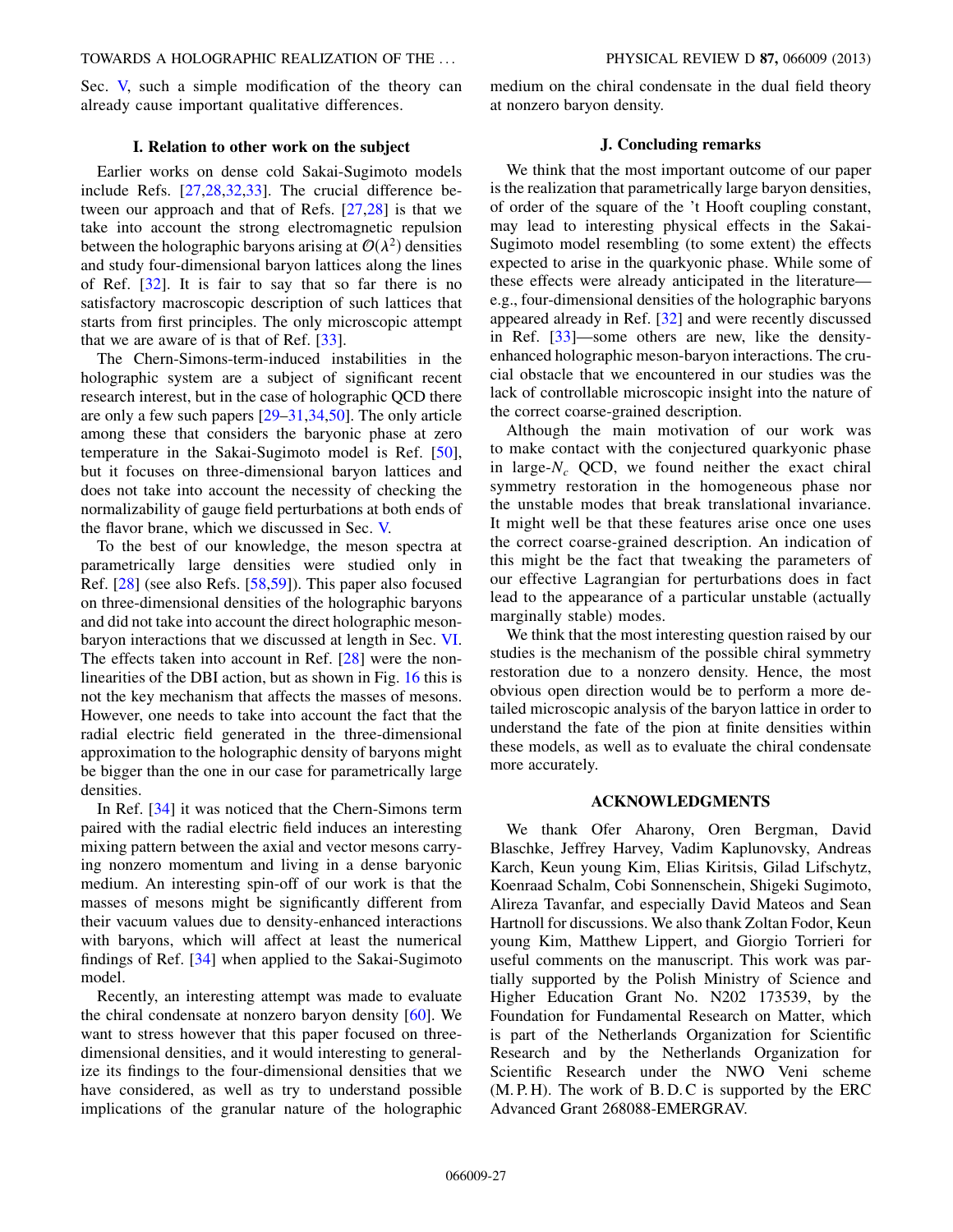## APPENDIX: EQUATIONS FOR MESON PERTURBATIONS

To get the equations for mesonic perturbations we first consider the generic perturbations  $\delta \tilde{A}_a \tilde{x}^a = \delta \tilde{a}_3(\tilde{z}, \tilde{t}) d\tilde{x}^3$  and expand the DBI Lagrangian to second order in the perturbation,

$$
S_{\text{meson}} = \int d\tilde{z} d^4 \tilde{x} \left\{ \frac{1}{4} \tilde{\xi}^{1/4} \left( 1 + \frac{\tilde{z}^2}{\tilde{\xi}^2} \right)^{1/12} \sqrt{-\det(\tilde{g}_{ab}) - \tilde{\xi}^{9/2} \left( 1 + \frac{\tilde{z}^2}{\tilde{\xi}^2} \right)^{3/2} \tilde{A}'_0(\tilde{z})^2 M^{ab} M^{ch} \tilde{F}_{bc} \tilde{F}_{ha} \right\}},
$$
(A1)

where  $M^{ab} = (\tilde{g}_{ab} + \tilde{F}_{ab})^{-1}$  and  $\tilde{F}_{ab}$  is the background field strength, which has the only-nonzero components  $\tilde{F}_{z0} = -\tilde{F}_{z0} = \partial_z \tilde{A}_0(\tilde{z})$ . Using the Fuler-L agrange equations the direct counling of  $-\tilde{F}_{0z} = \partial_{\tilde{z}} \tilde{A}_0(\tilde{z})$ . Using the Euler-Lagrange equations, the direct coupling of meson perturbations to the baryon distribu-<br>tion and the ansatz  $\delta \tilde{a}_0(\tilde{z}) = \delta a_0(z)e^{-i\tilde{\omega}\tilde{t}}$  we get the desired coef tion, and the ansatz  $\delta \tilde{a}_3(\tilde{z}, \tilde{t}) = \delta a_3(z)e^{-i\tilde{\omega}\tilde{t}}$ , we get the desired coefficients,

$$
C_0^{(\omega)}(\tilde{z}) = -\frac{\det\left(\tilde{g}_{ab}\right)}{\tilde{\xi}^{5/2}(\tilde{\xi}^2 + \tilde{z}^2)^{5/2}},\tag{A2}
$$

$$
C_0(\tilde{z}) = \frac{3\gamma^2 \tilde{g}^{33} \tilde{\xi}^{3/4} \tilde{w}^2 (\tilde{z}) (\tilde{\xi}^2 + \tilde{z}^2)^{11/12} \sqrt{\tilde{\xi}^3 + \tilde{\xi} \tilde{z}^2 - 1} \sqrt{-\det \tilde{g}_{ab}}}{\beta \sqrt{9 \sqrt{\tilde{\xi}^2 + \tilde{z}^2} (\tilde{\xi}^3 + \tilde{\xi} \tilde{z}^2 - 1) ((\tilde{\xi}^3 + \tilde{\xi} \tilde{z}^2 - 1) \tilde{y}' (\tilde{z})^2 - \tilde{A}'_0 (\tilde{z})^2) + 4 \tilde{\xi}^{5/3} \tilde{z}^2}},
$$
(A3)

$$
C_1(\tilde{z}) = \left\{-3\sqrt[3]{\tilde{z}^2 + \tilde{\xi}^2}(\tilde{z}^2\tilde{\xi} + \tilde{\xi}^3 - 1)^2(-3(\tilde{z}^2 + \tilde{\xi}^2)\tilde{A}_0'(\tilde{z})\tilde{A}_0''(\tilde{z}) + 5\tilde{z}\tilde{A}_0'(\tilde{z})^2 + \tilde{y}'(\tilde{z})(\tilde{z}(5 - 2\tilde{\xi}(\tilde{z}^2 + \tilde{\xi}^2))\tilde{y}'(\tilde{z})\right. \\ \left. + 3(\tilde{z}^2 + \tilde{\xi}^2)(\tilde{z}^2\tilde{\xi} + \tilde{\xi}^3 - 1)\tilde{y}''(\tilde{z})) - 4\tilde{z}\tilde{\xi}^{5/3}(-2\tilde{z}^4\tilde{\xi} - \tilde{z}^2(\tilde{\xi}^3 - 1) + \tilde{\xi}^5 - \tilde{\xi}^2)\right\}/(\tilde{z}^2 + \tilde{\xi}^2) \\ \times \left(\tilde{z}^2\tilde{\xi} + \tilde{\xi}^3 - 1)(9\sqrt[3]{\tilde{z}^2 + \tilde{\xi}^2}(\tilde{z}^2\tilde{\xi} + \tilde{\xi}^3 - 1)(\tilde{z}^2\tilde{\xi} + \tilde{\xi}^3 - 1)\tilde{y}'(\tilde{z})^2 - \tilde{A}_0'(\tilde{z})^2) + 4\tilde{z}^2\tilde{\xi}^{5/3}). \tag{A4}
$$

The density of baryons on the D8 branes takes a simple algebraic form and is given by

$$
\tilde{w}^{2}(\tilde{z}) = \tilde{\xi}^{3}(\tilde{\xi}^{2} + \tilde{z}^{2})^{4/3} [D_{1}(\tilde{z})\tilde{A}_{0}'(\tilde{z}) + D_{2}(\tilde{z})\tilde{A}_{0}''(\tilde{z})+ D_{3}(\tilde{z})\tilde{A}_{0}^{'3}(\tilde{z})]/\Big\{81\gamma\sqrt{-\det(\tilde{g}_{ab})(\tilde{\xi}^{3} + \tilde{\xi}\tilde{z}^{2} - 1)^{2}(-\tilde{\xi}^{3/2}(\tilde{\xi}^{2} + \tilde{z}^{2})^{3/2}\tilde{A}_{0}'(\tilde{z})^{2} - \det(\tilde{g}_{ab}))^{3/2}\Big\},
$$
 (A5)

where the coefficients are

$$
D_1(\tilde{z}) = 9\sqrt[3]{\tilde{\xi}}(3(\tilde{\xi}^2 + \tilde{z}^2)(\tilde{\xi}^3 + \tilde{\xi}\tilde{z}^2 - 1)^2\tilde{y}'(\tilde{z})(\tilde{z}(2\tilde{\xi}(\tilde{\xi}^2 + \tilde{z}^2) - 5)\tilde{y}'(\tilde{z}) - 3(\tilde{\xi}^2 + \tilde{z}^2)(\tilde{\xi}^3 + \tilde{\xi}\tilde{z}^2 - 1)\tilde{y}''(\tilde{z}))
$$
  
+  $4\tilde{\xi}^{5/3}\tilde{z}(\tilde{\xi}^2 + \tilde{z}^2)^{2/3}(-\tilde{\xi}^5 + \tilde{\xi}^2 + 2\tilde{\xi}\tilde{z}^4 + (\tilde{\xi}^3 - 1)\tilde{z}^2)),$  (A6)

$$
D_2(\tilde{z}) = 9\sqrt[3]{\tilde{\xi}}(\tilde{\xi}^2 + \tilde{z}^2)(\tilde{\xi}^3 + \tilde{\xi}\tilde{z}^2 - 1)(9(\tilde{\xi}^2 + \tilde{z}^2)(\tilde{\xi}^3 + \tilde{\xi}\tilde{z}^2 - 1)^2\tilde{y}'(\tilde{z})^2 + 4\tilde{\xi}^{5/3}\tilde{z}^2(\tilde{\xi}^2 + \tilde{z}^2)^{2/3}),
$$
 (A7)

$$
D_3(\tilde{z}) = -135\sqrt[3]{\tilde{\xi}}\tilde{z}(\tilde{\xi}^2 + \tilde{z}^2)(\tilde{\xi}^3 + \tilde{\xi}\tilde{z}^2 - 1)^2.
$$
 (A8)

The determinant of the metric is

$$
\sqrt{-\det(\tilde{g}_{ab})} = \frac{\tilde{\xi}^{3/4}(\tilde{\xi}^2 + \tilde{z}^2)^{7/12} \sqrt{9 \sqrt[3]{\tilde{\xi}^2} + \tilde{z}^2 (\tilde{\xi}^3 + \tilde{\xi} \tilde{z}^2 - 1)^2 \tilde{y}'(\tilde{z})^2 + 4 \tilde{\xi}^{5/3} \tilde{z}^2}}{3 \sqrt{\tilde{\xi}^3 + \tilde{\xi} \tilde{z}^2 - 1}}.
$$
(A9)

The embedding function, obtained from the equations of motion, is given by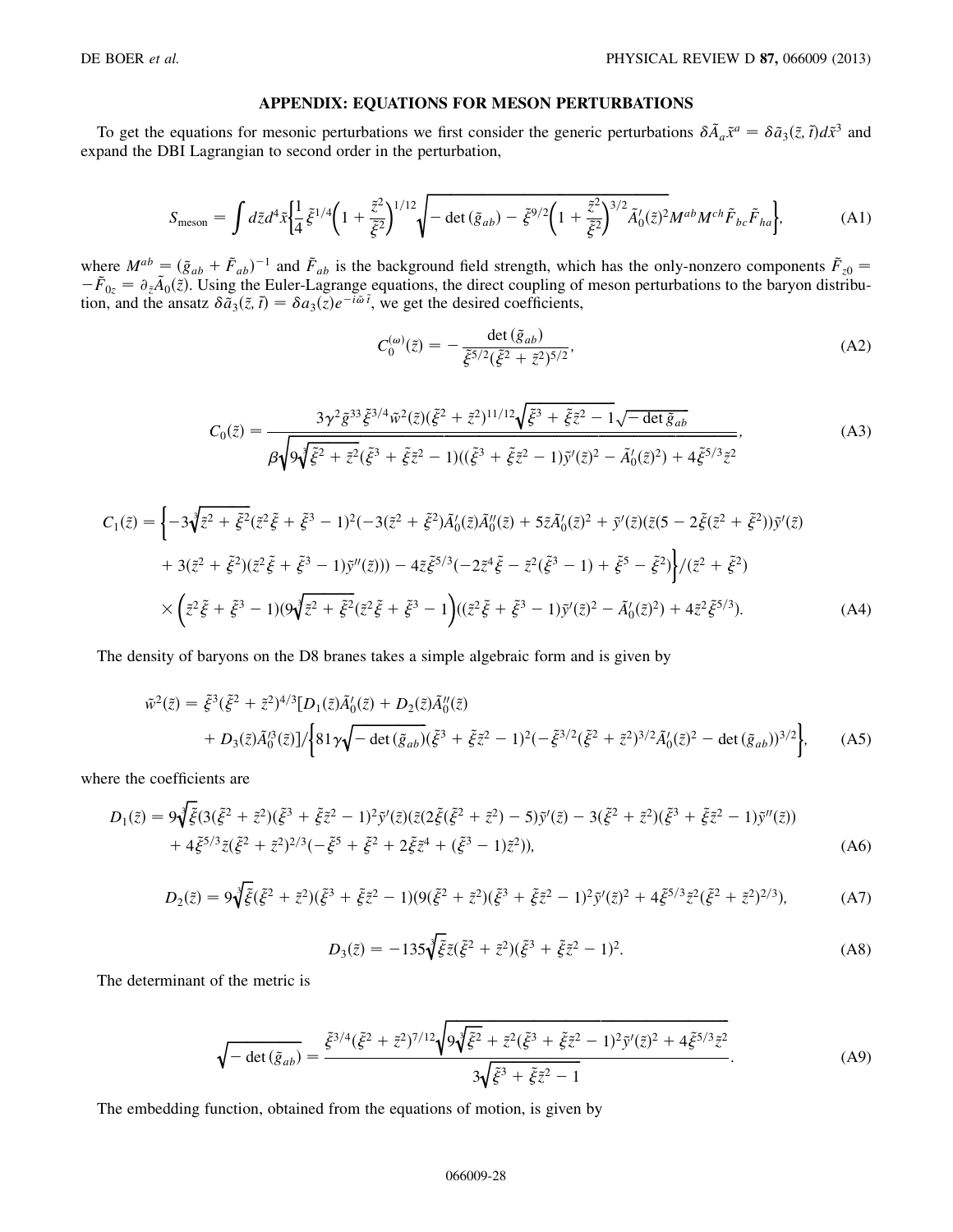TOWARDS A HOLOGRAPHIC REALIZATION OF THE ... PHYSICAL REVIEW D 87, 066009 (2013)

$$
\tilde{y}'(\tilde{z}) = \frac{\tilde{\xi}^{5/3}\sqrt{\tilde{\xi}^3 - 1}\sqrt{4\tilde{z}^2\tilde{\xi}^{5/3} - 9\sqrt[3]{\tilde{z}^2} + \tilde{\xi}^2(\tilde{z}^2\tilde{\xi} + \tilde{\xi}^3 - 1)\tilde{A}_0'(\tilde{z})^2}}{3\sqrt[4]{\tilde{z}^2} + \tilde{\xi}^2(\tilde{z}^2\tilde{\xi} + \tilde{\xi}^3 - 1)\sqrt{(\tilde{z}^2 + \tilde{\xi}^2)^{5/3}(\tilde{z}^2\tilde{\xi} + \tilde{\xi}^3 - 1) - \tilde{\xi}^{19/3} + \tilde{\xi}^{10/3}}}.
$$
\n(A10)

As was explained in the text it is explicitly seen that the embedding function depends on the baryon density only through the background gauge field (and the matching condition on the boundary of the charge distribution). In the antipodal case  $\zeta = 1$  and  $\tilde{y}'(\tilde{z}) = 0$ , which makes the shape of the D8-brane independent of the baryon density.

- <span id="page-29-1"></span><span id="page-29-0"></span>[1] P. Haensel, A. Potekhin, and D. Yakovlev, Neutron stars 1: Equation of state and structure (Springer, Berlin, 2006).
- <span id="page-29-2"></span>[2] B. Friman, C. Hohne, J. Knoll, S. Leupold, J. Randrup, R. Rapp, and P. Senger, [Lect. Notes Phys.](http://dx.doi.org/10.1007/978-3-642-13293-3) 814, 1 (2011).
- <span id="page-29-3"></span>[3] Y. Aoki, G. Endrodi, Z. Fodor, S. Katz, and K. Szabo, [Nature \(London\)](http://dx.doi.org/10.1038/nature05120) 443, 675 (2006).
- <span id="page-29-4"></span>[4] A. Bazavov et al., Phys. Rev. D 85[, 054503 \(2012\)](http://dx.doi.org/10.1103/PhysRevD.85.054503).
- <span id="page-29-5"></span>[5] S.R. Coleman and E. Witten, *[Phys. Rev. Lett.](http://dx.doi.org/10.1103/PhysRevLett.45.100)* **45**, 100 [\(1980\)](http://dx.doi.org/10.1103/PhysRevLett.45.100).
- <span id="page-29-6"></span>[6] L. McLerran and R. D. Pisarski, [Nucl. Phys.](http://dx.doi.org/10.1016/j.nuclphysa.2007.08.013) A796, 83 [\(2007\)](http://dx.doi.org/10.1016/j.nuclphysa.2007.08.013).
- <span id="page-29-7"></span>[7] L. Y. Glozman and R. Wagenbrunn, [Phys. Rev. D](http://dx.doi.org/10.1103/PhysRevD.77.054027) 77, [054027 \(2008\)](http://dx.doi.org/10.1103/PhysRevD.77.054027).
- <span id="page-29-8"></span>[8] L. Y. Glozman, [arXiv:0803.1636.](http://arXiv.org/abs/0803.1636)
- <span id="page-29-9"></span>[9] D. Deryagin, D. Y. Grigoriev, and V. Rubakov, [Int. J. Mod.](http://dx.doi.org/10.1142/S0217751X92000302) Phys. A 07[, 659 \(1992\).](http://dx.doi.org/10.1142/S0217751X92000302)
- <span id="page-29-10"></span>[10] T. Kojo, Y. Hidaka, L. McLerran, and R. D. Pisarski, [Nucl.](http://dx.doi.org/10.1016/j.nuclphysa.2010.05.053) Phys. A843[, 37 \(2010\).](http://dx.doi.org/10.1016/j.nuclphysa.2010.05.053)
- <span id="page-29-11"></span>[11] T. Kojo, R. D. Pisarski, and A. Tsvelik, [Phys. Rev. D](http://dx.doi.org/10.1103/PhysRevD.82.074015) 82, [074015 \(2010\)](http://dx.doi.org/10.1103/PhysRevD.82.074015).
- <span id="page-29-31"></span><span id="page-29-12"></span>[12] A. Andronic *et al.*, [Nucl. Phys.](http://dx.doi.org/10.1016/j.nuclphysa.2010.02.005) **A837**, 65 (2010).
- <span id="page-29-13"></span>[13] J. M. Maldacena, Adv. Theor. Math. Phys. 2, 231 (1998).
- [14] E. Witten, Adv. Theor. Math. Phys. 2, 253 (1998).
- <span id="page-29-14"></span>[15] S. Gubser, I. R. Klebanov, and A. M. Polyakov, *[Phys. Lett.](http://dx.doi.org/10.1016/S0370-2693(98)00377-3)* B 428[, 105 \(1998\)](http://dx.doi.org/10.1016/S0370-2693(98)00377-3).
- <span id="page-29-15"></span>[16] T. Sakai and S. Sugimoto, [Prog. Theor. Phys.](http://dx.doi.org/10.1143/PTP.113.843) 113, 843 [\(2005\)](http://dx.doi.org/10.1143/PTP.113.843).
- <span id="page-29-16"></span>[17] G. Policastro, D. Son, and A. Starinets, *[Phys. Rev. Lett.](http://dx.doi.org/10.1103/PhysRevLett.87.081601)* 87[, 081601 \(2001\)](http://dx.doi.org/10.1103/PhysRevLett.87.081601).
- <span id="page-29-24"></span>[18] S. S. Gubser and A. Karch, [Annu. Rev. Nucl. Part. Sci.](http://dx.doi.org/10.1146/annurev.nucl.010909.083602) 59, [145 \(2009\)](http://dx.doi.org/10.1146/annurev.nucl.010909.083602).
- <span id="page-29-17"></span>[19] S.A. Hartnoll, [arXiv:1106.4324.](http://arXiv.org/abs/1106.4324)
- <span id="page-29-18"></span>[20] T. Sakai and S. Sugimoto, [Prog. Theor. Phys.](http://dx.doi.org/10.1143/PTP.114.1083) 114, 1083 [\(2005\)](http://dx.doi.org/10.1143/PTP.114.1083).
- <span id="page-29-20"></span><span id="page-29-19"></span>[21] E. Witten, Adv. Theor. Math. Phys. 2, 505 (1998).
- <span id="page-29-21"></span>[22] A. Karch and E. Katz, [J. High Energy Phys. 06 \(2002\) 043.](http://dx.doi.org/10.1088/1126-6708/2002/06/043)
- [23] E. Witten, Nucl. Phys. **B156**[, 269 \(1979\)](http://dx.doi.org/10.1016/0550-3213(79)90031-2).
- <span id="page-29-22"></span>[24] H. Forkel, A. Jackson, M. Rho, C. Weiss, A. Wirzba, and H. Bang, Nucl. Phys. A504[, 818 \(1989\).](http://dx.doi.org/10.1016/0375-9474(89)90009-2)
- <span id="page-29-23"></span>[25] H. Hata, T. Sakai, S. Sugimoto, and S. Yamato, [Prog.](http://dx.doi.org/10.1143/PTP.117.1157) Theor. Phys. 117[, 1157 \(2007\).](http://dx.doi.org/10.1143/PTP.117.1157)
- <span id="page-29-25"></span>[26] K. Hashimoto, T. Sakai, and S. Sugimoto, [Prog. Theor.](http://dx.doi.org/10.1143/PTP.120.1093) Phys. 120[, 1093 \(2008\)](http://dx.doi.org/10.1143/PTP.120.1093).
- [27] O. Bergman, G. Lifschytz, and M. Lippert, [J. High Energy](http://dx.doi.org/10.1088/1126-6708/2007/11/056) [Phys. 11 \(2007\) 056.](http://dx.doi.org/10.1088/1126-6708/2007/11/056)
- <span id="page-29-27"></span><span id="page-29-26"></span>[28] K.-Y. Kim, S.-J. Sin, and I. Zahed, [J. High Energy Phys.](http://dx.doi.org/10.1088/1126-6708/2008/01/002) [01 \(2008\) 002.](http://dx.doi.org/10.1088/1126-6708/2008/01/002)
- <span id="page-29-35"></span>[29] K.-Y. Kim, B. Sahoo, and H.-U. Yee, [J. High Energy Phys.](http://dx.doi.org/10.1007/JHEP10(2010)005) [10 \(2010\) 005.](http://dx.doi.org/10.1007/JHEP10(2010)005)
- <span id="page-29-28"></span>[30] H. Ooguri and C.-S. Park, *[Phys. Rev. Lett.](http://dx.doi.org/10.1103/PhysRevLett.106.061601)* **106**, 061601 [\(2011\)](http://dx.doi.org/10.1103/PhysRevLett.106.061601).
- <span id="page-29-29"></span>[31] C.B. Bayona, K. Peeters, and M. Zamaklar, [J. High](http://dx.doi.org/10.1007/JHEP06(2011)092) [Energy Phys. 06 \(2011\) 092.](http://dx.doi.org/10.1007/JHEP06(2011)092)
- <span id="page-29-30"></span>[32] M. Rozali, H.-H. Shieh, M. Van Raamsdonk, and [J.](http://dx.doi.org/10.1088/1126-6708/2008/01/053) Wu, J. [High Energy Phys. 01 \(2008\) 053.](http://dx.doi.org/10.1088/1126-6708/2008/01/053)
- <span id="page-29-32"></span>[33] V. Kaplunovsky, D. Melnikov, and J. Sonnenschein, [J. High Energy Phys. 11 \(2012\) 047.](http://dx.doi.org/10.1007/JHEP11(2012)047)
- <span id="page-29-33"></span>[34] S.K. Domokos and J.A. Harvey, [Phys. Rev. Lett.](http://dx.doi.org/10.1103/PhysRevLett.99.141602) 99, [141602 \(2007\).](http://dx.doi.org/10.1103/PhysRevLett.99.141602)
- <span id="page-29-34"></span>[35] S. Nakamura, H. Ooguri, and C.-S. Park, *[Phys. Rev. D](http://dx.doi.org/10.1103/PhysRevD.81.044018)* 81, [044018 \(2010\).](http://dx.doi.org/10.1103/PhysRevD.81.044018)
- <span id="page-29-36"></span>[36] H. Ooguri and C.-S. Park, *Phys. Rev. D* **82**[, 126001 \(2010\).](http://dx.doi.org/10.1103/PhysRevD.82.126001)
- <span id="page-29-37"></span>[37] S. A. Hartnoll and A. Tavanfar, *[Phys. Rev. D](http://dx.doi.org/10.1103/PhysRevD.83.046003)* 83, 046003 [\(2011\)](http://dx.doi.org/10.1103/PhysRevD.83.046003).
- <span id="page-29-38"></span>[38] M. Kruczenski, D. Mateos, R. C. Myers, and D. J. Winters, [J. High Energy Phys. 05 \(2004\) 041.](http://dx.doi.org/10.1088/1126-6708/2004/05/041)
- <span id="page-29-40"></span><span id="page-29-39"></span>[39] L. Y. Glozman, *[Phys. Rep.](http://dx.doi.org/10.1016/j.physrep.2007.04.001)* **444**, 1 (2007).
- [40] E. Witten, [J. High Energy Phys. 07 \(1998\) 006.](http://dx.doi.org/10.1088/1126-6708/1998/07/006)
- <span id="page-29-41"></span>[41] S. Seki and J. Sonnenschein, [J. High Energy Phys. 01](http://dx.doi.org/10.1088/1126-6708/2009/01/053) [\(2009\) 053.](http://dx.doi.org/10.1088/1126-6708/2009/01/053)
- <span id="page-29-42"></span>[42] J.D. Brown, [Classical Quantum Gravity](http://dx.doi.org/10.1088/0264-9381/10/8/017) 10, 1579 (1993).
- <span id="page-29-43"></span>[43] A. Donos and J.P. Gauntlett, [J. High Energy Phys. 08](http://dx.doi.org/10.1007/JHEP08(2011)140) [\(2011\) 140.](http://dx.doi.org/10.1007/JHEP08(2011)140)
- [44] A. Donos, J.P. Gauntlett, and C. Pantelidou, [J. High](http://dx.doi.org/10.1007/JHEP01(2012)061) [Energy Phys. 01 \(2012\) 061.](http://dx.doi.org/10.1007/JHEP01(2012)061)
- [45] A. Donos and J.P. Gauntlett, [J. High Energy Phys. 12](http://dx.doi.org/10.1007/JHEP12(2011)091) [\(2011\) 091](http://dx.doi.org/10.1007/JHEP12(2011)091).
- [46] A. Donos and J. P. Gauntlett, *[Phys. Rev. Lett.](http://dx.doi.org/10.1103/PhysRevLett.108.211601)* **108**, 211601 [\(2012\)](http://dx.doi.org/10.1103/PhysRevLett.108.211601).
- [47] A. Donos and J.P. Gauntlett, *[Phys. Rev. D](http://dx.doi.org/10.1103/PhysRevD.86.064010)* 86, 064010 [\(2012\)](http://dx.doi.org/10.1103/PhysRevD.86.064010).
- <span id="page-29-44"></span>[48] O. Bergman, N. Jokela, G. Lifschytz, and M. Lippert, [J. High Energy Phys. 10 \(2011\) 034.](http://dx.doi.org/10.1007/JHEP10(2011)034)
- <span id="page-29-45"></span>[49] N. Jokela, G. Lifschytz, and M. Lippert, [J. High Energy](http://dx.doi.org/10.1007/JHEP05(2012)105) [Phys. 05 \(2012\) 105.](http://dx.doi.org/10.1007/JHEP05(2012)105)
- <span id="page-29-46"></span>[50] W.-y. Chuang, S.-H. Dai, S. Kawamoto, F.-L. Lin, and C.-P. Yeh, Phys. Rev. D 83[, 106003 \(2011\).](http://dx.doi.org/10.1103/PhysRevD.83.106003)
- <span id="page-29-47"></span>[51] O. Aharony, J. Sonnenschein, and S. Yankielowicz, [Ann.](http://dx.doi.org/10.1016/j.aop.2006.11.002) [Phys. \(Amsterdam\)](http://dx.doi.org/10.1016/j.aop.2006.11.002) 322, 1420 (2007).
- [52] V. Kaplunovsky and J. Sonnenschein, [J. High Energy](http://dx.doi.org/10.1007/JHEP05(2011)058) [Phys. 05 \(2011\) 058.](http://dx.doi.org/10.1007/JHEP05(2011)058)